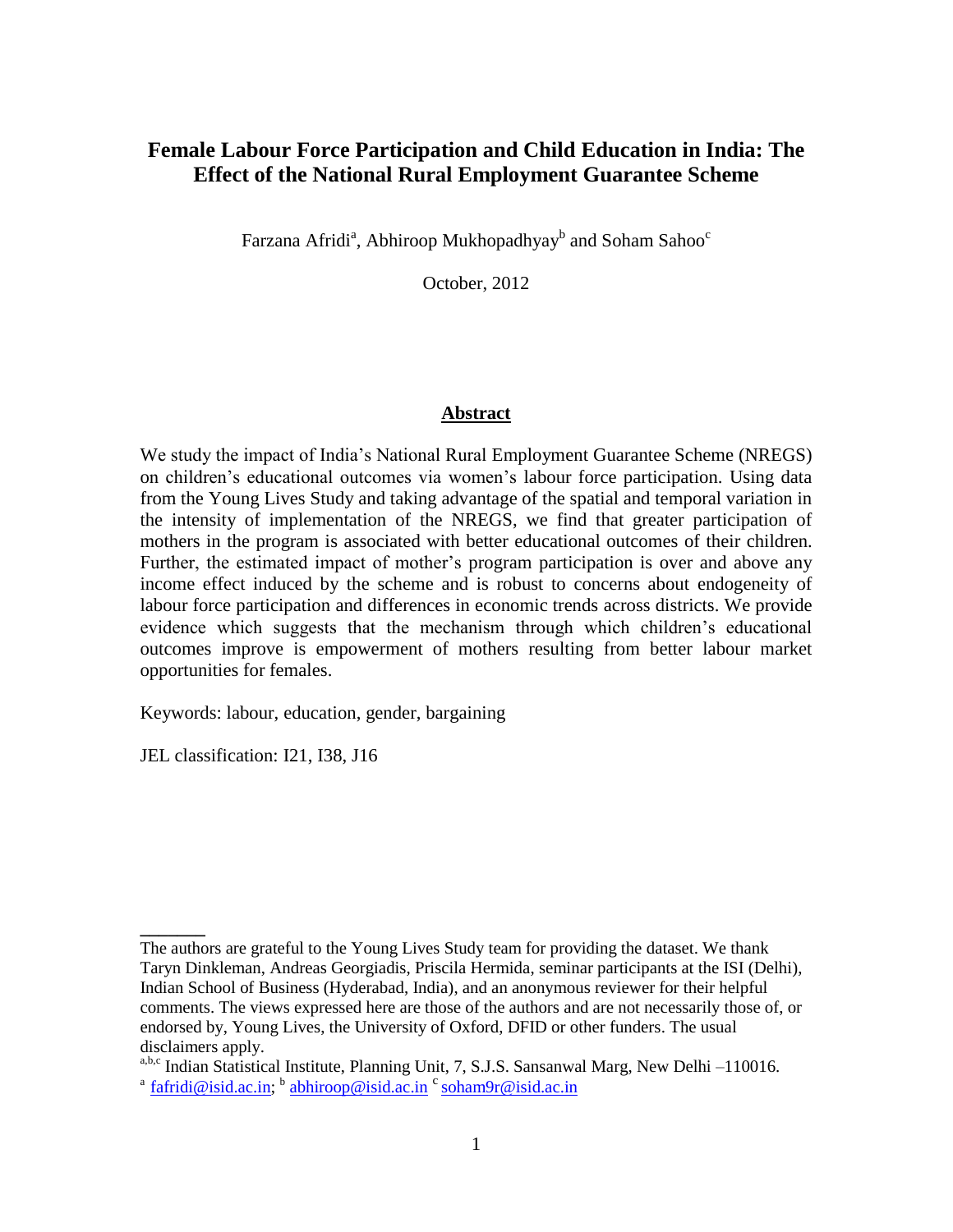### **1. Introduction**

The World Development Report (2012), focusing on gender equality, finds that women in the poorer regions of the world continue to suffer from disadvantages in the economic sphere. Although, significant progress has been made in reducing gender disparities in health and educational outcomes, economic opportunities continue to be limited for women. The Report underlines the policy priorities of closing gender differences in access to economic opportunities and earnings as well as increasing women"s voice within households as a means to reducing poverty in developing countries. In this paper we study the impact of one such policy initiative in India – the National Rural Employment Guarantee Scheme (NREGS) initiated in 2006. While the program"s main objective is to alleviate rural poverty, it also has the potential to empower rural women through greater access to labour market opportunities.

From a gender perspective, there are two interesting features of this program. First, the wage rate provided in this program is uniform across gender, and second, it gives priority to female employment and targets at least one third of the beneficiaries to be women. Thus, NREGS not only has the potential to raise female labour force participation rates by bringing employment opportunities almost to their doorsteps, the equal wage rates provided in NREGS program can potentially reduce any gender disparity prevalent in the rural labour markets. We, therefore, hypothesize that the introduction of this program should lead to an increase in labour market opportunities for women, either on the extensive or intensive margin or both.

An increase in women"s labour force participation can potentially impact individual and household behaviour on several fronts including marriage, fertility, and

2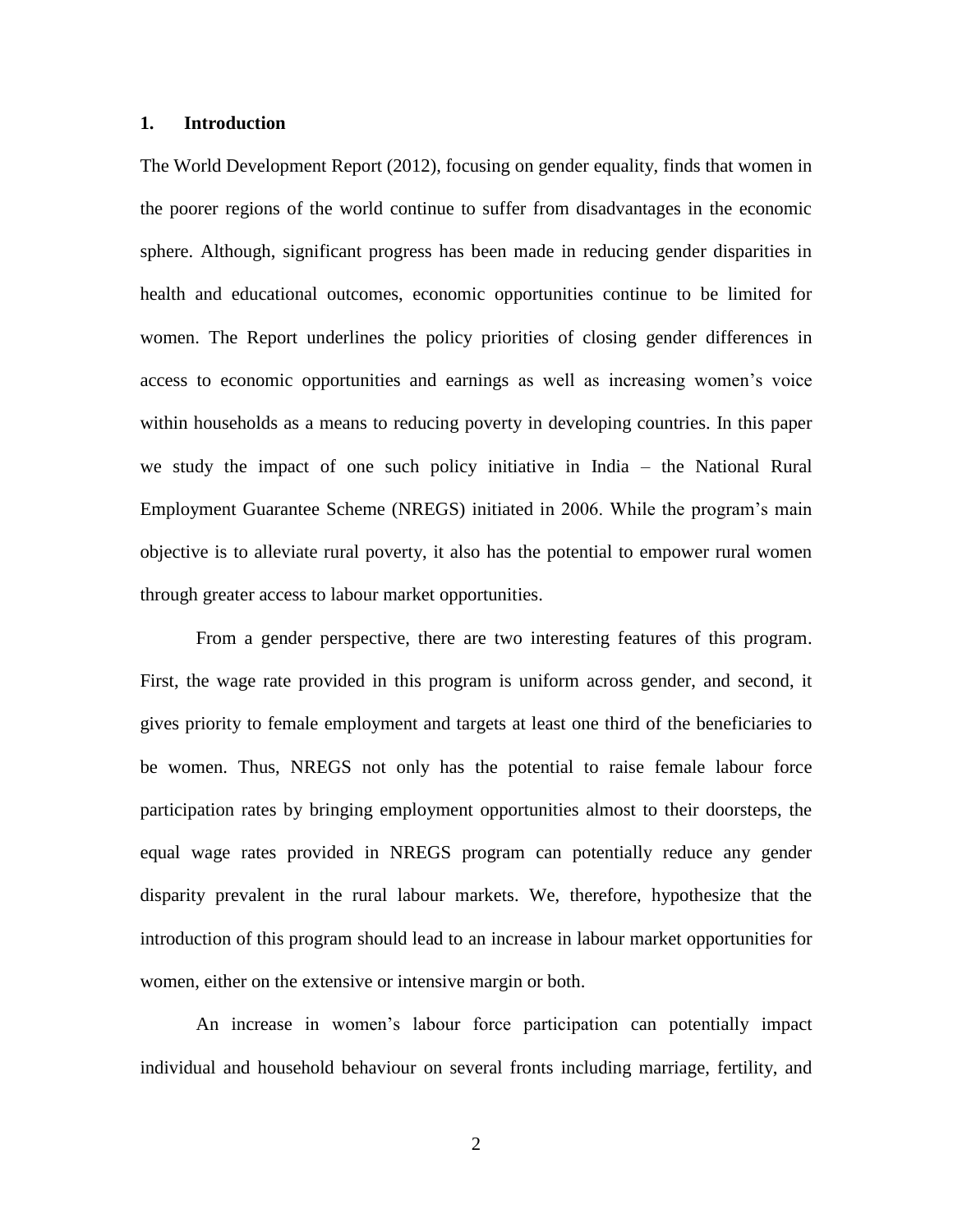intra-household distribution of resources. This paper analyzes the effect of the exogenous policy shock of the implementation of the NREGS on children"s well being. Specifically, we explore whether an increase in participation of mothers in NREGS projects affects the educational outcomes of their children differently from that of fathers" participation in the program. If yes, we attempt to understand the mechanism through which this differential effect can be explained.

While an increase in either fathers' or mothers' labour supply could improve their children"s outcomes purely due to an income effect, greater labour force participation of mothers could impact children"s education through two additional channels. First, women (including mothers) are likely to have more alternative uses of their time than men – market work, household chores and leisure. If children"s time in doing household chores substitutes for mother"s time then an increase in NREGS participation of mothers may lead to a *decline* in educational attainment of her children.<sup>1</sup> Second, mother's say in household resource allocation decisions may rise due to her higher earned income. Research suggests that this is likely to have a *positive* effect on her children"s schooling. If an increase in mother's earned income is likely to translate into greater weight being attached to her preferences in resource allocation decisions of the household and mothers prefer to invest more in their children"s health and education (Blumberg 1988; Thomas

<sup>&</sup>lt;sup>1</sup> If mother's and children's time on household chores are not substitutes and child care services in the market are either unavailable or unaffordable, then it is more likely that children are in school when mothers are at work. If children attend school more regularly due to mothers working, then this would be an additional channel through which children"s educational outcomes might improve.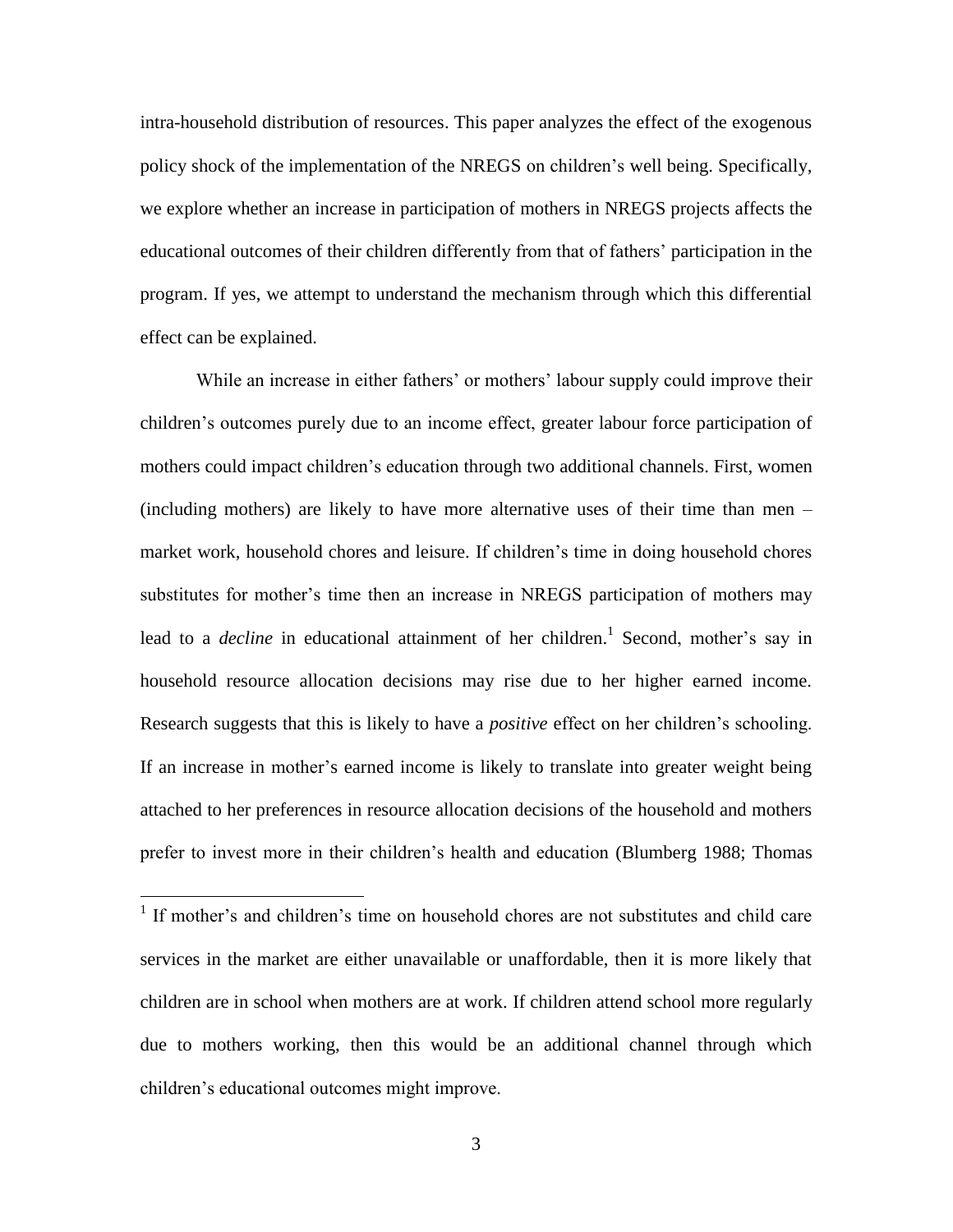1990; Hoddinott and Haddad 1995; Quisumbing and Maluccio 2003) relative to fathers, then we should see an improvement in child outcomes. Therefore, an increase in mother"s decision-making ability within the family can have a positive impact on her children"s welfare (Thomas 1990; Thomas et al. 2002). To sum, the net impact of a change in mother's participation in the labour force on her children's schooling depends on which of these two effects dominates – the substitution effect or the effect of greater bargaining power, holding household income constant.<sup>2</sup>

There exists relatively little empirical research on the impact of parental labour supply on children"s time allocation, particularly in a developing country context. Skoufias (1993) shows that an increase in female wages in rural India reduces the time in school significantly for girls only. Similar results were found by Grootaert and Patrinos (1999) in a cross-country study. However, Ilahi (1999) does not find any impact of female wages on children's time use in Peru.

In contrast to the sparse literature on time allocation effects, there is considerable empirical evidence suggesting that households' resource allocation decisions are made in a "collective" (Chiappori, 1988) or bargaining framework (McElroy and Horney, 1981) where the final allocation usually depends on the bargaining power or weights attached to the preferences of the members of the household. The importance of labour income as a determinant of women's bargaining power within the household has been highlighted recently by Anderson and Eswaran (2010). Using data from Bangladesh, the authors

 $2$  We are abstracting from any long term effects of changes in fertility due to increased labour force participation of women since we are looking at these changes over 2 to 3 years only.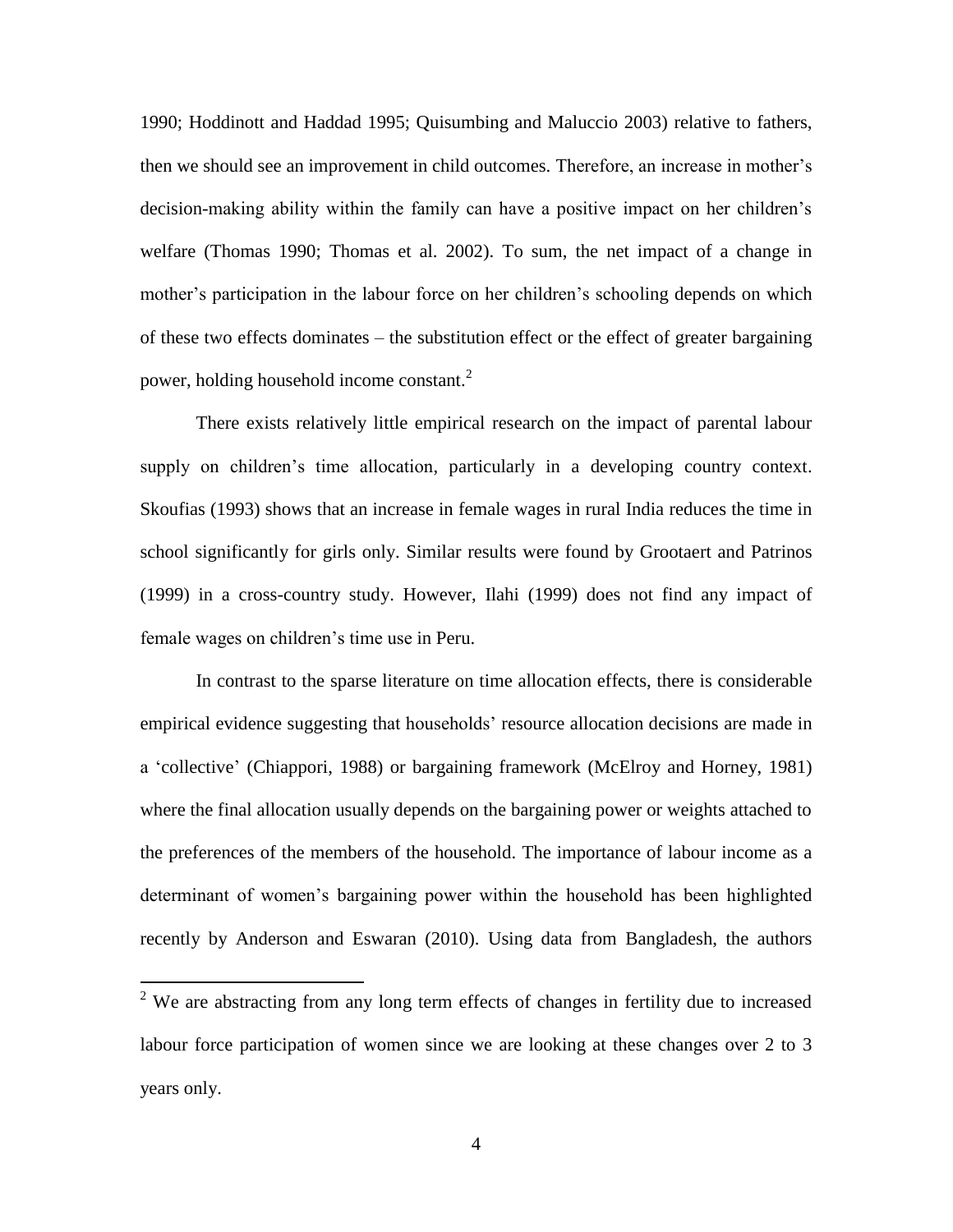show that the effect of *earned* income on female autonomy is far greater than that of unearned income. Also, women who work on the household farm have no more autonomy than those who are housewives, while those who earn independent income have considerably greater autonomy. Luke and Munshi (2011) exploit data from tea plantations in South India where women are employed in permanent wage labor, to find that a relative increase in female income has a positive effect on their children"s education. Qian (2008) shows that a change in agricultural pricing policy in post Mao China which increased female labour income increased educational attainment of all children. However, when the policy increased male labour income, educational attainment for girls decreased but had no effect on boys' educational attainment.

Using data from the Young Lives Study (YLS) in the state of Andhra Pradesh in India and taking advantage of the spatial and temporal variation in the intensity of implementation of the NREGS within districts, we find that greater participation of mothers in the program, relative to fathers, is indeed associated with more time spent in school of children within households. Results suggest that this effect on the educational outcome of children is over and above any income effect induced by the NREGS. Moreover, the impact is largely present for the poorer households and limited to the time spent in school by girls. Further, we find that the increase in time spent in schooling translates into better educational attainment of children as well. Greater participation of mothers in NREGS leads to higher grade attainment of children. These findings are robust to concerns about unobservable child level heterogeneity, endogeneity of adult labour force participation and differences in economic trends between districts.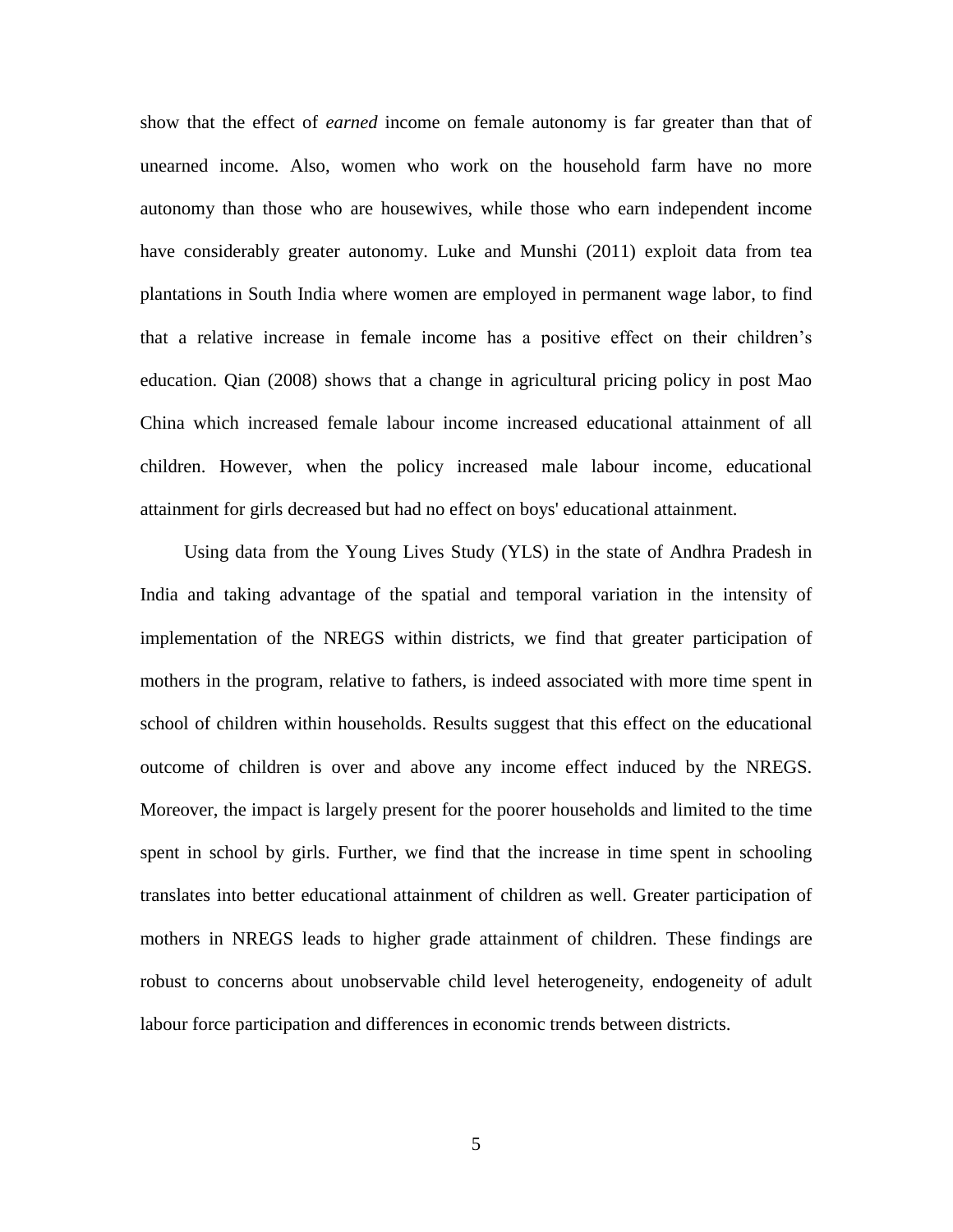In order to understand the mechanisms through which these effects occur, we exploit household level data on education expenditures and on household members' say in decision-making and control of income from various sources. The analysis of the household level education expenditure data show that an increase in women"s share in total household work days on NREGS significantly increases the share of total education expenditures, including variable costs of schooling such as stationary, in discretionary annual household expenditures in poorer households. Moreover, cross-sectional data suggest that the probability that mothers have a say or control over utilization of earnings from different sources increases when they participate in the labor force. These results, together with the significant effects of greater share of mother"s participation in NREGS on girls, suggests that women"s preferences could be the primary drivers of the improvements in educational outcomes of her children when her program participation is higher. Hence our results can be explained within the framework of a bargaining model of household resource allocation.

The findings of our study not only inform us about the impact of female labour supply on intra-household outcomes but it also addresses a broader policy question of the effect of public programmes on improving household outcomes in developing countries. Specifically, our paper extends the current debate in India on the impact of NREGS on poverty (Ravi and Engler, 2009; Uppal, 2009) and finds evidence, albeit through the channel of women"s program participation, that supports preliminary findings of positive benefits of NREGS on households.

The paper is organized as follows. Section 2 gives the background on the National Rural Employment Guarantee Scheme and motivates the study. Section 3 describes the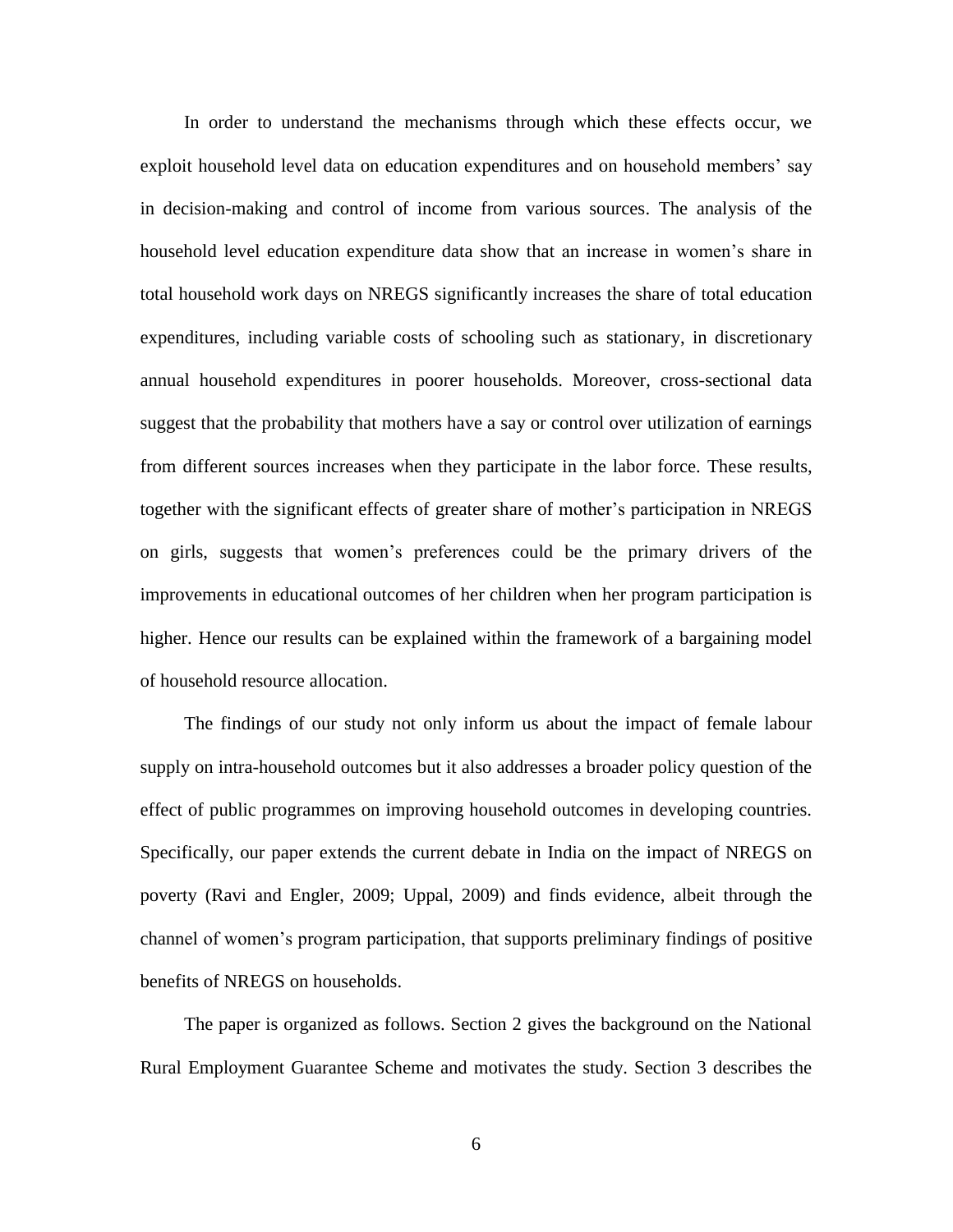data and methodology used in this paper. Section 4 discusses the results and Section 5 concludes.

### **2. Background**

 $\overline{a}$ 

The National Rural Employment Guarantee Act (2005) of India provides a legal guarantee for up to 100 days of annual employment at a predetermined wage rate to rural households willing to supply manual labour on local public works. The act was operationalised through the National Rural Employment Guarantee Scheme (NREGS) which began in 2006. Initially restricted to 200 "poorest" districts of India (February 2006), it was extended to 130 more districts in May 2007 and to all districts across the country by 1st April 2008.

We analyse data on individuals' labour force participation from Young Lives Study (YLS) – a panel study from six districts of the state of Andhra Pradesh. To date, there have been three rounds of YLS surveys. We use data from rounds 2 (2007) and 3 (2009-10) of the YLS for reasons of comparability and exclude round 1 data (2002). The survey years coincide with the initial implementation of NREGS (four YLS districts in Phase 1), followed by nation-wide coverage by 2008 (one YLS district each in Phase 2 and 3).<sup>3</sup>

Using data on NREGS participation of individual household members and comparing 2007 and 2009-10, we find that the overall female labour force participation in

<sup>&</sup>lt;sup>3</sup> Anantapur, Cuddapah, Karimnagar and Mahbubnagar implemented the NREGSin 2006. Srikakulam and West Godavari were the two districts that came under NREGS in 2007 and 2008, respectively.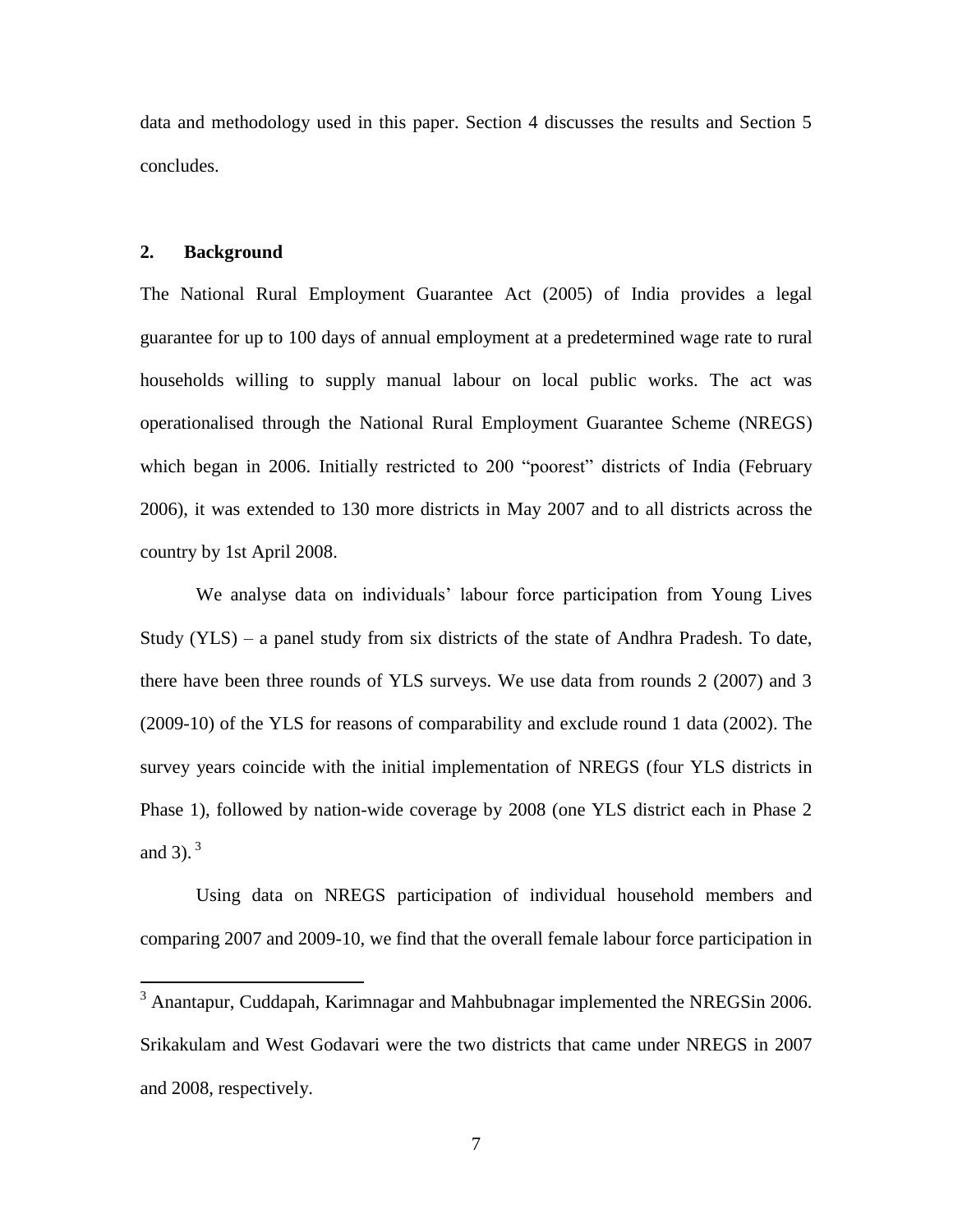the age group of 16 to 60 years has increased substantially from 59 to 72 per cent while the same for males has fallen marginally (Figure 1). This rise in female labour force participation is largely driven by casual labour (public and private) as shown in Figure 2. However, unlike females, participation of males in the casual labour market has not increased in this period; rather, it has remained almost the same.<sup>4</sup>

On the intensive margin, the annual average number of days a household worked in NREGS has increased from around 11 days to 40 days (Figure 3). This rise is more prominent in the districts where NREGS was implemented after 2007. Moreover, participation of women in NREGS on the intensive margin has increased more substantially as compared to men.<sup>5</sup>

The data from the YLS establish that casual labour force participation as well as NREGS participation has increased substantially more for women than men between 2007 and 2009-10. However, it is not clear from these data whether these trends are attributable to NREGS implementation per se since the YLS does not have information which would enable us to calculate casual *private* labour force participation trends.

<sup>&</sup>lt;sup>4</sup> Disaggregating the labour force participation rates across asset quartiles of the households, we find that the rise in female participation in casual labour market is more prominent for poorer households (18 percentage points) relative to the upper most asset quartile (5 percentage points).

<sup>&</sup>lt;sup>5</sup> We also find that poorer households tended to work for more days in NREGS, particularly in 2009-10. Besides, the rise in female participation in terms of number of days worked in NREGS is also more noticeable in the poorer households.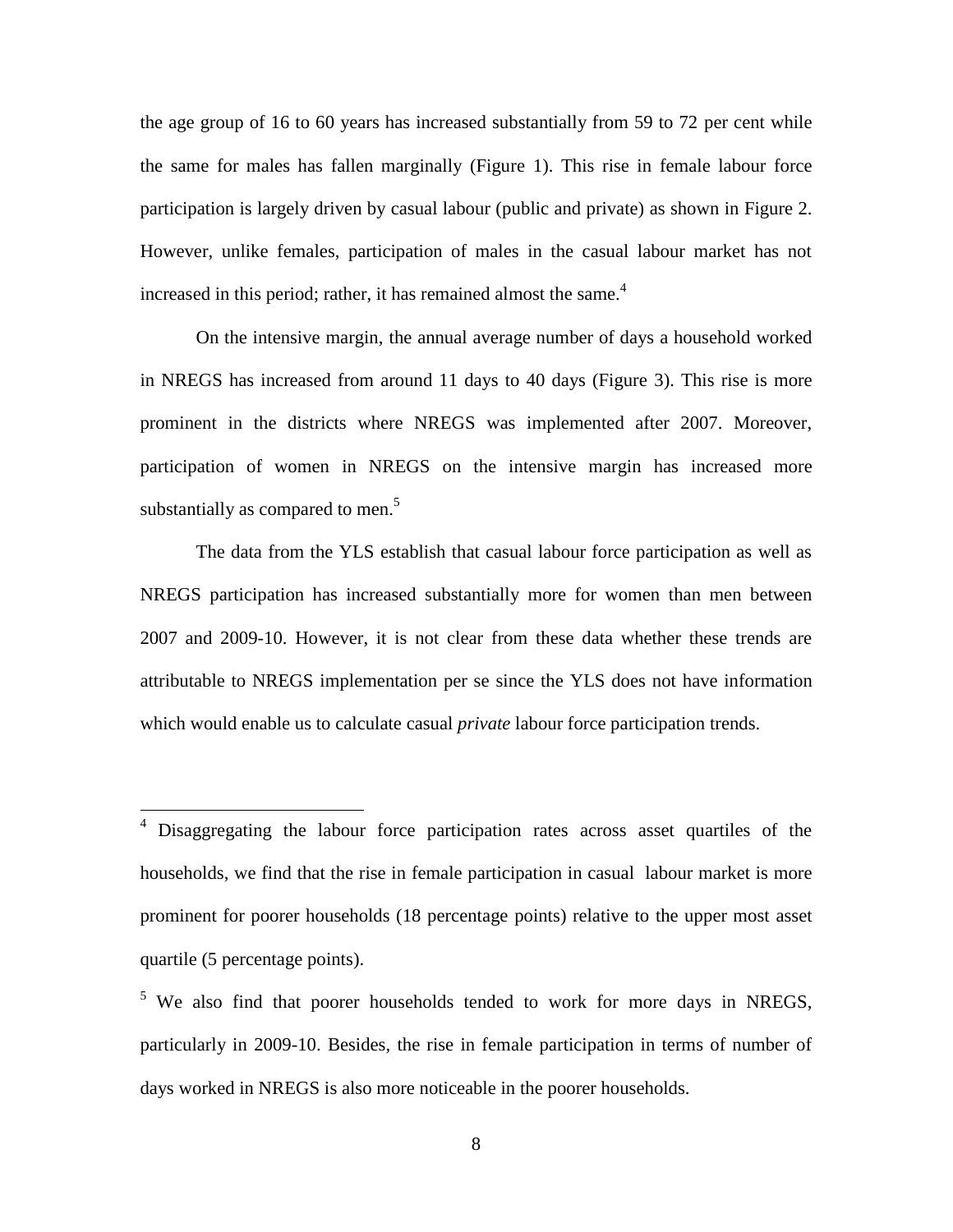Using household level data from repeated cross-sections in the National Sample Survey (NSS) for the years 1999-2000, 2004-05, and 2009-10 we report, therefore, the trends in labour force participation rates in casual wage labour for public *and* private works in Andhra Pradesh pre and post NREGS implementation.<sup>6</sup> From Figure 5 we see that there has been a drastic rise in labour force participation in public works, both for men and women in the 16-60 year age group since NREGS implementation over 2006- 08.<sup>7</sup> While participation somewhat declined between 1999-00 and 2004-05 it has risen sharply in 2009-10 from almost no participation in 2004-05.<sup>8</sup> Private casual labour force participation, on the other hand, is more or less flat for both men and women although wage rates for casual private works have increased for both genders, possibly due to substitution of labour from private to public works (Imbert and Papp, 2011). These results are reported in the Appendix.

To summarize, our analyses indicate that the trends we observe in casual labour force participation of women in the YLS may have been driven primarily by public works or specifically, the NREGS.

<sup>&</sup>lt;sup>6</sup> Trends in mean real wage rates for *public* casual wage labour by gender for the age group of 16 to 60 years in Andhra Pradesh show that the male-female wage ratio has fallen from 1.5 in 1999-2000 to 1.3 in 2004-05 and to 1.1 in 2009-10.

<sup>&</sup>lt;sup>7</sup> We take into account casual labour both as the principal occupation as well as a subsidiary occupation in the seven days prior to the survey date.

<sup>&</sup>lt;sup>8</sup> These trends hold for the country as a whole, although the increases are smaller in magnitude: from 0.09 per cent in 1999-00 to 0.21 per cent in 2004-05 and then to 2.74 per cent in 2009-10. A similar trend is visible for men.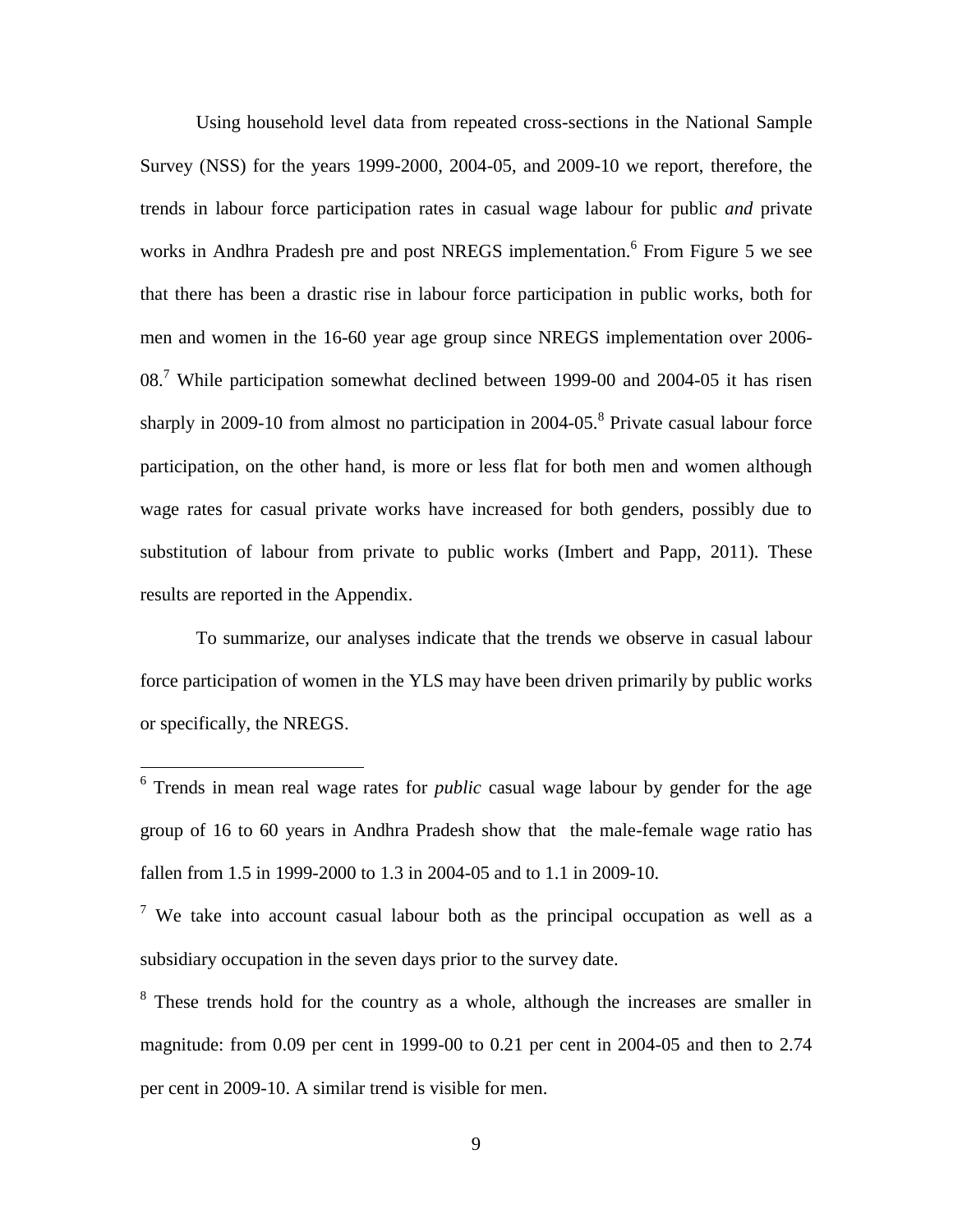### **3. Data and Methodology**

### **A. Data**

In order to identify the effect of the NREGS on children"s education via their mothers" participation in the labour force, we conduct our empirical analysis at the level of the child using the two comparable waves of the YLS surveys - 2007 and 2009-10. We restrict our sample to children in the age group of 5 to 14 years in 2007, the school going age group. In order to construct our data set we use the following exclusion rules: first, we include only children living in rural areas in both periods. This rules out children who may have migrated to urban areas, less than 1 per cent of our sample. Second, we exclude children for whom we cannot identify mothers in the sample (5 per cent of the original sample). Third, for econometric reasons explained below, we restrict our attention to children present in both rounds of the survey; we thus drop 2.9 per cent of the children present in 2007. Finally, we exclude children for whom there is some missing information on relevant covariates in either of the years. Our data set, after these exclusions, contains information on 3006 children for both years.

Table 1 describes the relevant summary statistics for 2007 and 2009-10. The time spent in school by children in the reference period (a typical day in the last week) has gone up from 5.8 hours in 2007 to almost 7 hours in 2009-10. This increase in time spent in school is largely reflective of more regular school attendance. Children in the survey, who reported attending school regularly, spent almost two hours more in school than those who reported going to school irregularly, on a typical day. We can, therefore, interpret greater time spent in school by a child as an indicator of greater number of days of school attendance. The rise in time spent in school was accompanied by a rise in the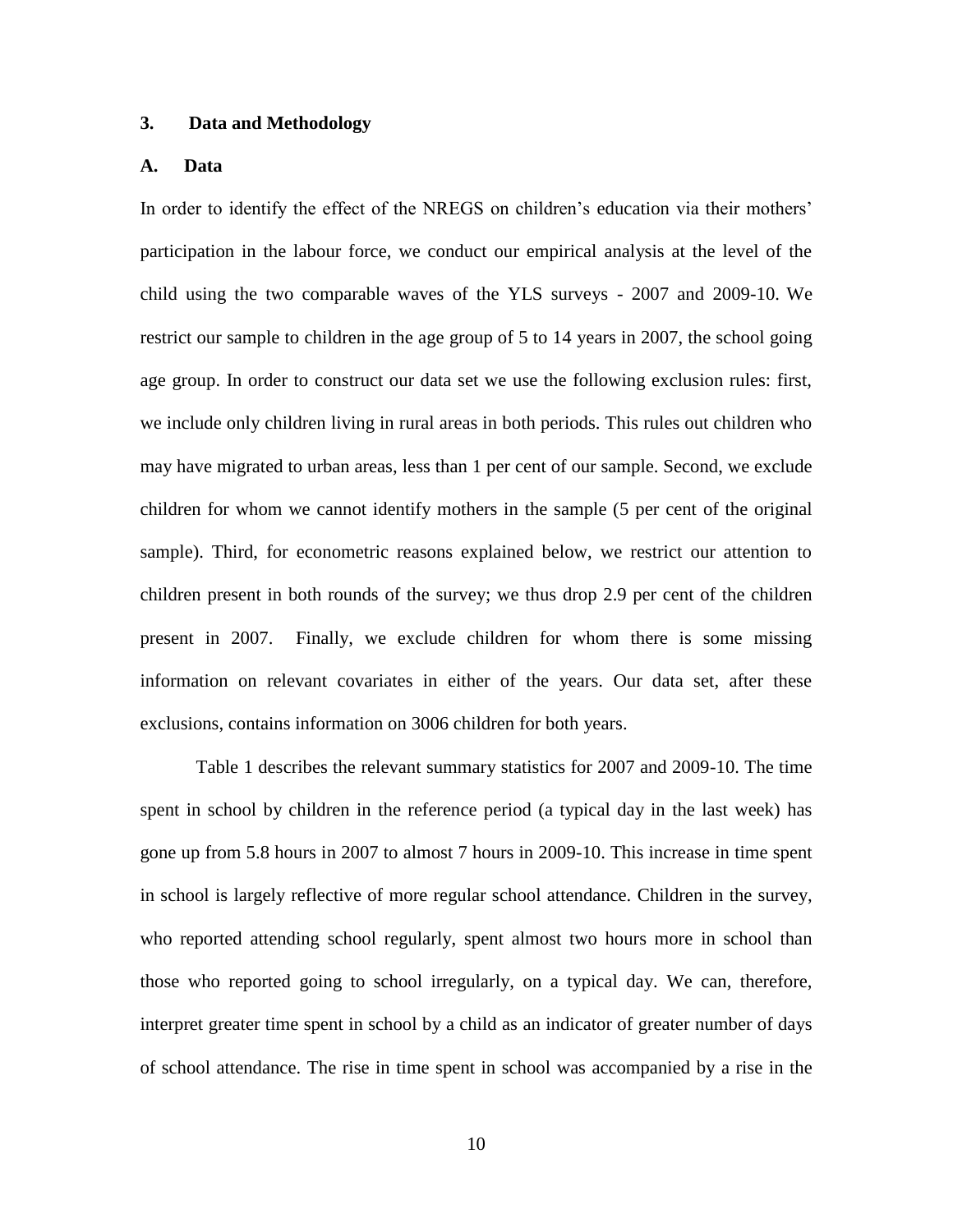highest grade completed during this period. Enrollment rates also rose by 8 percentage points, largely a result of most 5 year olds joining school by 2009-10.<sup>9</sup>

During the same period, the proportion of children with either parent working in NREGS almost doubled. This increase in participation on the extensive margin was accompanied by a rise in the number of parental days of work on NREGS projects as well. The proportion of children whose mothers were working in NREGS rose from 28 per cent to 61 per cent, a change larger than the corresponding change in proportion of children whose fathers were working in NREGS. Further, we find that the average number of days that the mothers worked on NREGS increased by almost five times, while the average number of days worked by fathers rose, but not as much. Thus the share of the mother in the total work days in NREGS rose by about 8 percentage points among children who had at least one parent working in NREGS. Further, the mean annual household income (in 2009 rupees) increased during this period, primarily due to a rise in non-agricultural income. It is also important to note that the household size has remained more of less unchanged during this period.

While preliminary evidence presented above suggests that mother's NREGS participation and number of days of work have gone up, it would be incorrect to draw a

<sup>&</sup>lt;sup>9</sup> There may be a variation in grade attainment depending on when the survey was conducted. In March of each year students get promoted to the next grade. While all children in the 2009-10 were interviewed by March 2010, children in 2007 were interviewed before and after March. This introduces the possibility that those interviewed before March report a lower grade than those interviewed after March. We take this into account in our analysis.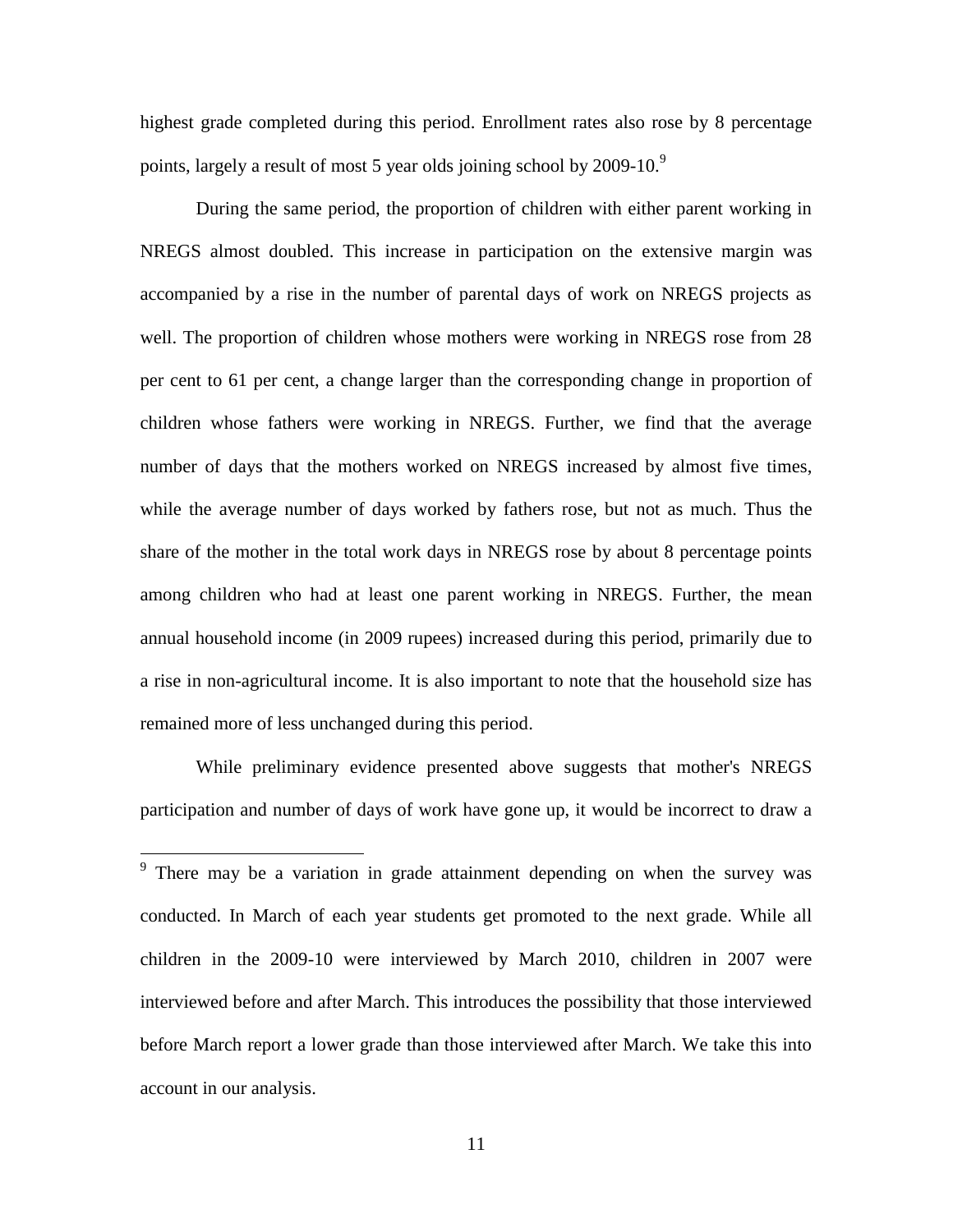causal link between that and changes in children"s time spent in school since decisions regarding labour supply of household members are endogenous. However, the introduction of the NREGS also leads to exogenous shifts in the demand for labour. Larger fund allocation to a mandal indicates that there may be relatively more work opportunities for households residing in that area. The last row in Table 1 suggests that the total fund allocation to NREGS did increase during the period of our study. Moreover, this increase was not uniform across mandals. Hence the change in demand for labour for NREGS projects varied both over time and across mandals in Andhra Pradesh.

### **B. Methodology**

 $\overline{a}$ 

In this section, we specify our empirical model and discuss the estimation strategy we adopt to test our hypothesis.

To begin with, note that NREGS participation by household members can have two distinct effects on children's time spent in school (TSS).<sup>10</sup> First, as household members work on NREGS, the total income of the household may rise. In so far as households consider the education of children to be a normal good, this income effect

 $10$  The time spent in school is recorded as hours spent in school on a typical day in the previous week. The total time spent on education on a typical day consists of time spent in school and time spent on studying outside school (private tuition and at home). The average time spent on education outside the school in the sample is less than 20 per cent of the total time spent on education on a typical day.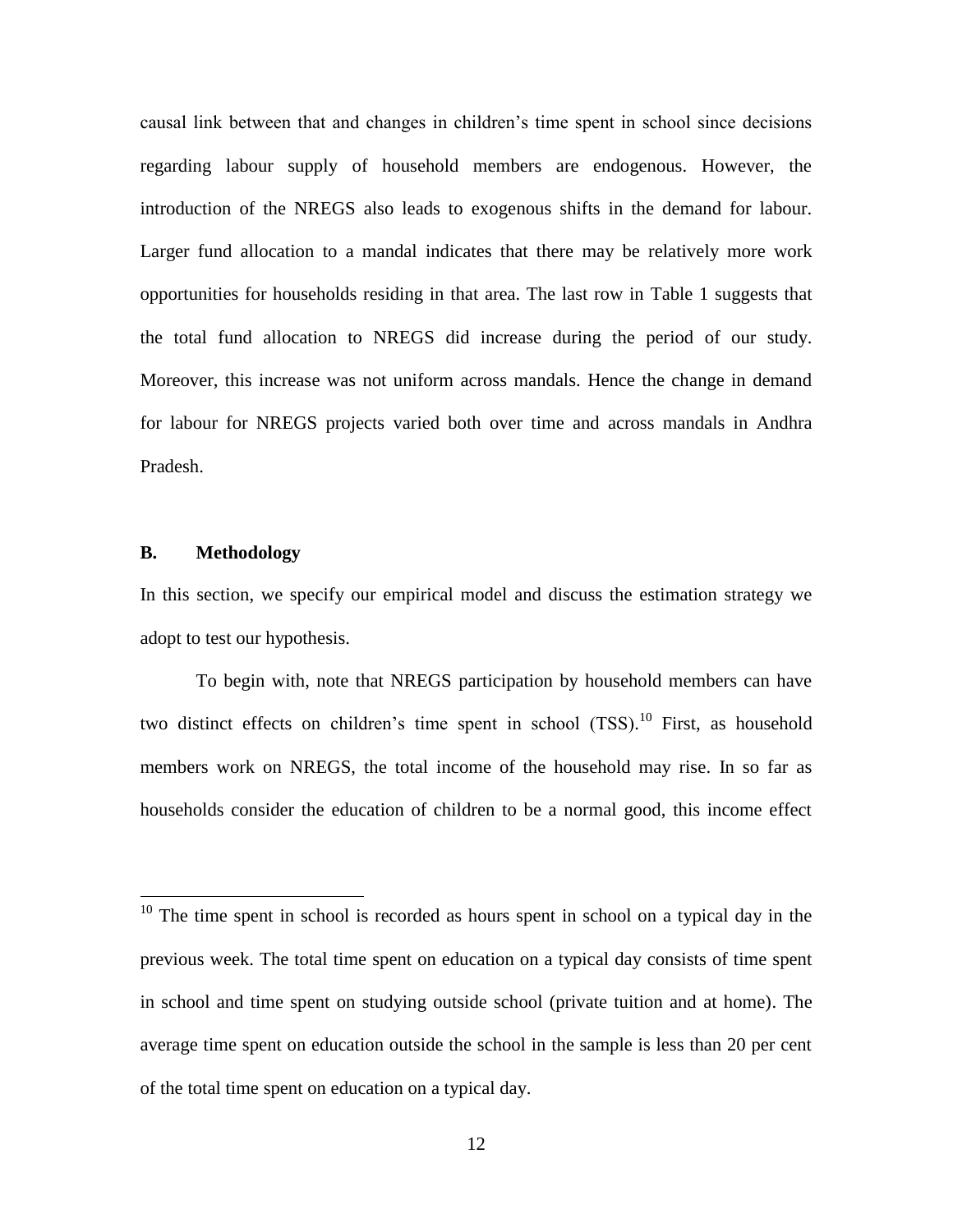may result in a rise in children's time spent in school.<sup>11</sup> Second, NREGS could have an additional direct impact on children"s education due to greater labour force participation of mothers, but in two *opposite* directions: a negative substitution effect and a positive bargaining power effect. Thus, the net impact of a change in mother"s participation in the labour force on her children's schooling is an empirical question. We posit that, controlling for income, a positive effect of the mother's share of the total number of days parents have worked on NREGS on children"s educational outcomes would suggest that the latter effect dominates the negative substitution effect.

More formally, we estimate the following specification:

$$
TSS_{chromdt} = \alpha_0 + \alpha_t + \alpha_{chromd} + \alpha_{hrmd} + \alpha_{vmd} + \alpha_{md} + \alpha_d + \alpha_{dt} + \beta \mathbf{X}_{chromdt}
$$
  
+ 
$$
\delta \mathbf{Z}_{hrmdt} + \varphi_1 INC_{hrmdt} + \varphi_2 MOTHER\_NREGS_{chromdt}
$$
  
+ 
$$
\rho Soc\_audits_{md} * t + \varepsilon_{chromdt}
$$
 (1)

where the subscript c refers to a child in household h in village v in mandal m in district d. t refers to time, which takes the value 0 for the year 2007 and 1 for the period 2009-10. **X** denotes the vector of child specific time variant variables that could affect TSS. Older children are more likely to spend time working outside or looking after their siblings. We allow for this effect to be non-linear in age by including age and square of age in **X**. **Z** is a vector of household variables that may change over time, viz. household wealth represented by asset quartiles and land ownership. Since households" optimization

 $11$  Whether the income effect is significant or not is a function of the cost of schooling as well. If physical access to schooling is relatively easy and costs of schooling are subsidized (as in primary schooling), any effect of an increase in household income may be muted for the age group under study here.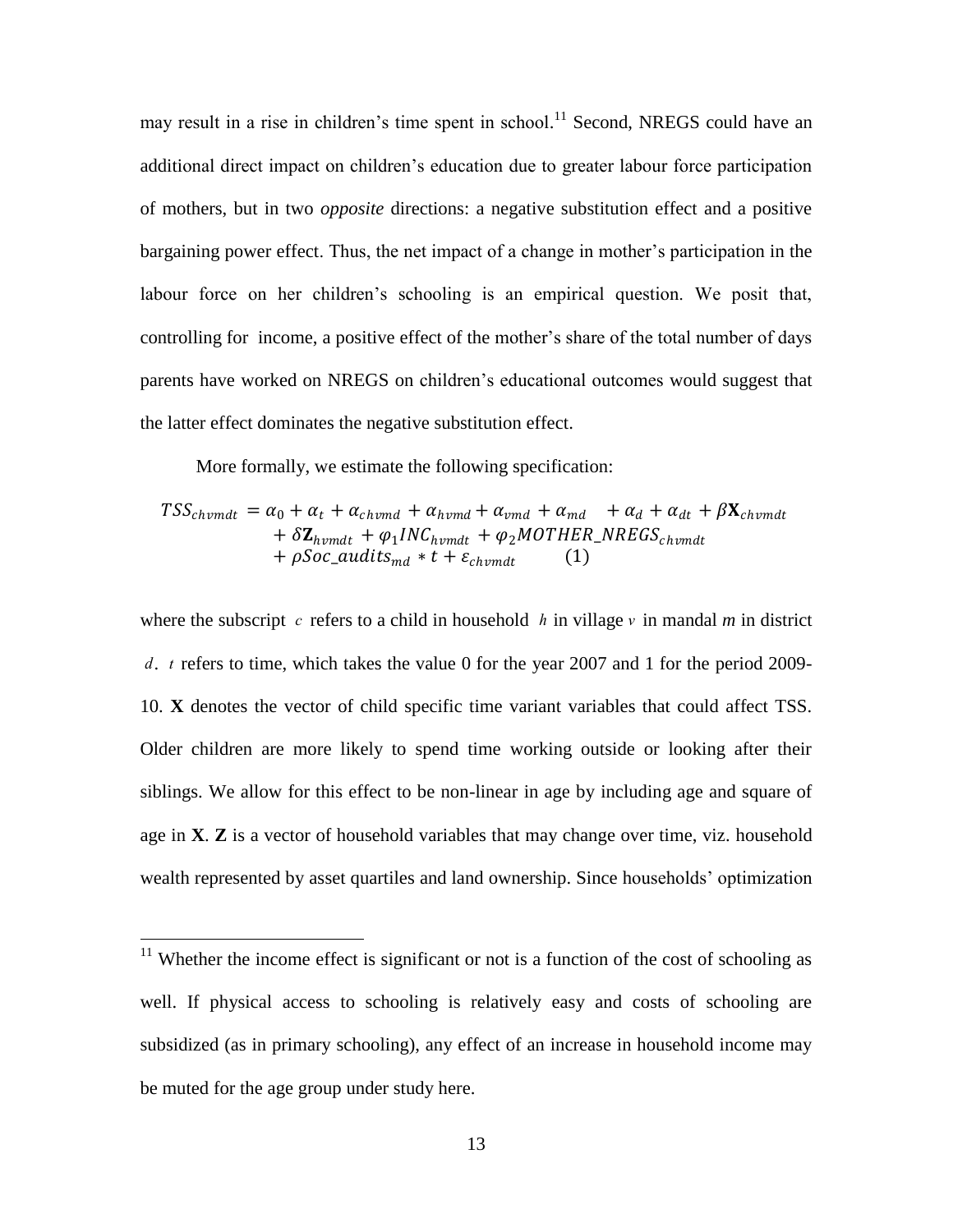process is also a function of the size of the household we include the number of household members in Z as well. Our analysis also controls for whether the household' reference week was a school holiday.<sup>12</sup> INC is total annual household income.

MOTHER\_NREGS is defined as the ratio of mother's days of NREGS work to the sum of mother"s and father"s days on NREGS. Thus, using the temporal variation in the number of days of NREGS work done by the mothers and fathers between 2007 and 2009-10 our empirical model aims to identify the effect of NREGS participation of mothers on TSS ( $\varphi_2$ ).

While the variables included in **Z** and **X** are observable, there may be unobservables at the geographic level (district, mandal and village), household level and there may also exist child specific unobserved heterogeneity. If these unobservables are correlated with the regressors on the right hand-side and they also affect time spent in school, it would lead to the issue of endogeneity and thereby inconsistency of our estimates. Our specification, therefore, includes time invariant child characteristics viz. ability  $(\alpha_{\text{chvmd}})$ , household characteristics viz. parental preferences for schooling  $(\alpha_{hvmd})$ , mandal level characteristics  $(\alpha_{md})$ , and village characteristics viz. culture( $\alpha_{vmd}$ ).

A potential problem for our empirical exercise is the phased implementation of NREGS. Districts that had NREGS earlier (Phase 1) may be different from those that had NREGS later (Phase 2). Moreover, these districts may have different economic

 $12$  Our results also hold up when we restrict our sample to only those children for whom the previous week was not a school holiday.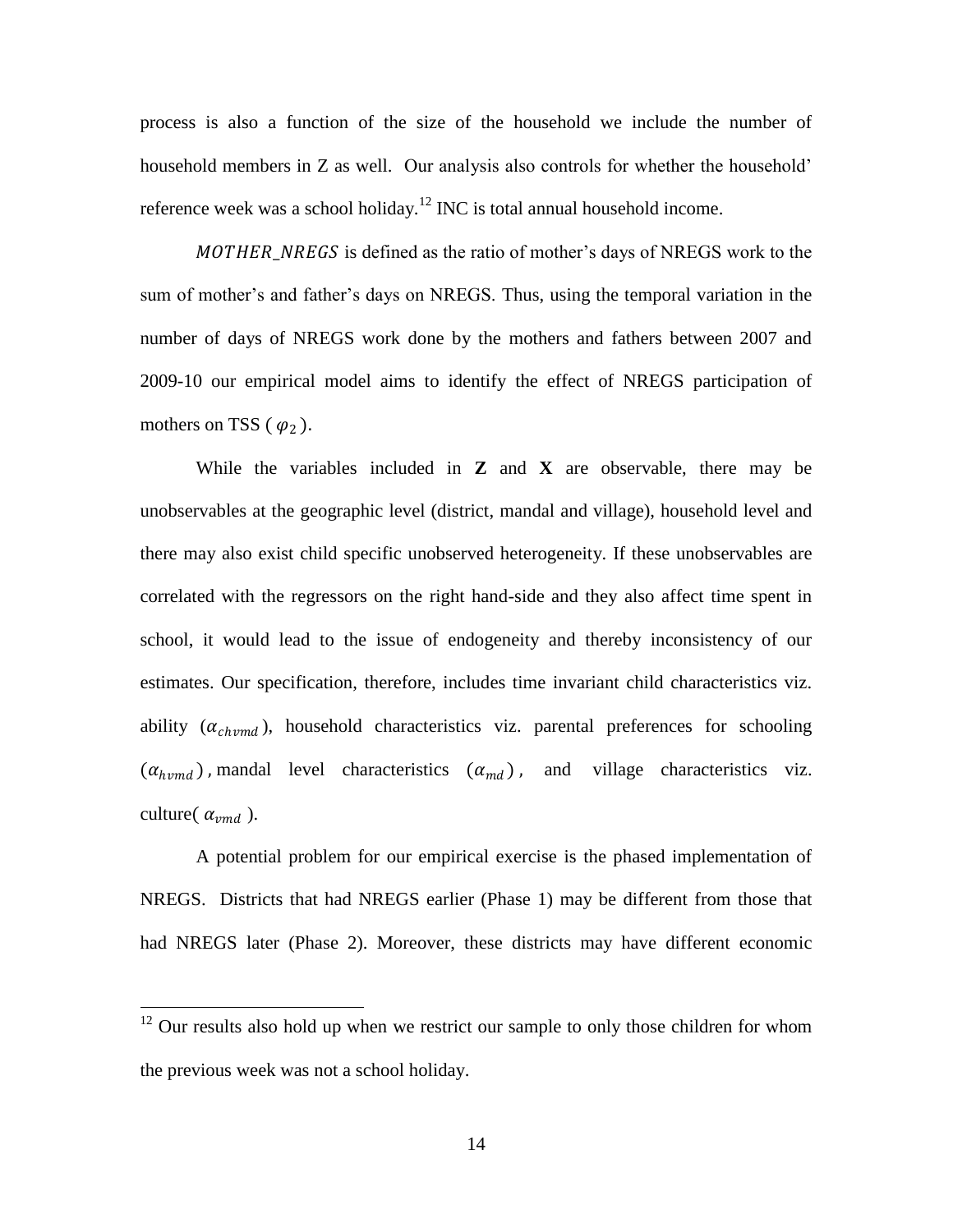growth trajectories as well as trends in educational attainment. To take into account these concerns, we allow for district specific intercepts  $\alpha_d$  and introduce district specific time trends  $(\alpha_d)$  We also control for a secular time trend  $(\alpha_t)$ , that allows for increases in demand for and supply of schooling.

In addition to district specific trends, there could be trends that are driven by rising awareness of rights due to social audits. For example, social audits that make households aware of their rights may also lead to a demand for public schools. Hence NREGS participation and children"s time in school could be driven by this rising awareness. To control for this, we allow the trend to depend on the number of social audits that have taken place in the mandal prior to the date of the survey  $(Soc\_audits_{md} * t).$ 

Given this specification, and using data on a balanced panel of children over the two time periods, we estimate a child fixed effects model. In doing so, we eliminate  $\alpha_{\text{chvmd}}$ ,  $\alpha_{\text{hvmd}}$ ,  $\alpha_{\text{vmd}}$  and  $\alpha_{\text{vd}}$  as well as  $\alpha_{\text{d}}$ . If we assume that the deviation of the observed variables from their mean values are not correlated with the deviation of the error term from its mean values, this estimation procedure would yield consistent estimators of  $\varphi_1$  and  $\varphi_2$ .

The main concern with our estimation strategy is that household income and parental labour supply decisions are likely to be determined simultaneously with investments in children"s education. To address this simultaneity issue, we adopt a 2SLS estimation procedure using mandal (sub-district) level rainfall shocks in the month of May and June and variation in the demand for NREGS labour as instruments. We define a rainfall shock as the deviation of rainfall recorded in May and June for the mandal in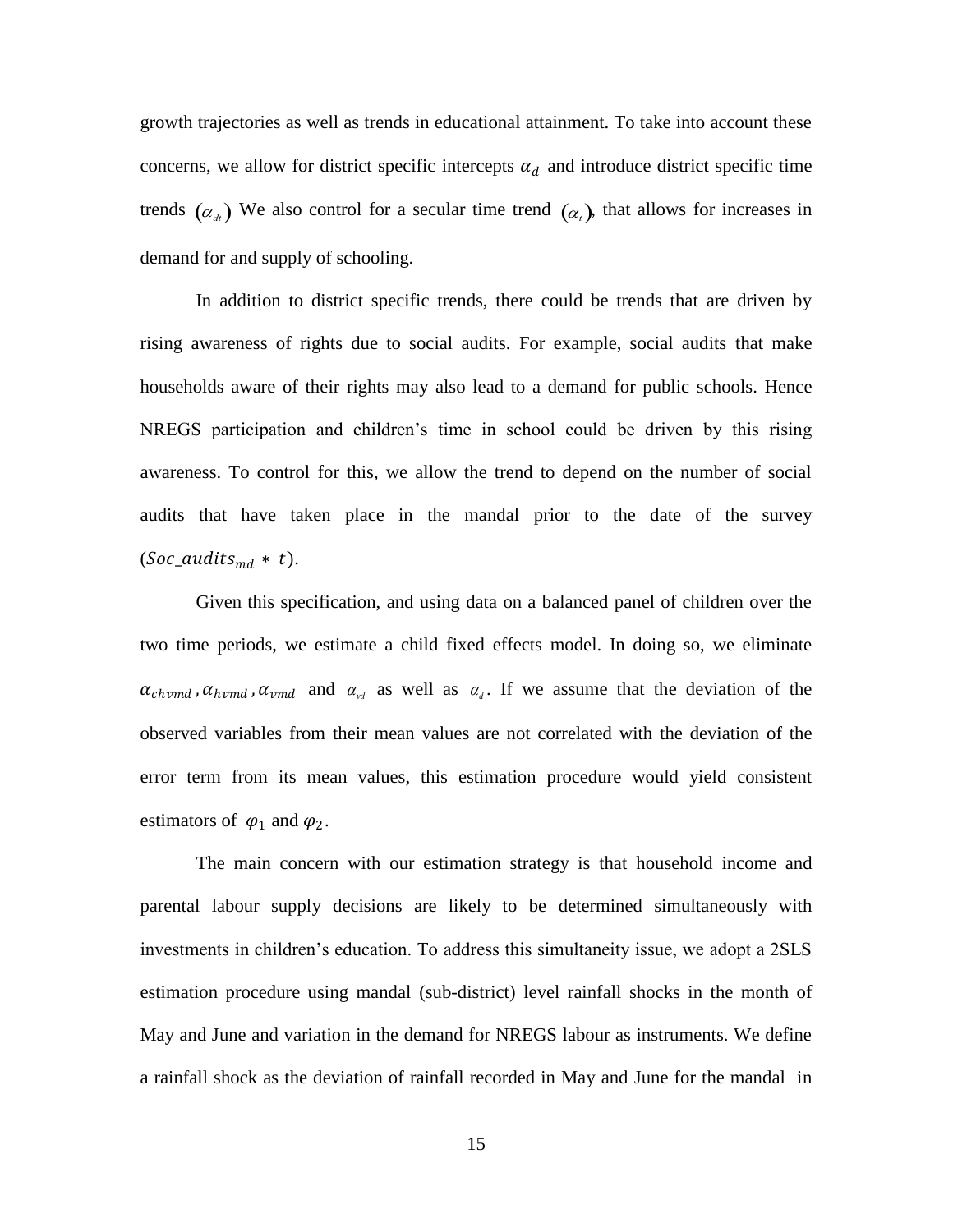the year prior to the survey from the long term (20 year) average rainfall, for the same months, in that mandal.<sup>13</sup> The demand for NREGS labour is captured by the total amount sanctioned for NREGS projects in the mandal in a financial year.<sup>14</sup> In our preferred specification, therefore, we have two endogenous variables (INC, MOTHER NREGS) and three instruments (rainfall shocks, NREGS sanctioned amount and the interaction of the two). We discuss the validity of our instruments next.

### **C. Validity of instruments**

 $\overline{a}$ 

Agricultural production in India continues to be dependent upon rainfall. The choice of rainfall in May-June of the reference period as an instrument is, thus, driven by the nature of agricultural activity in the region of our study. Rice is the main crop cultivated in Andhra Pradesh. Using the YLS data we find that among rural households, the crop

 $13$  The variable capturing rainfall shocks (RAIN) is constructed from the precipitation data available from the Center of Climatic Research at the University of Delaware. The data include monthly precipitation values at 0.5 degree intervals in latitude and longitude. To match this data at the mandal level, the nearest latitude-longitude to each mandal headquarter is taken. To construct the rainfall shock at the mandal level, the long term (1990-2008) average mandal level rainfall in the months of May and June are estimated. Standard deviation of rainfall for the same period is also calculated at the mandal level. Then rainfall shock is defined as the deviation of actual rainfall in the months of May and June in the last year from the long term average, divided by the standard deviation.

<sup>14</sup> Data on the sanctioned funds at the mandal level is obtained from the Andhra Pradesh Government's website on NREGS [\(http://nrega.ap.gov.in/\)](http://nrega.ap.gov.in/).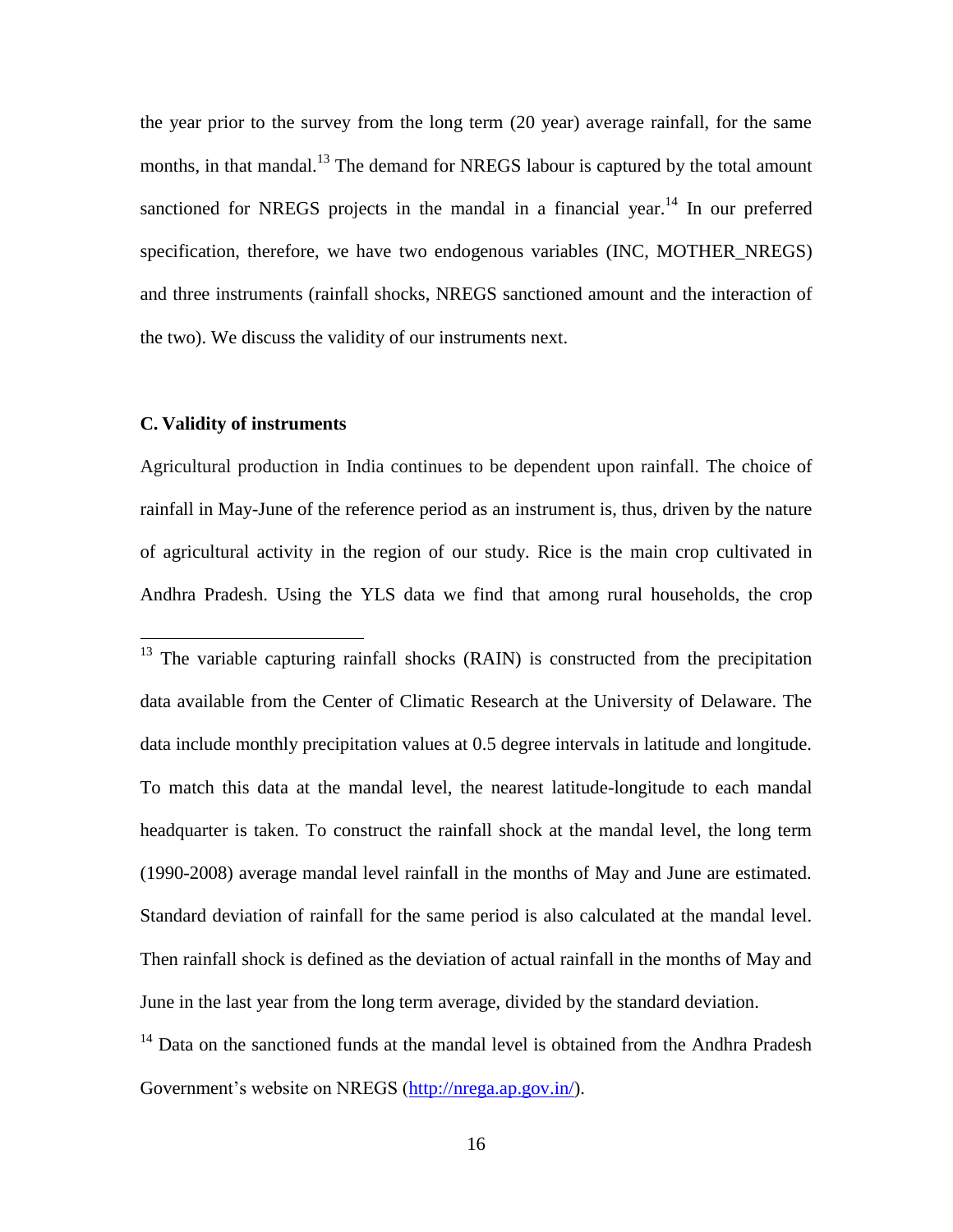which the largest proportion of households cultivate (almost 36 per cent across rounds 2) and 3) is rice.<sup>15</sup> The cultivation of rice is highly water-intensive. The crop is mainly cultivated in flooded, standing water fields. But prior to cultivation in the paddy fields, the rice seedlings are grown in nurseries. They are then manually transplanted into the flooded fields. It is therefore expected that rainfall in the pre-monsoon season will promote the development of rice seedlings enabling farmers to increase their cultivation of rice during the monsoon season. This in turn would create greater demand for labour for transplanting. Majority of the transplanting work is done by women because it is delicate work and is a highly labour-intensive activity (Mies, 1986; Foster and Rosenzweig, 1996). Our assumption, therefore, is that, ceteris paribus, demand for female labour for agricultural work will be higher if premonsoon rainfall is high.

The monsoon typically arrives in Andhra Pradesh in mid June. Hence the premonsoon rainfall falls mostly in the month of May and early June. Furthermore, schools are closed for summer vacations from the last week of April to mid June every year in Andhra Pradesh.<sup>16</sup> Thus it is unlikely that rainfall in this period will have a direct effect on time spent in school or grade attainment either due to households" labour substitution decisions or supply-side factors such as teacher attendance.

<sup>&</sup>lt;sup>15</sup> Groundnuts is a distant second, with about 16% of rural households engaged in its cultivation.

<sup>&</sup>lt;sup>16</sup> See http://aputf.org/go s/Rc.No.31,Dt.22.07.2011.pdf for an official circular of the Department of Education on the schedule of public schools in AP.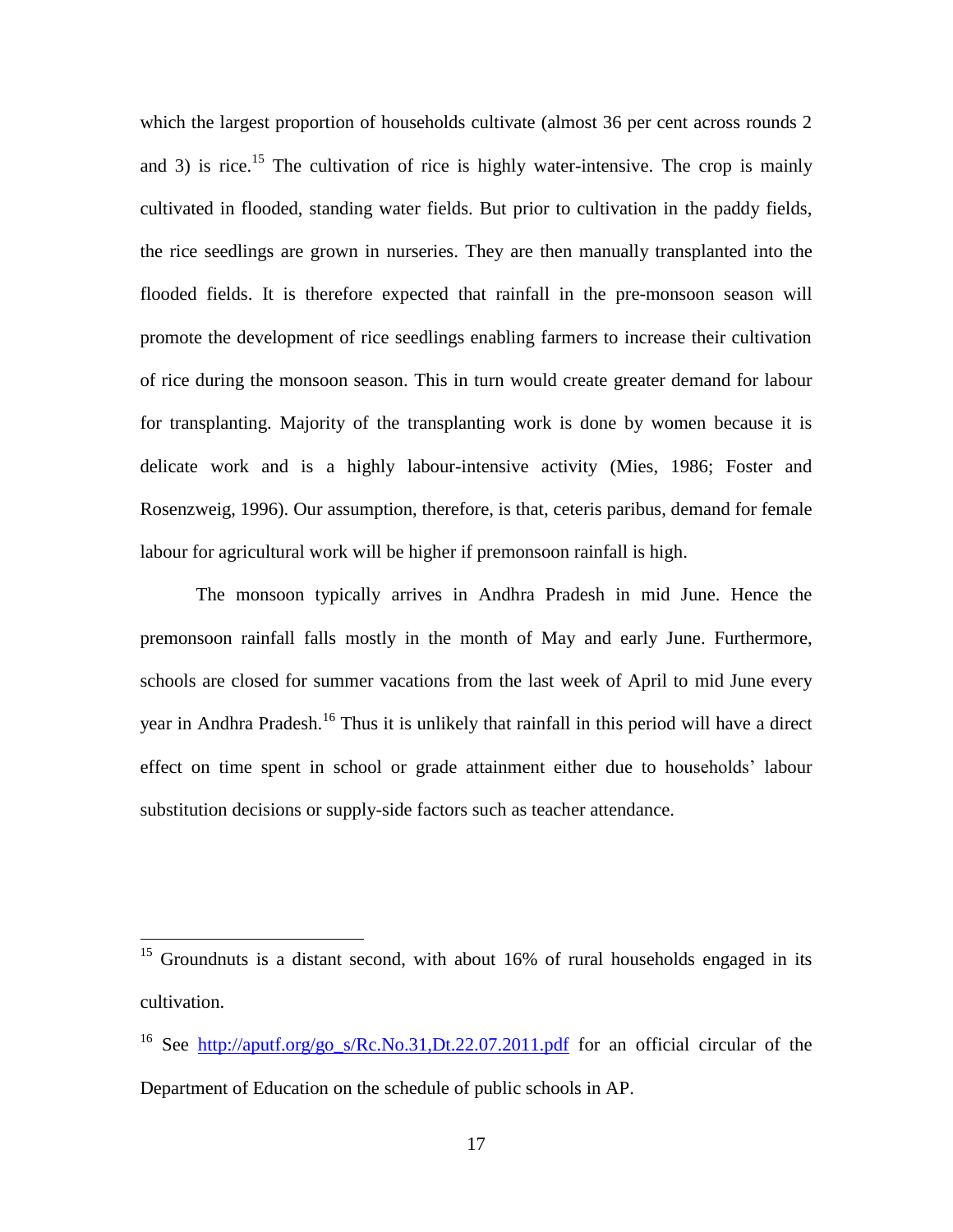Our second instrument is the amount sanctioned for NREGS projects in a mandal in a financial year which begins in April and ends in March of the following year. <sup>17</sup> Since the NREGA is envisaged as a demand-driven program, households are expected to apply for work to the village council and once a critical mass of demand is generated in a gram panchayat (a collection of 1 to 3 villages) in a mandal, a project has to be selected from the approved list of works and sanctioned by the district administration.<sup>18</sup> Thus the main concern with the IV"s validity is that current, household demand may determine the amount of sanctioned funds, partly or fully, at the mandal level.

Note that our instrument is defined at the level of the mandal - a collection of 11 to 39 gram panchayats (in the YLS sample) - and the sanctioning of projects is at the district and mandal level. Furthermore, although the NREGA envisages a demand driven programme, the reality is quite different according to several recent studies. Imbert and Papp (2012) report that "many people are unaware of their full set of rights under the programme"; "in practice, very few job card holders formally apply for work while the majority tend to wait passively for work to be provided." Other research on Andhra Pradesh (Ravi and Engler, 2009; Afridi et al., 2012) also indicate that the programme is

 $17$  Ideally, we would have liked to use lagged values of this variable. Unfortunately, since the reference period for the  $2<sup>nd</sup>$  round of the YLS is 2006 and the NREGA was initiated in February, 2006, lagged data do not exist for both rounds of the YLS survey.

<sup>&</sup>lt;sup>18</sup> The Mandal Parishad Development Office (MPDO) is the main agency for administering each NREGA project and sanctioning all financial payments for projects undertaken in that mandal.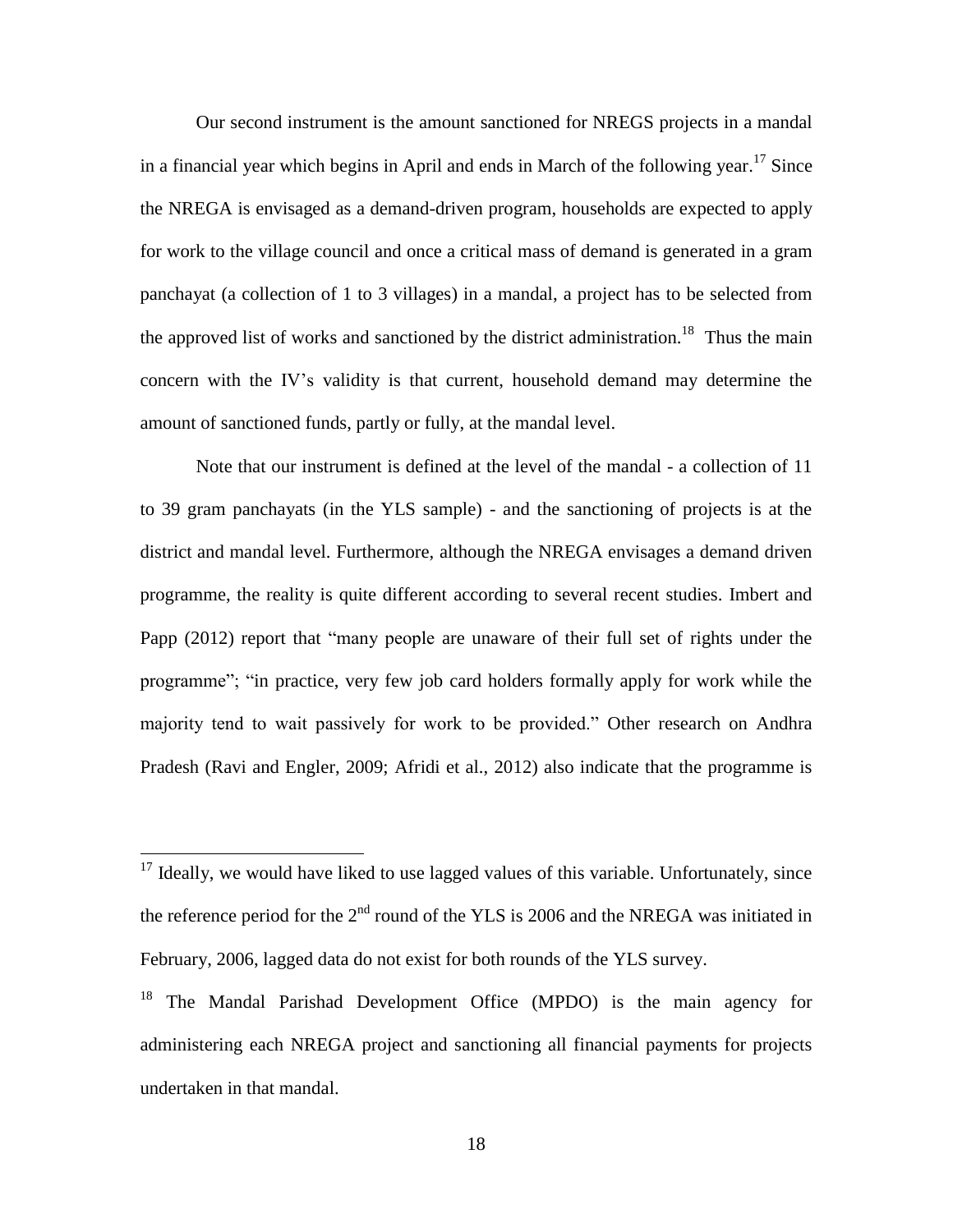supply rather than demand driven.<sup>19</sup> Hence, given the fact that the program is driven by the supply of projects at the district and mandal level and that our instrument is defined at the level of the mandal, it is unlikely that there are significant effects of current household demand on program intensity at the mandal level.

The concern that remains then is whether temporal changes in awareness of NREGA entitlements (including demanding work; Khera, 2011) is correlated with intensity of the NREGS and are accompanied with changes in the demand for public schooling (quality or quantity).<sup>20</sup> On the other hand, say there is no increase in awareness but the administration is learning how to implement NREGS, which improves between 2006-09 along with the quantum of sanctioned funds and this learning spills over to the provision of the public good of interest to us – education. In either case, our IV will not meet the exclusion restriction as it would have a direct effect on educational outcomes.

We address the latter concern first. In Andhra Pradesh, school participation is near universal.<sup>21</sup> According to the Annual Survey of Education Report (ASER, 2006), the

 $\overline{a}$ 

 $20$  The NREG Act allows for the conduct of regular "social" audits of project expenditures by stakeholders. In AP the state government has institutionalised social audits since 2006.

 $19$  In survey of 1500 households across 8 districts in AP, Afridi et al. (2012) find that only about 20 per cent of households applied for NREGA employment in 2010-11, 4 years after the inception of the program.

<sup>&</sup>lt;sup>21</sup> Enrolment of children in 6-10 years age group was almost 93 per cent in both round 2 and round 3 while enrolment in the 11-14 age group was almost 81 per cent in round 2 and 86 per cent in round 3 in our sample.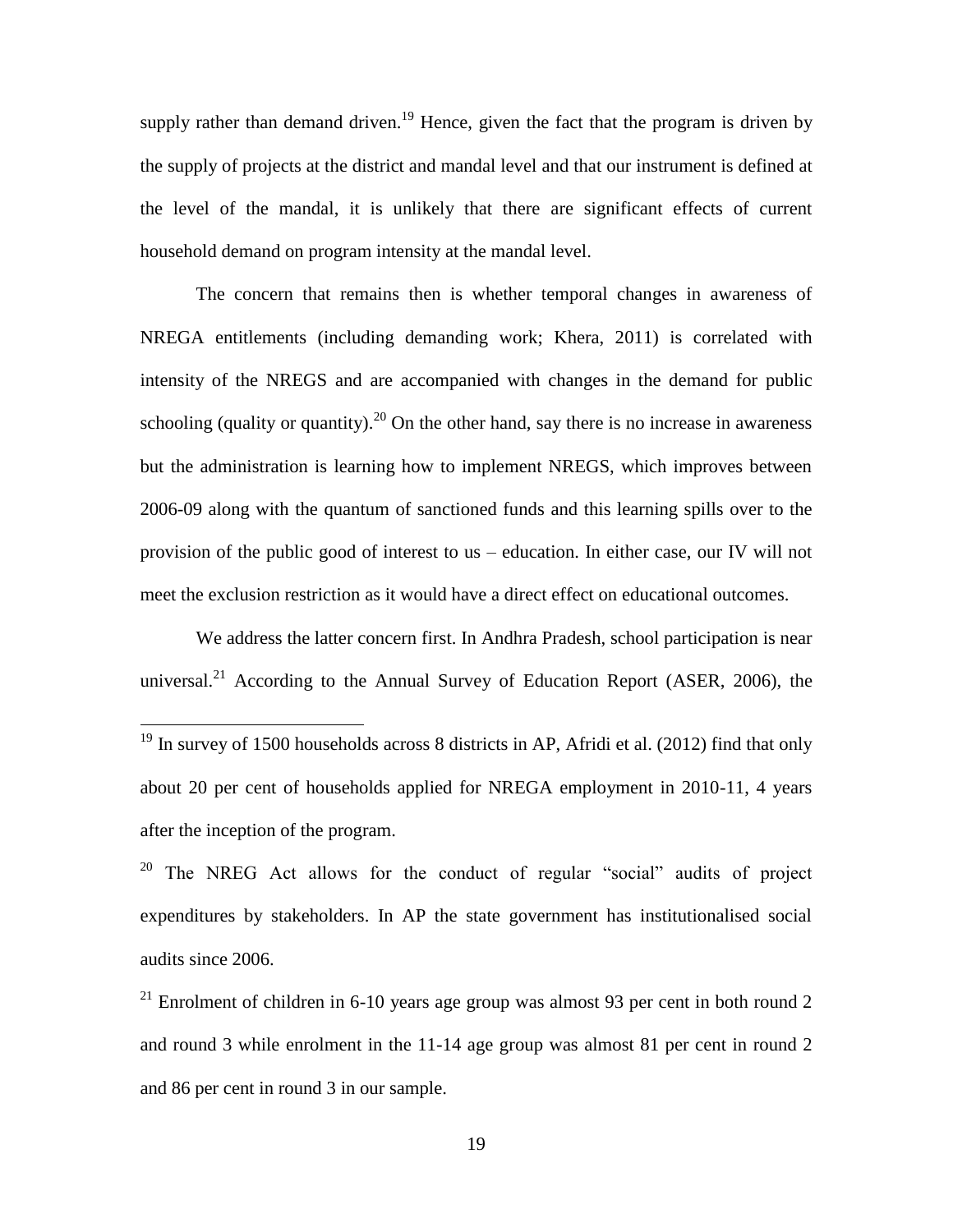percentage of out of school rural children in the 6-14 age group was between 0 to 5 per cent in all the YLS districts except West Godavari where it was between 5 to 10 per cent in 2006. Learning levels were higher than the average for the country and have remained more or less steady during this period (ASER, 2006 and 2009). Thus any administrative "learning" with respective to public schooling would be minimal, if at all. Enrolments in private rural schools actually declined for 6-14 year olds by about 5 percentage points between 2006 and 2009 (ASER, 2006 and 2009). This suggests that any improvements in educational attainment that we find is unlikely to be driven by improvements in either public schools or an increase in private school presence. Second, while it is quite likely that administrative capacity and NREGA implementation improves over time, it is unlikely that this would be accompanied by administrative improvements in public schooling. The administrative machinery that has been created for the NREGA implementation at the grass root level and which helps expand capacity for the program is different and delinked from that required for public schooling. Third, there has been no change in local governments since 2006 in AP. State legislative elections returned the same political party back to power (Congress) in May, 2009, *after* our survey reference period. Hence, there are unlikely to have been any significant changes in political will for implementation of public programmes either.

To address the former concern, we first use data from the YLS to check whether political participation or participation in community led demand for certain public goods was correlated with the occurrence of social audits. The timing, frequency and conduct of social audits in a mandal is determined centrally by an independent body – the Society for Social Audit, Accountability and Transparency (SSAAT) – in Andhra Pradesh.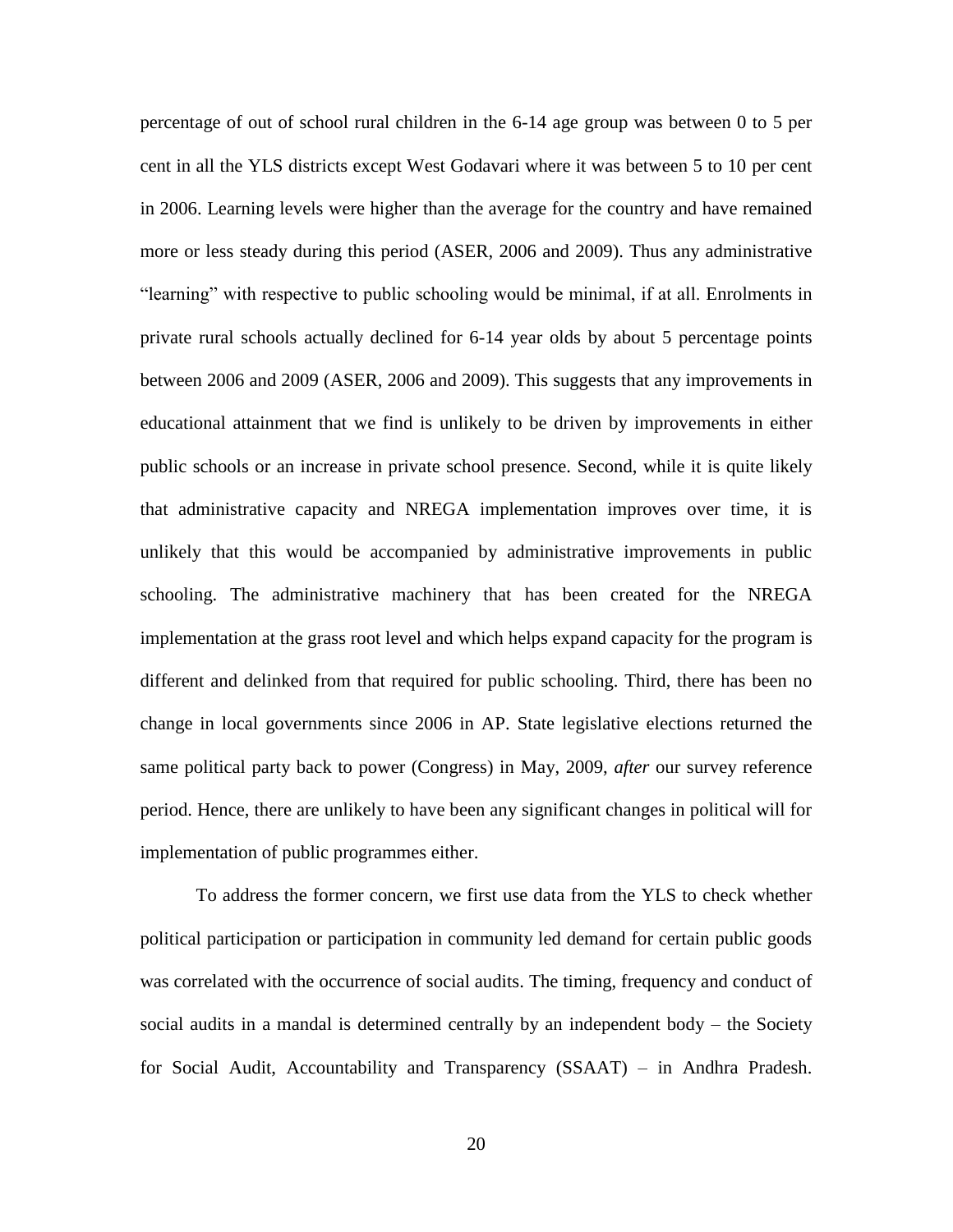Hence, the number of audits conducted in a mandal should be exogenous to the village and household. We find an insignificant effect of the occurrence of social audits on awareness between the second and third round of the YLS surveys in a household fixed effects model (see Table A2 in the appendix). Nevertheless, as discussed in the empirical model above, we include a variable "number of social audits that took place in the mandal between the two survey rounds" in all our baseline regression analyses to control for any direct effect of 'awareness' improvements on children's schooling. Our results are robust to the inclusion of this variable.

### **4. Results**

 $\overline{a}$ 

### **A. Overall impact on children's time in school**

Table 2 shows the results for child"s time spent in school. Column 1 reports the results of an OLS-FE regression, accounting for unobservable heterogeneity in child characteristics and differences in trends across districts. We find that the coefficient of MOTHER\_NREGS is insignificant. However, as pointed out above, this specification does not account for the possible endogeneity of labour force participation of parents and household income.

Instrumenting for the endogenous variables in column 2, we find that the coefficient on MOTHER\_NREGS is positive and significant.<sup>22</sup> Therefore, one percentage

 $22$  The first stage results (Table A1 in the appendix) suggest that our instruments are good predictors of the endogenous variables (F statistics ranging from 52 to 86). The results suggest that an increase in the amount sanctioned for NREGS projects in a mandal increases the household income. The coefficient on rainfall shock is negative but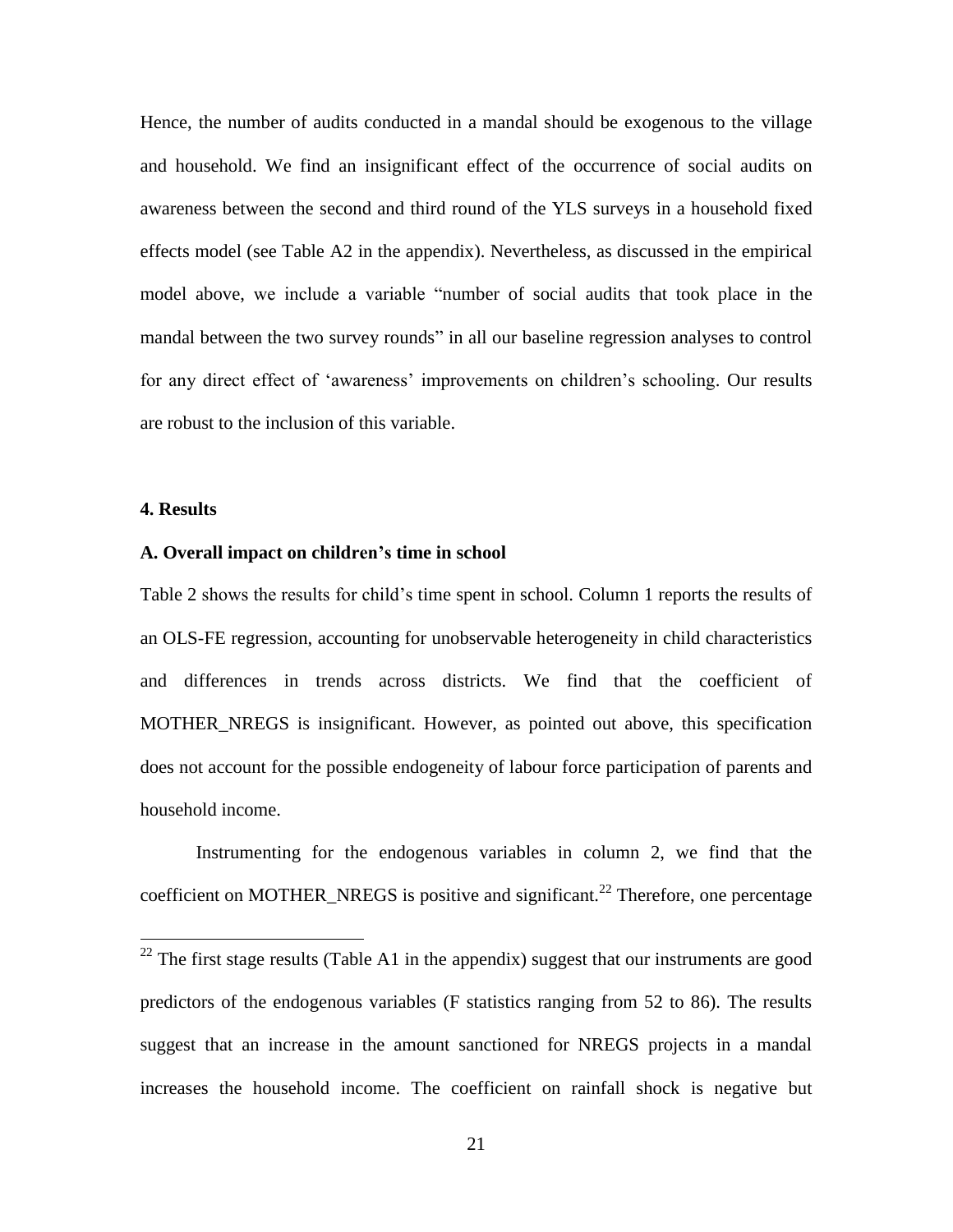point increase in MOTHER\_NREGS leads to a 0.058 hours a day increase in time spent in school. Over the school year of 200 days, this implies 11.6 more days of school. The result is even more pronounced if we take into account the change in mother's share of parental work in NREGS between the two survey rounds. To elaborate, between 2007 and 2009-10, mother's share of parental work in NREGS went up by 23 percentage points.<sup>23</sup> The estimated coefficient of 5.83, therefore, implies a 1.34 hours per day (5.83 x 0.23) increase in the time spent in school of the child over this period. For a typical school day lasting 6 hours, this effect is equivalent to attending school almost quarter a day more. If we extrapolate this impact over the academic year, we can view this effect as an almost 22.3 per cent increase in school attendance rate.  $24$ 

insignificant for annual household income possibly because agricultural income forms a very small proportion of total annual household income for our sample. Also, a good rain shock for the summer crop may well be followed by a bad rain shock during the winter crop, resulting in an insignificant effect of May-June rainfall on total annual agricultural income. The coefficient on rainfall shock is negative, as expected, while the interaction of the two instruments is positive and significant for share of mother"s NREGS participation.

 $\overline{a}$ 

 $23$  This reflects 16 more days worked by the mother on NREGS and a tripling of her contribution to household income in 2009-10, if (as we explained in section 2) there is no crowding out from private labour.

<sup>24</sup> We recognize that any additional time spent in school could be substituted by less time spent studying outside school leading to an insignificant effect of mother's NREGS work days on total time spent on education on a typical day. In an alternate specification,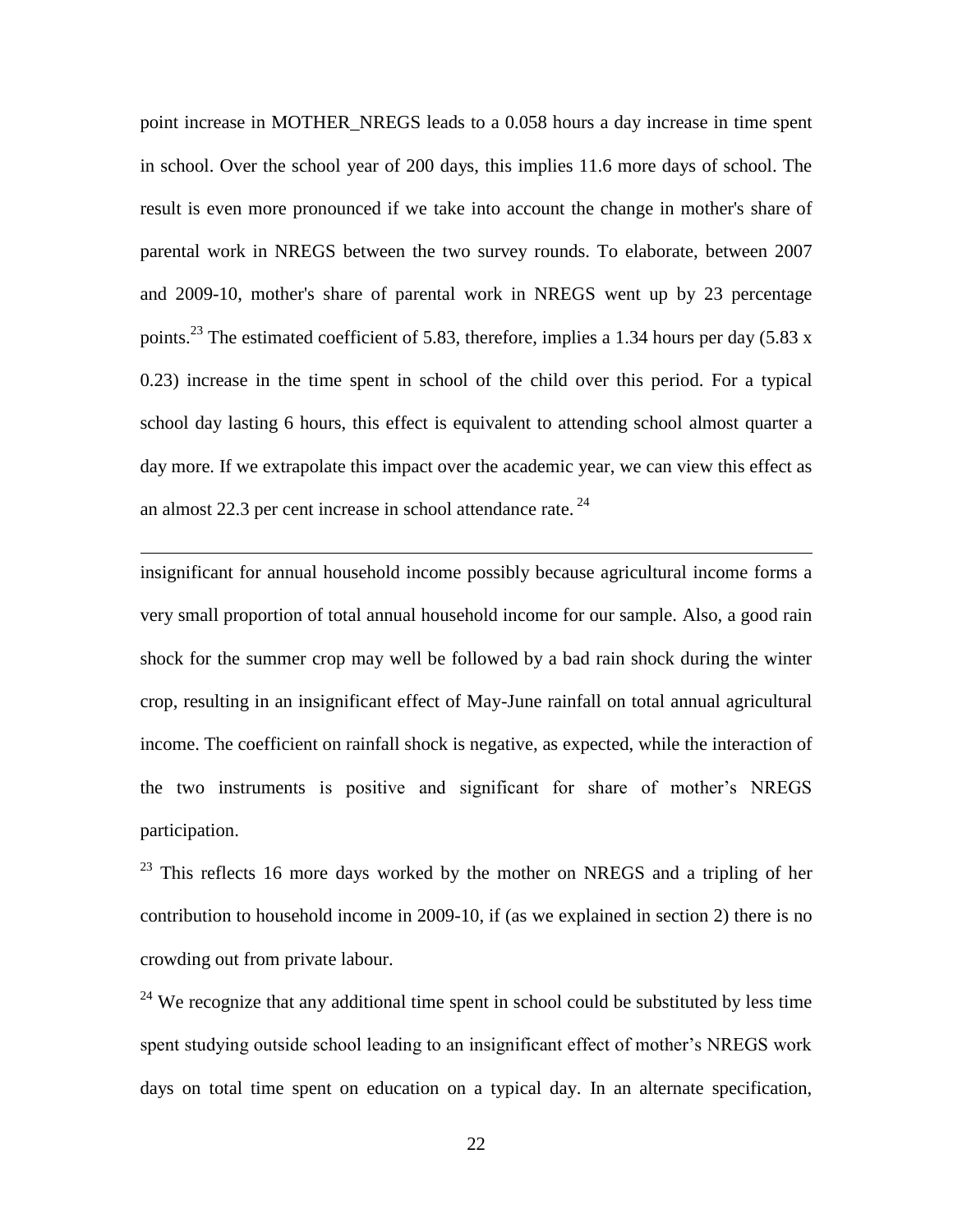In so far as NREGS income is a part of total income, any NREGS work by parents may lead to a rise in the time spent in schooling. In column 1 we find that the coefficient on total household income is insignificant. Once we account for the endogeneity of household income in column 2, we get a positive and significant income effect.

As pointed out, children"s time spent in school and parental NREGS participation may covary because of increasing awareness, through social audits. While the OLS-FE results estimate this effect to be negative, the 2SLS-FE results find this effect to be insignificant. Recall that the variable, "number of NREGS social audits in the mandal between the two survey rounds x time" allows for different trends in time spent in school depending on the number of audits that have taken place in the mandal before the survey. Our results point out, that if anything, the change in time spent in schooling is lesser in mandals with more social audits.

The coefficient on time is positive and significant in columns 1 and 2. In both cases, the point estimates are large representing the effect of increasing age of the child over time. While the child"s age drops out as it is collinear with time, we find that there is a non-linear effect of age. The square of age turns out to be negative in columns 1 and 2. The greater the age, the lower the increase in time spent in school. This reflects the higher opportunity cost of time in school for older children.

#### **B. Heterogeneity of impact on children's time in school**

 $\overline{a}$ 

therefore, we consider the total time spent on education (including time spent studying outside the school) as the dependent variable. Our results are unchanged.

23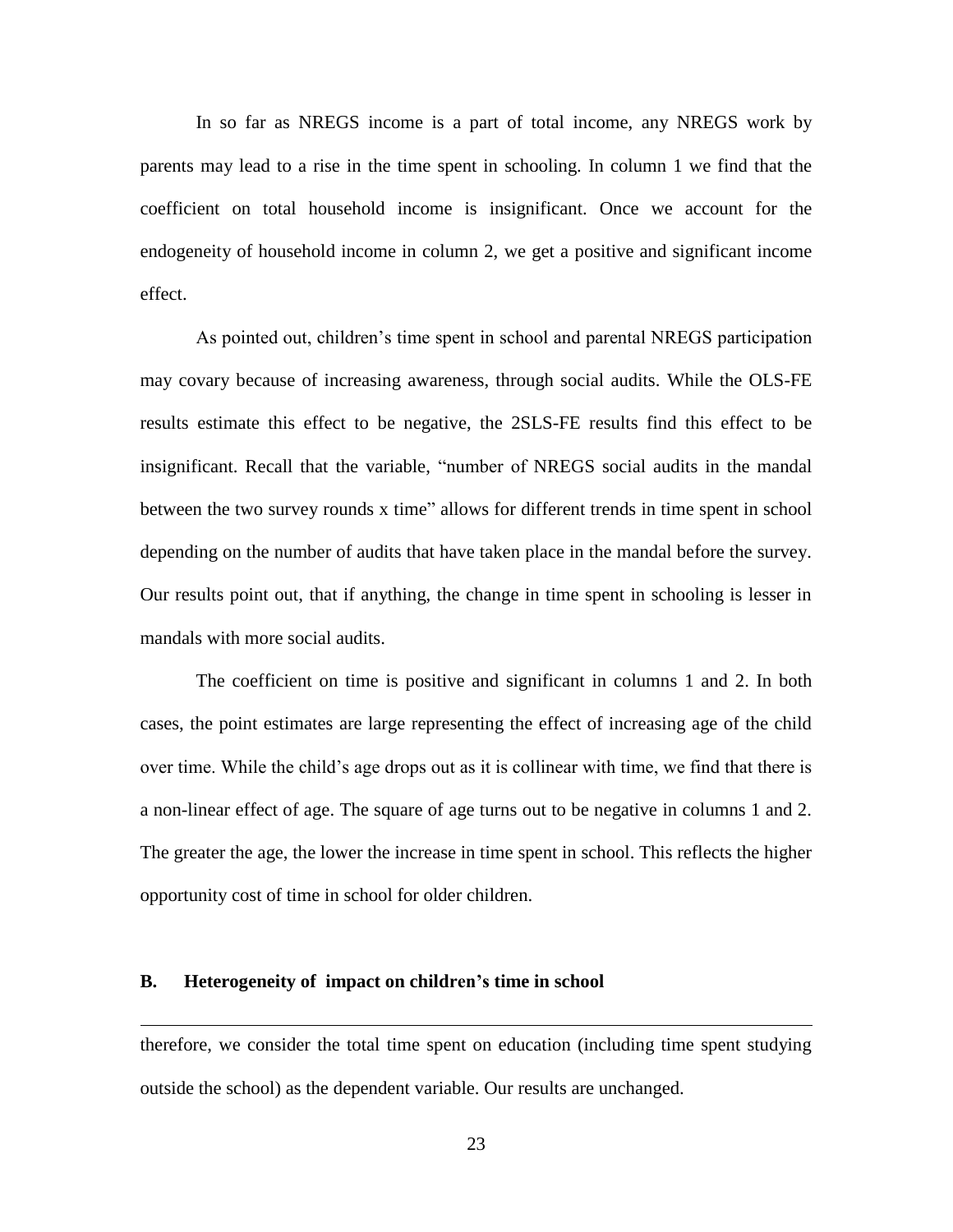The reported average effect of NREGS participation by mothers may hide large heterogeneity of impact across households belonging to different socio-economic groups. To address this issue we run our regressions by two indicators of household wealth - asset ownership and land ownership. We construct sub-samples of children who belong to households with asset ownership, in 2007, less than the median and more than the median asset ownership index (note that the median, which the sum of the first two asset quartiles, is based on the pooled sample of 2007 and 2009-10). In addition, we classify households into those whose land ownership was less than the median land ownership and more than the median land ownership (based on 2007 distribution of land in the sample).

The results in Table 3 suggest that the effect of MOTHER\_NREGS is significant for the households which had lower than median asset ownership in 2007. The marginal coefficient on MOTHER\_NREGS is significant only in column 1. There is no significant impact of MOTHER\_NREGS in households with higher than median asset ownership. This indicates that the overall result, that we observed in the last section, is driven by the sub-sample of children who belonged to poorer households in 2007. For these children, mother"s work in NREGS contributed even more to the total income of the household than in the entire sample.

The results are, however, different in columns 5 and 6 where households are classified on the basis of land owned in 2007. The coefficient on share of mother"s days in parental NREGS work days is significant for households above and below median land (1.04 acres) ownership in 2007. Note, however, the significant income effect in column 5.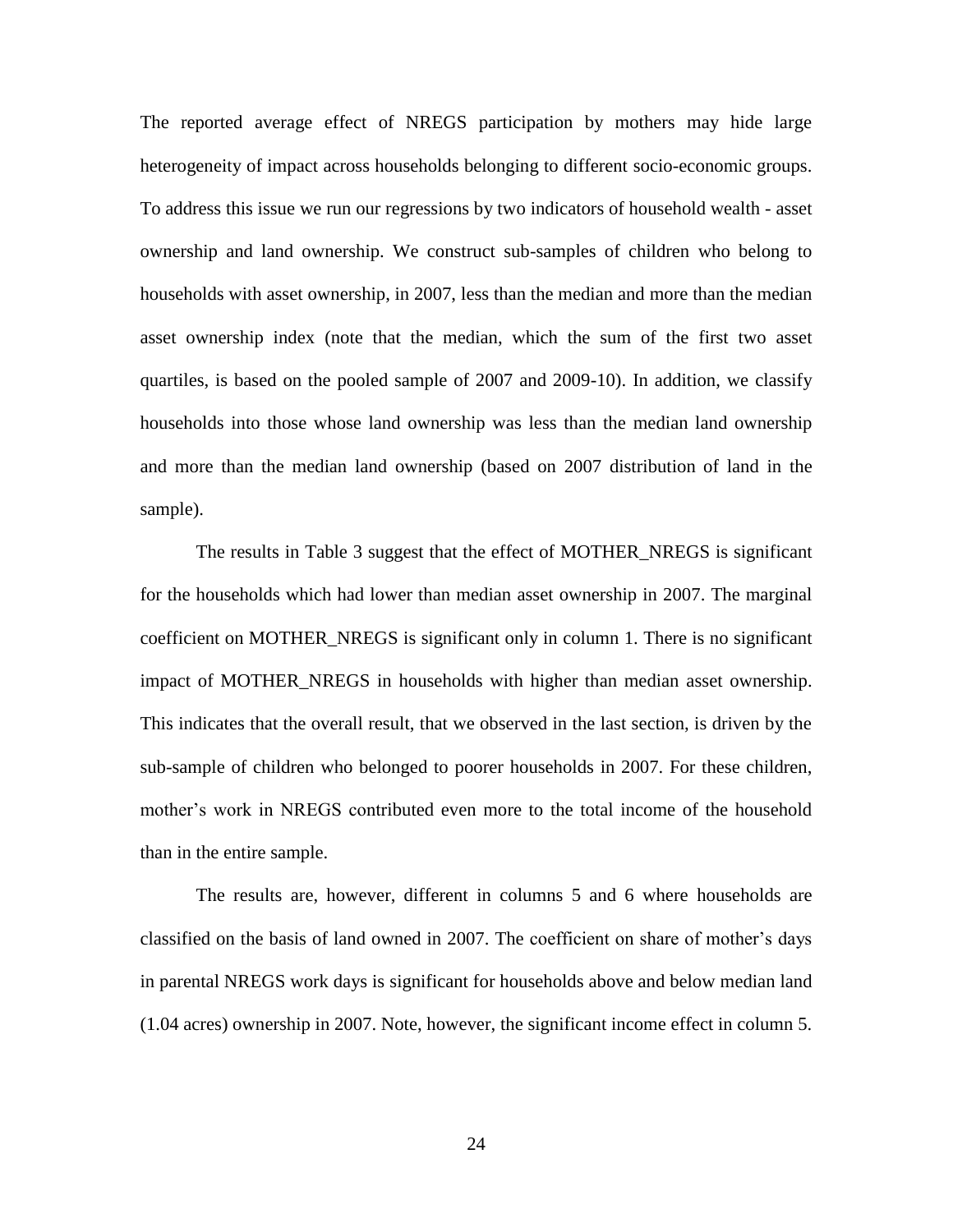Next, we look at whether the effect of mother's days of NREGS work differs by the characteristics of the child in Table 4. In columns 1 and 2 we disaggregate the overall analysis by the gender of the child. The coefficient on share of mothers" days of NREGS work suggests a positive impact only on female children.<sup>25</sup>

Columns 3 and 4 further disaggregate the effect of NREGS work by parents by the age of the child. We divide the sample of children into two groups: those who were in the age group 5-10 years in 2007 and those who were 11-14 years old. The days worked by the mother in NREGS is positive and significant for the younger and older age cohort.

### **C. Impact on children's grade progression**

 $\overline{a}$ 

In the previous sections, we have shown that mothers' work on NREGS projects positively affects children"s time spent in school. In this section, we delve into whether an increase in attendance rate in school has translated into higher grade attainment of a

 $25$  Our results are in keeping with the findings of existing research on the impact of parental resources on children"s outcomes. Previous literature suggests that the impact of mother's influence on household decision-making may differ by the gender of the child (Thomas 1990; Murthi et al. 1995) but the literature is not conclusive on whether it exacerbates or reduces gender differences. For instance, Thomas (1990) finds that in Brazil women's education has a significantly stronger effect on girls' health while educated fathers prefer to invest more in boys. In Java (Thomas et al. 2002) and Cote d"Ivoire (Haddad and Hoddinott 1994), on the other hand, women with greater earned income allocate more resources to sons" health.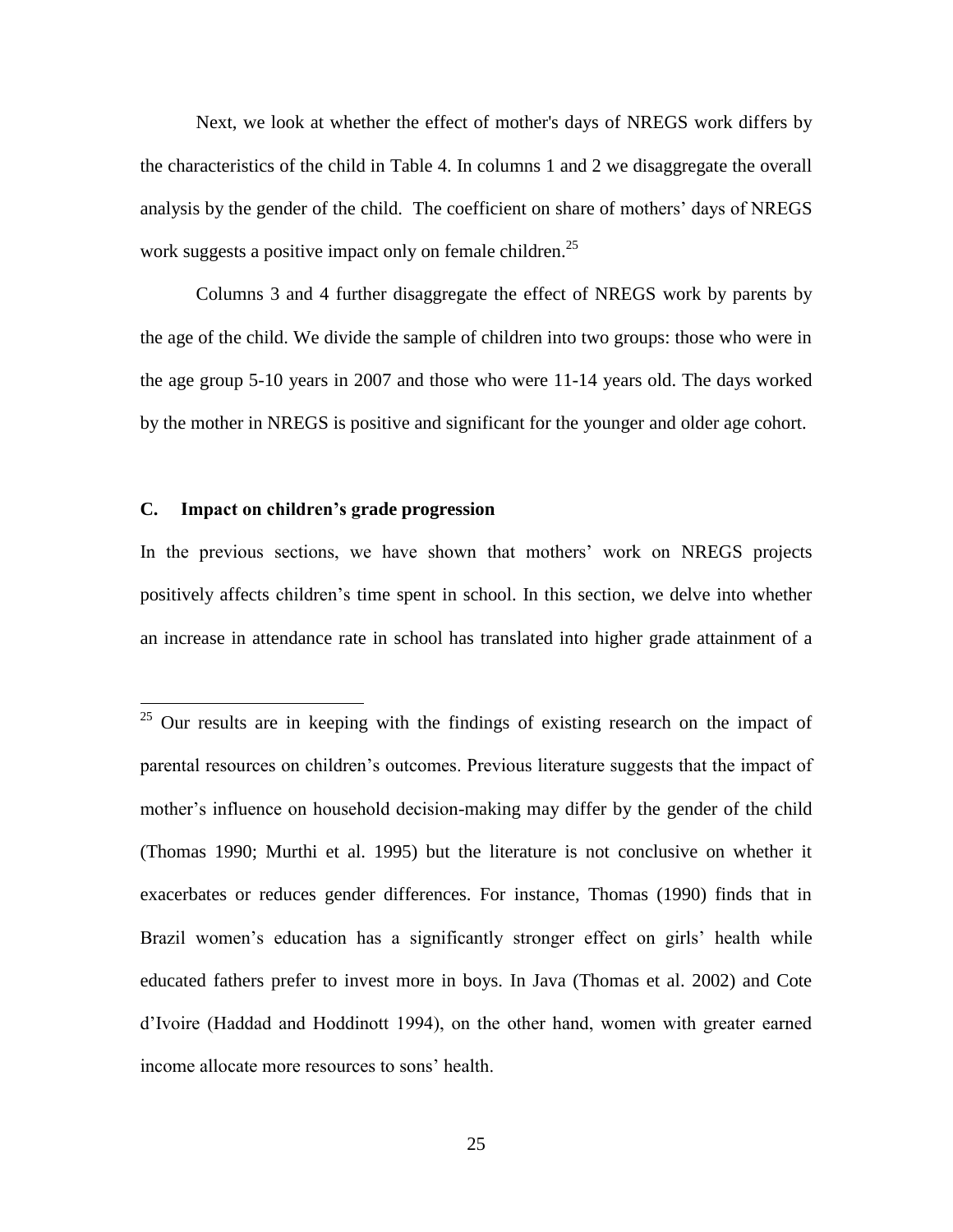child. To find the determinants of GRADE, we consider a slight modification of the empirical model presented above. We estimate the following specification:

$$
GRADE_{chvmdt} = \alpha'_{0} + \alpha'_{t} + \alpha'_{chvmd} + \alpha'_{hvmd} + \alpha'_{md} + \alpha'_{vmd} + \alpha'_{d} + \alpha'_{d} + \alpha'_{d} + \beta'_{chvmdt} + \delta'_{chvmdt} + \varphi'_{1}INC_{hvmdt}
$$

$$
+ \varphi'_{2} MOTHER\_NREGS_{chvmdt} + \rho' SOCIAL\_AUDITS_{md} * t
$$

$$
+ \varepsilon'_{chvmdt}
$$
 (2)

The dependent variable is grade attainment of a child divided by ideal grade completed for age (subscripts follow the same convention as in equation 1). We define ideal grade completed for age by assuming that at the age of 6, a child should have completed class one. Thereafter, the ideal grade completed increases by one for every incremental year.

We report results of OLS-FE and 2SLS–FE in Table  $5.^{26}$  For the overall sample, we find that while MOTHER\_NREGS is positive and insignificant in OLS-FE specification in column 1 and for 2SLS-FE in column 2. When we stratify the sample by households' asset ownership in 2007, we find that MOTHER NREGS is positive and significant for households with less than median asset ownership (columns 3 and 4). We find no significant effects by land ownership. However, we find significant positive effects for female children. The coefficient of 0.297 reflects a 13.5 percent increase in GRADE (as compared to Round 2) when take into account the change in MOTHER\_NREGS (0.19 in 2007 and 0.41 in 2009-10). These results substantiate what we have also observed for time spent in school - that the effect of days of NREGS work by mother is more visible in the lower economic strata and for girls.

 $26$  We use the same instruments as in our main specification for TSS.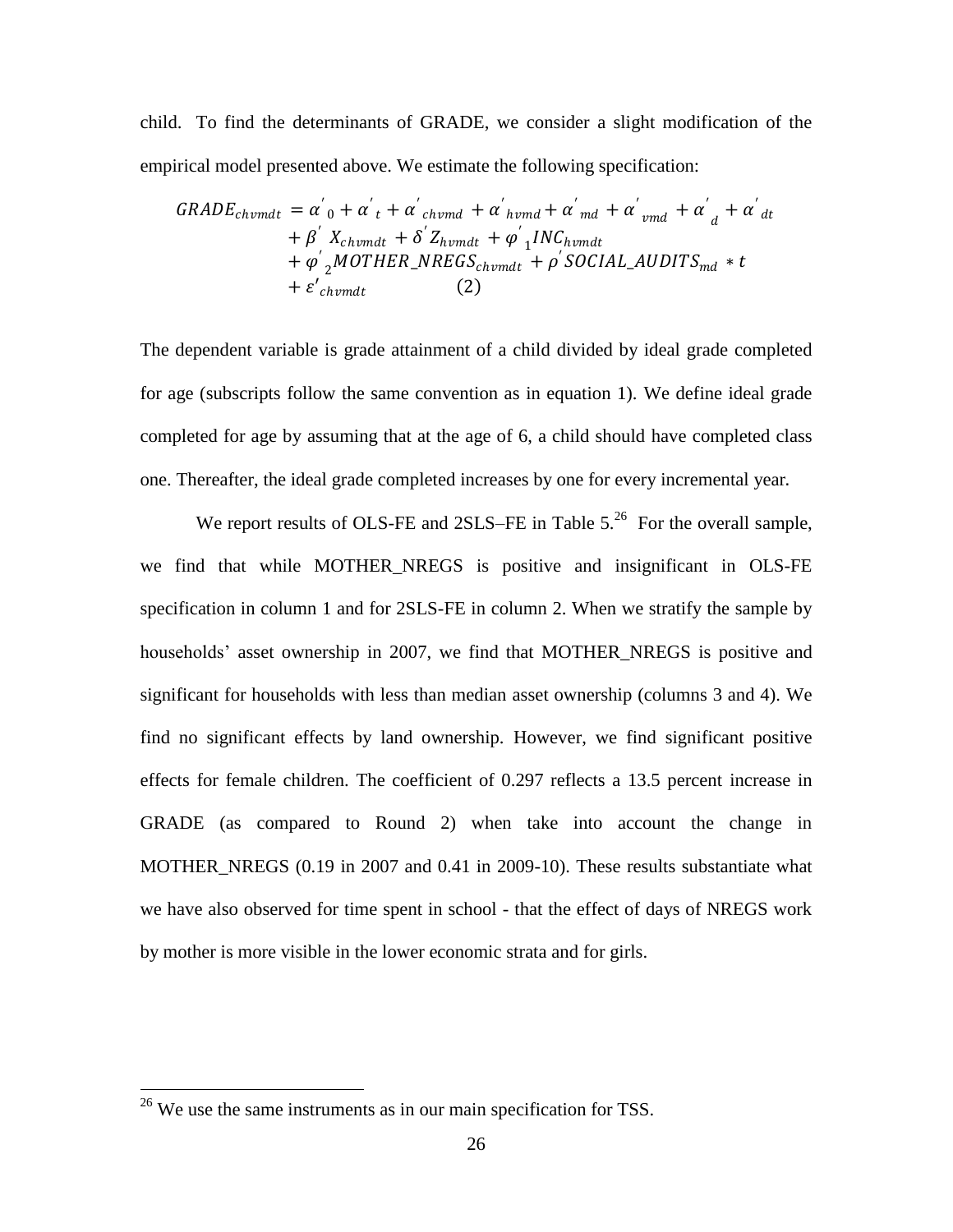To sum, our results for grade attainment suggest that the days of work by the mother on NREGS, ceteris paribus, has lead to better educational outcomes for her children. $27$ 

#### **D. Discussion of results**

 $\overline{a}$ 

Our results establish that, holding the total number of days of NREGS work by parents constant, an increase in mother's share in NREGS work days have a significant positive impact on her children"s educational outcomes. There are two likely explanations for the results we observe. The first possibility is that mothers who increase their workforce participation may leave their children at school in the absence of day care or other family support. This would be an unintended consequence of NREGS participation. There are

 $27$  There are certain caveats to interpreting the effect of NREGS work days on children's grade progression. First, the highest grade completed is right censored for the sub-sample of children who are still enrolled in school. This is not the case, however, for children who have completed schooling (17 year olds in 2009-10) or have dropped out by the time of the survey interview. Second, the effect of parental labour market activities may not be reflected completely in grade attainment for those households which are interviewed before April (March is the last month of an academic year) since the highest grade attainted by children in these households would be right censored. Finally, the highest grade completed is a stock variable that may be determined not just by current NREGS participation of parents but also program participation between 2007 and 2009-10. Our assumption of a monotonically increasing relationship between program participation in 2007 and 2009-10 may not be valid.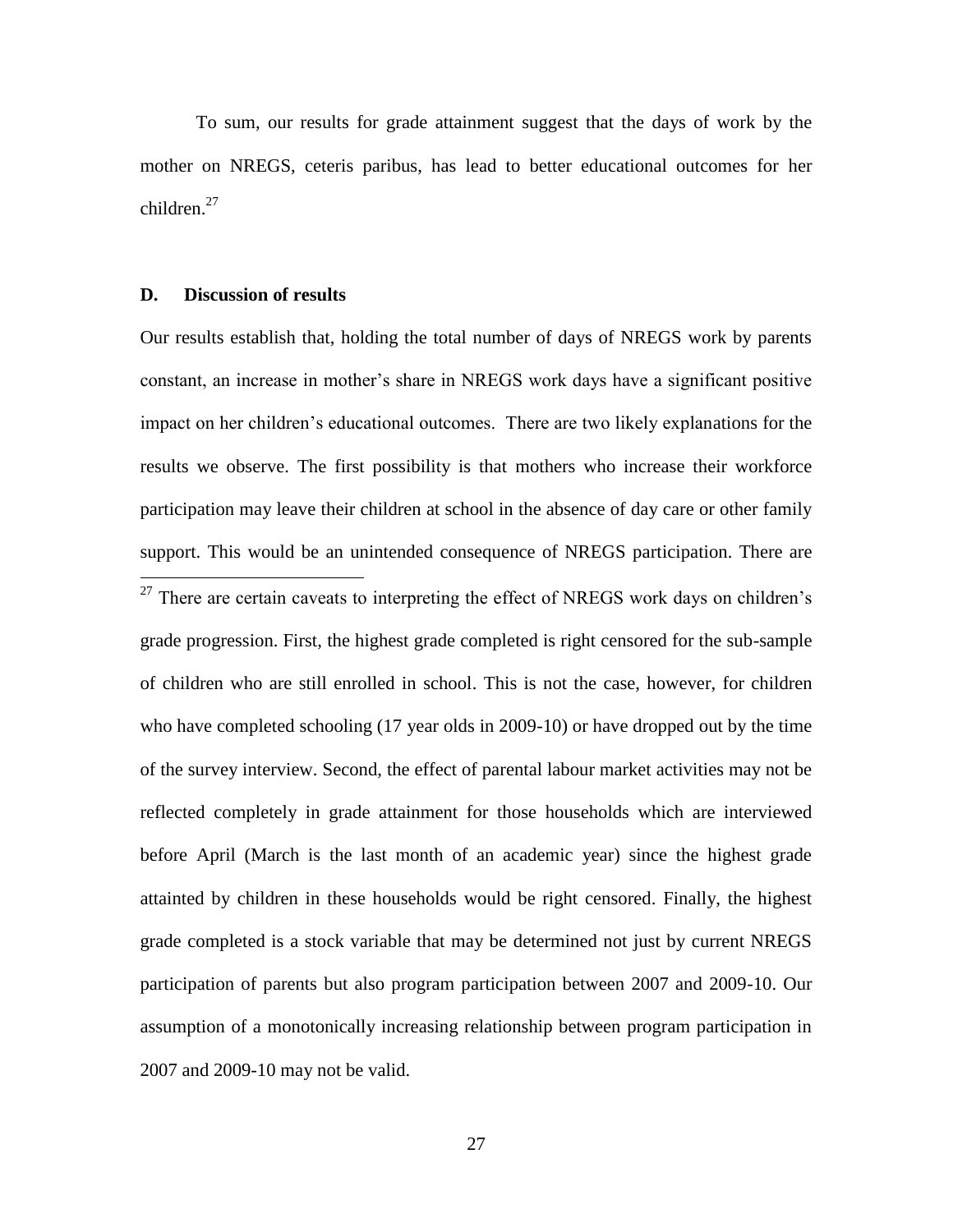several reasons why we think this is unlikely. First, if the above explanation were correct, then the impact should have been on both boys and girls, probably larger for the former and children in the younger age-group. The time allocation hypothesis indicates that there should be a negative or zero effect of mother's labour force participation on children's educational outcomes, particularly girls. While we do find that there is an insignificant effect of mother"s program participation on boys, both young and older children and girls tend to benefit. The latter effect suggests that women"s preference could be coming into play. Second, to test for the possibility that schools substitute for day care for working mothers, we control for the demographic composition of the household. Under this hypothesis, the effect of mothers working on children"s time in school should be insignificant if there are older siblings or grandparents in the household to take care of the younger ones. But the interpretation of our results are unchanged when we control for demographic composition of the household or stratify the sample by presence of household members in the 60+ age group. (See Table A3 in the appendix for details).

A second possible explanation is the mandatory provision of child care facilities on NREGS work sites. Mothers who have higher participation in NREGS may also have better access to child care facilities. This would free up the time of older siblings, particularly girls, who could then attend school more regularly. However, in our sample 1 per cent of households report using on-site child care facilities in 2007 while more than 80 per cent of households report absence of child care facilities at the last work-site in 2009-10. Furthermore, we find that our results are driven by mothers in the 26-32 age group (in 2007, as opposed to 25 or below, 33-39 and 40+ age groups), who are less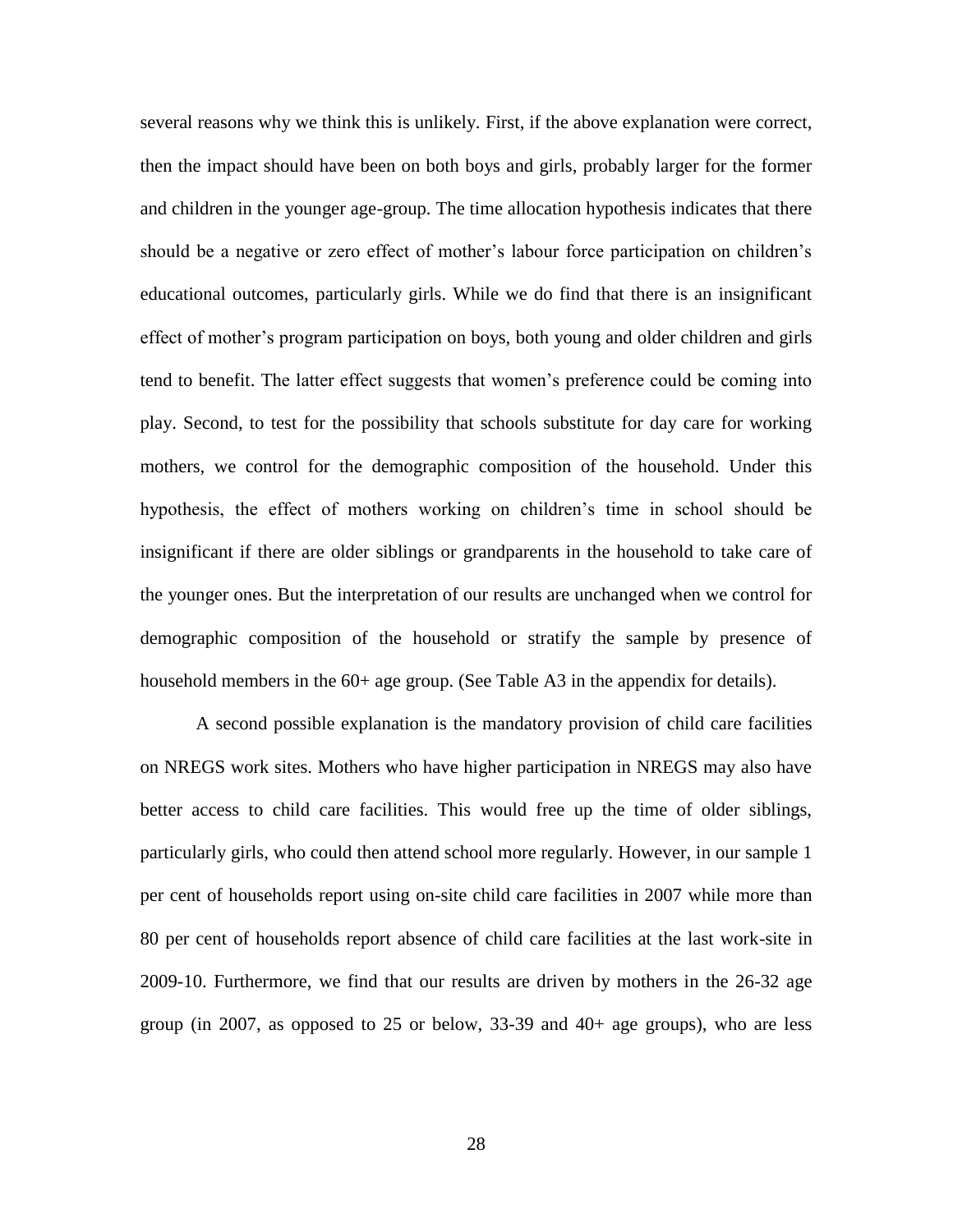likely to have very young children. We, therefore, do not consider this explanation as being likely.

This leads us to our preferred explanation - that the effects we are seeing are due the increased bargaining power of mothers in household decision-making. If this is the case, we should see a positive effect of mother"s labour force participation on other outcomes besides those related to time allocation. We, therefore, use household level data on education expenditures to test our hypothesis. Results are reported in Table 6. Our specification is now run at the household level (since these data are not available at the individual child level) with additional controls for number of children in 5-17 age group and the gender composition of this group in the household. Our main coefficient of interest is the share of NREGS days of women in the household. The dependent variable is the share of annual household expenditure on non-food consumption – clothing, education, health and others – on education. While we do find an increase in share of schooling expenses related to more regular attendance (i.e. books and stationary, columns 3 and 4) for the overall sample and poorer households, there is a significant effect of share of women"s participation in NREGS on the overall education expenditure share in asset quartile 1 (column 2). We do not find any significant impact for other components of education expenditure (columns 5 to 8).

Further, we analyse whether increased participation in the labour market led to improvements in women"s decision-making abilities within households using data from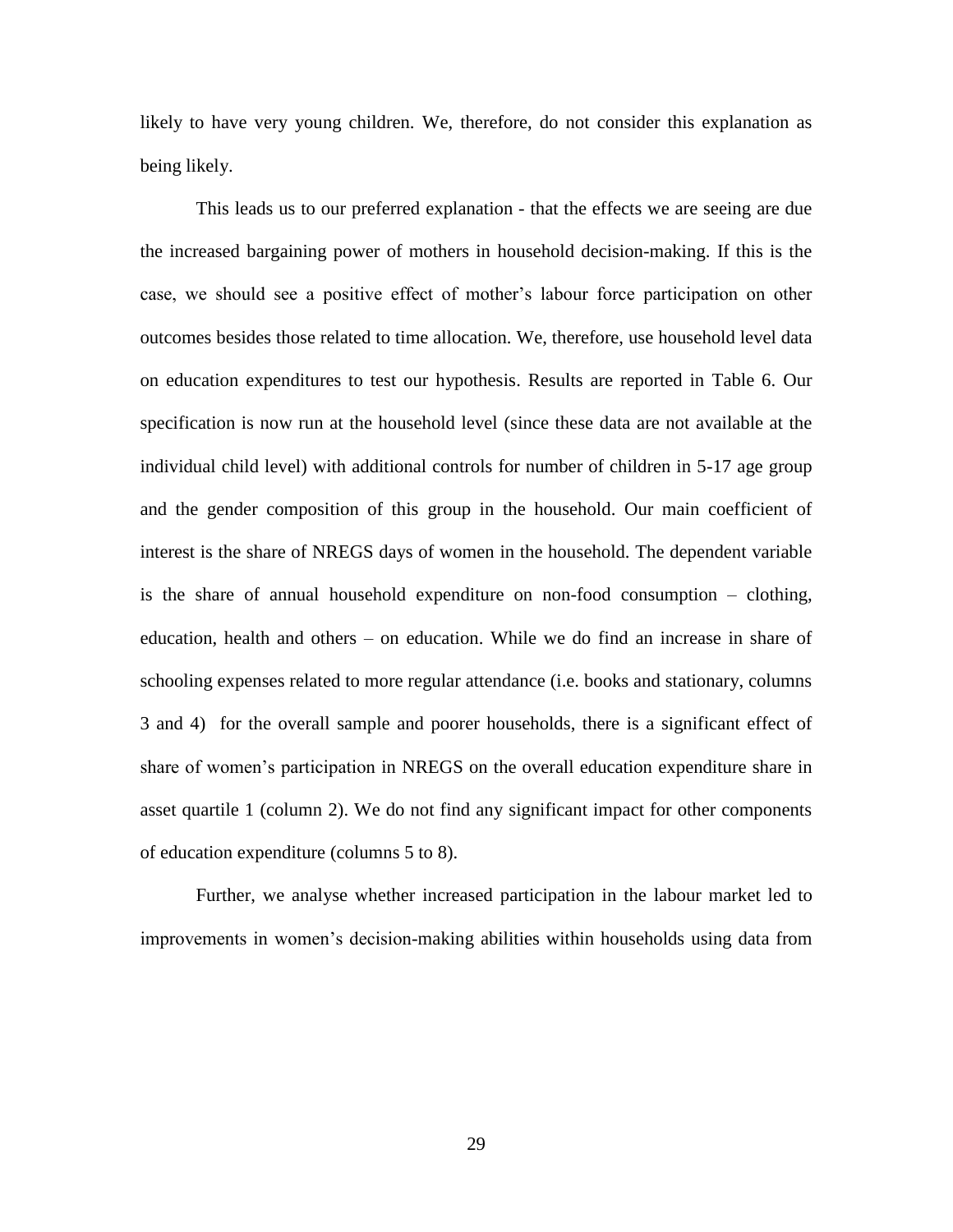the second round of the Young Lives survey.<sup>28</sup> Our dependent variable is the binary response to the following questions:

- a."Is the caregiver responsible for making the key decisions about any of the plots?" (Land)
- b. "Does the caregiver control the use of the earnings from the sale of goods or rent from any of these plots?" (Earnings from land)
- c. "Is the caregiver responsible for making the key decisions about any of these work for wages activities?" (Wage activities)
- d. "Is the caregiver responsible for controlling the earnings from any of these from work for wages activities?" (Earnings from wage activities)

The sample is restricted to caregivers who are mothers in age group 16-60 years.<sup>29</sup> Our main variable of interest is whether the woman works. Results for a 2SLS specification with district fixed effects are reported in Table 7. The positive and significant coefficient on "working" across all outcomes, except column 3, suggests that greater participation of mothers in the labour market does increase the say and control these women have on important decisions being made within the household. In a rural setting earnings from land and from wages are likely to be the two most important

 $28$  These data were not collected for households in round 3 of the YLS. Our analysis, therefore, is cross-sectional. We also have very little variation in women"s NREGS participation in round 2.

 $^{29}$  The labour force participation rate among fathers in our sample is 98.4 per cent, almost universal.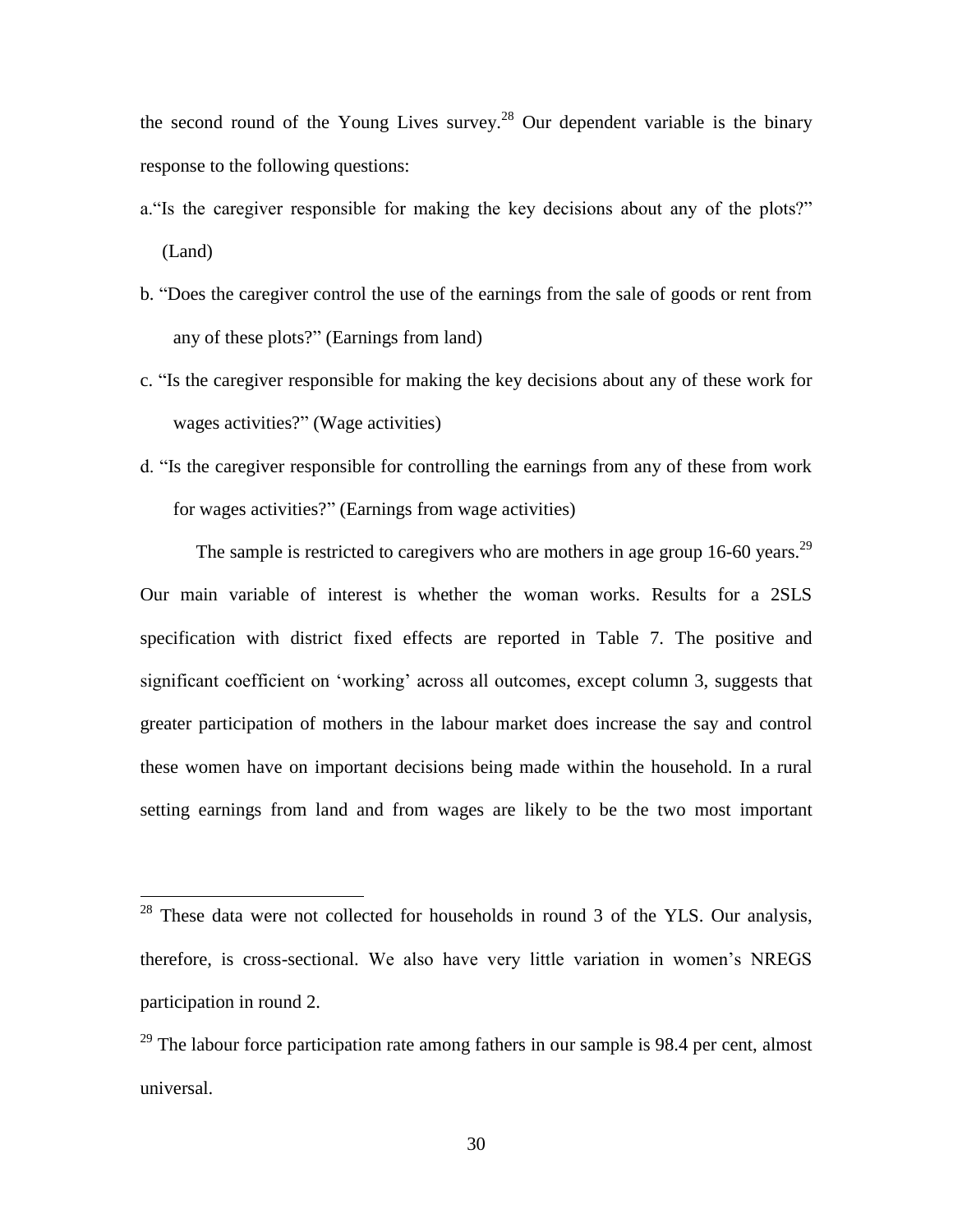sources of income for households.<sup>30</sup> This result, therefore, bolsters our claim that an increase in work opportunities for women is likely to have a positive effect on their decision-making abilities within the household. The positive impact of mother"s NREGS work on girls" time in school and our analysis here indicates that our findings cannot be explained within a unitary framework of the household.

### **5. Conclusion**

 $\overline{a}$ 

The role of increasing women"s bargaining power within households as a means of reducing poverty has been emphasized in discussions on development policy. In this paper, we look at one such policy initiative in India - the National Rural Employment Guarantee Scheme. While the scheme has been conceived primarily to provide households a guaranteed income through employment on public projects, it is sensitive to issues of gender discrimination in the labour marker. Given that private casual wages for women are often less than those of men, the scheme stipulates equal wage rates across gender. It also gives priority to female employment and targets at least one third of the beneficiaries to be women. Thus the scheme aims to increase and improve rural women"s labour market opportunities.

In this paper we contend that, ceteris paribus, an increase in participation of a mother on NREGS projects could affect her household"s outcomes such that they reflect her preferences better. Using panel data collected by the Young Lives Study in a large southern state of India (Andhra Pradesh) and taking advantage of intra district variation

 $30$  We find no impact of work status of mothers on their participation in decisions related to earnings from livestock and self-employment activities of the household.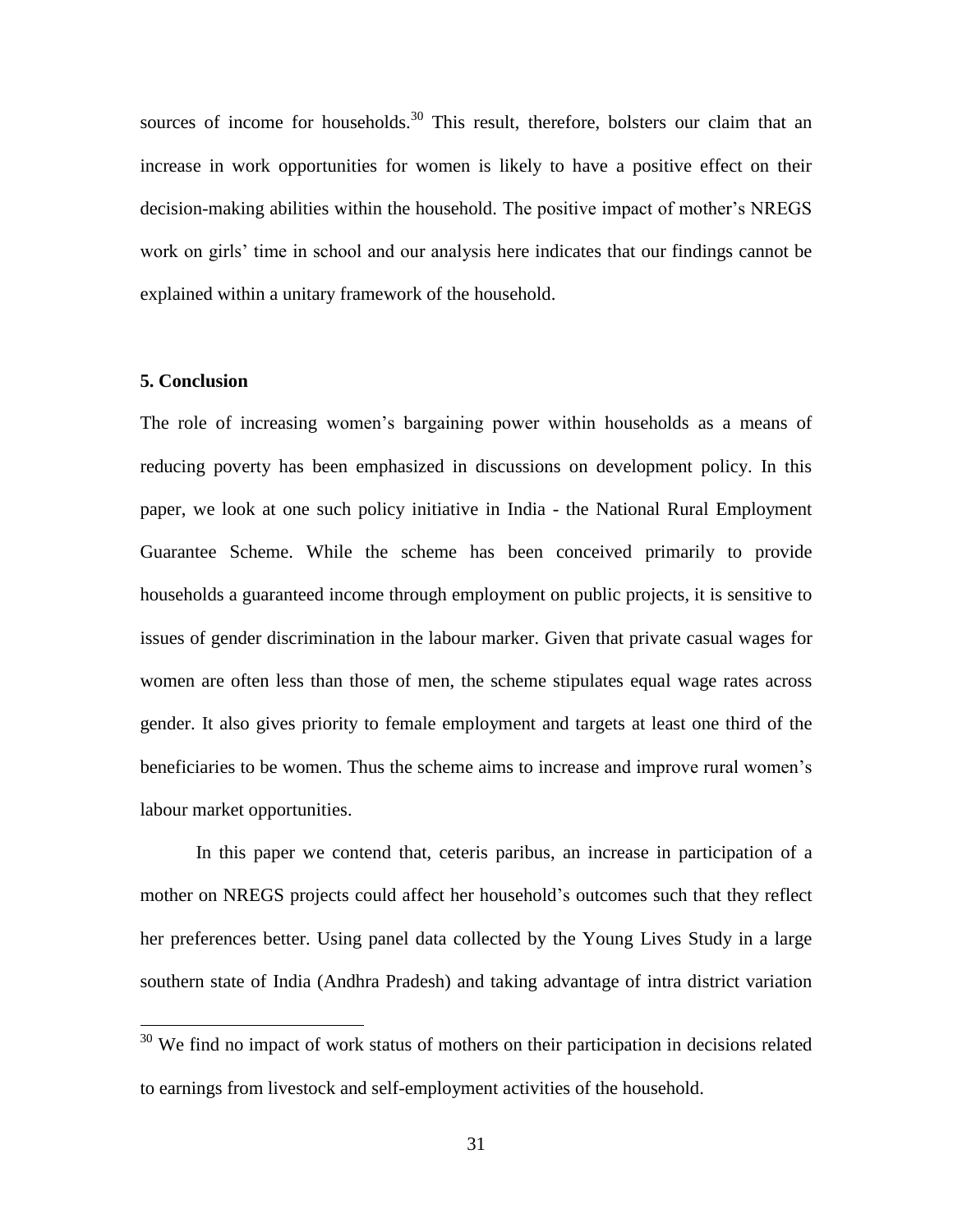in rainfall shock and the funds sanctioned for NREGS , we find that greater participation of women in NREGS works has a positive effect on her children"s time in school. Moreover we find that this effect is largely on children in the poorest wealth group and for girls in the household. Our findings of the positive effect of mothers" program participation on children"s time spent in school carries implications for their educational attainment as well. Our results suggest that grade attainment of children, particularly the poorer households and and girls improves due to mothers" NREGS participation, implying that more time in school translates into better educational attainment.

We find evidence that suggests that the positive impact of mothers' increased program participation could be due to her improved position in household decisionmaking. Our assertion is supported by recent qualitative evidence on the empowering effects of NREGS on rural women (Pankaj and Tankha, 2010; Khera and Nayak, 2009) accompanied by more rigorous findings of increased labour force participation of rural women due to this public program (Azam, 2012). Thus, our study not only informs us about the impact of female labour supply on intra-household outcomes but also extends the current debate in India on the effects of one of its most ambitious poverty alleviation program.

#### **References**

- Afridi, Farzana, Vegard Iversen and M. R. Sharan (2012), "Does female leadership impact on governance and corruption? Evidence from a public poverty alleviation program in Andhra Pradesh, India," working paper, International Growth Centre (IGC).
- Anderson, Siwan and Mukesh Eswaran (2009), "What determines female autonomy? Evidence from Bangladesh," *Journal of Development Economics*, 90: 179–191.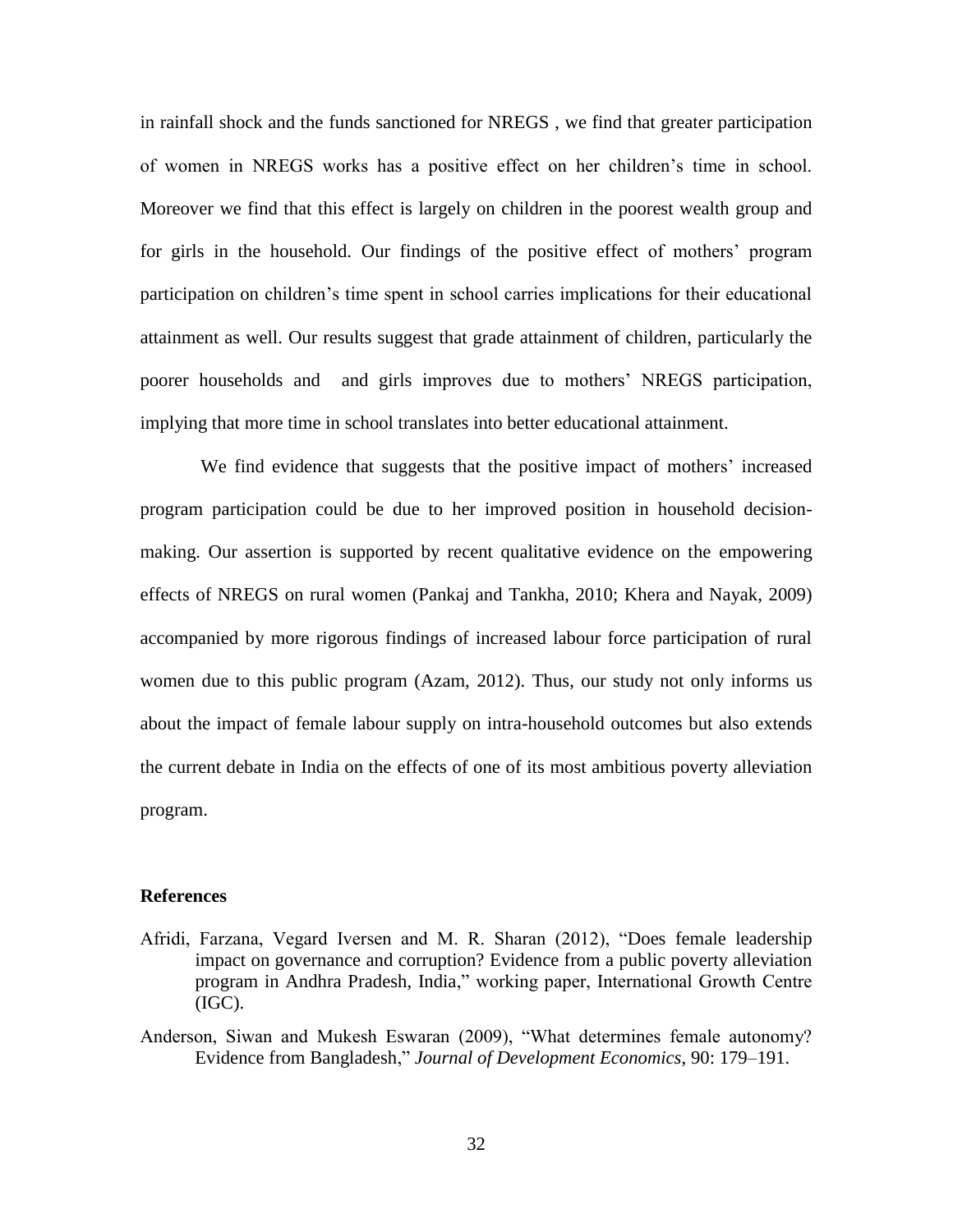- ASER (2006 and 2009), Annual status of education report, Pratham Resource Centre, New Delhi.
- Azam, Mehtabul (2012), "The impact of Indian job guarantee scheme on labor market outcomes: Evidence from a natural experiment," IZA Discussion Paper No. 6548.
- Blumberg, R. L. (1988), "Income under female versus male control: hypotheses from a theory of gender stratification and data from the third world," *Journal of Family Issues*, 9(1): 51–84.
- Chiappori, P. (1988), "Nash-bargained household decisions: A Comment," *International Economic Review*, 29(4): 791–796.
- Foster, Andrew and Mark Rosenzweig (1996), "Comparative advantage, information and the allocation of workers to tasks: Evidence from an agricultural labour market," *The Review of Economic Studies*, 63(3): 347–374.
- Grootaert, Christian, and Harry Patrinos (1999), The policy analysis of child labor: a comparative study, St. Martin"s Press, New York.
- Haddad, Lawrence and Hoddinott, John (1994), "Women's income and boy-girl anthropometric status in the Cote d'Ivoire," World Development, 22(4): 543–553.
- Hoddinot, John and Lawrence Haddad (1995), "Does female income share influence household expenditure? Evidence from Cote D"Ivoire," *Oxford Bulletin of Economics and Statistics*, 57(1): 77–96.
- Ilahi, Nadeem (1999), "Children"s work and schooling under shocks: Does gender matter? Evidence from the Peru LSMS panel data," Background paper for *Engendering Development*, Technical Report, World Bank, Washington DC.
- Imbert, Clement and John Papp (2011), "Impact of a public employment program on private sector wages: Evidence from India," Working paper, Princeton University.
- Khera, Reetika (2011), The battle for employment guarantee, Oxford University Press, New Delhi.
- Khera, Reetika and Nandini Nayak (2009), "Women workers and perceptions of the National Rural Employment Guarantee Act," *Economic and Political Weekly,*  44(43): 49–57.
- Luke, Nancy and Kaivan Munshi (2011), "Women as agents of change: Female income and mobility in India," *Journal of Development Economics*, 94(1): 1–17.
- McElroy, M. and M. J. Horney (1981), "Nash-bargained household decisions: Toward a generalization of the theory of demand," *International Economic Review,* 22(2): 333–349.
- Mies, Maria (1986), Indian women in subsistence and agricultural labour, Geneva: International Labour Office.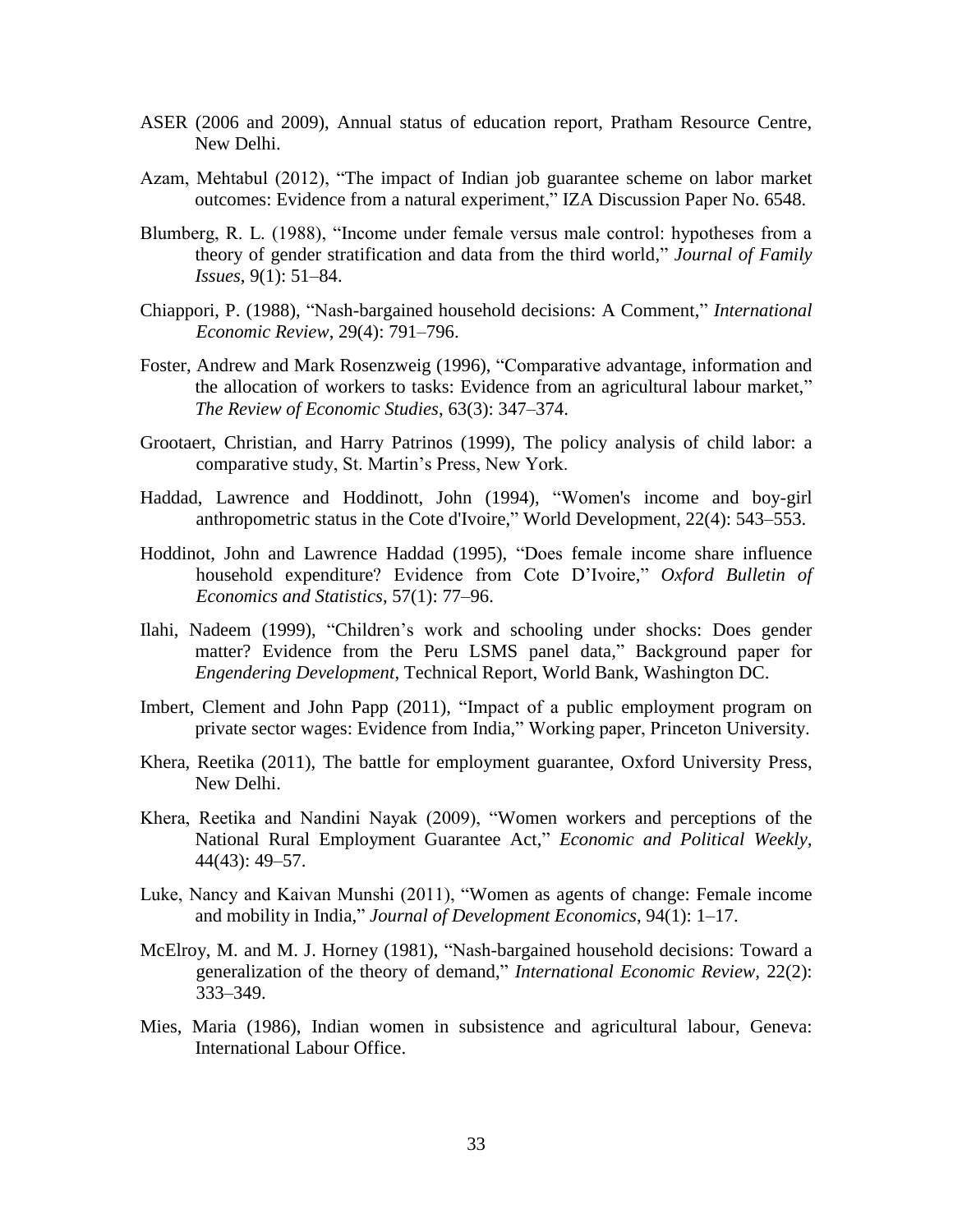- Murthi, Mamta, Anne-Catherine Guio and Jean Drèze (1995), "Mortality, fertility, and gender bias in India: A district level analysis," *Population and Development Review,* 21(4): 745–782.
- Pankaj, Ashok and Rukmini Tankha (2010), "Empowerment effects of the NREGS on women workers: A study in four states," *Economic and Political Weekly*, 45(30):  $45 - 55$ .
- Qian, Nancy (2008), "Missing women and the price of tea in China: The effect of sexspecific earnings on sex imbalance," *Quarterly Journal of Economics,* 123(3): 1251–1285*.*
- Quisumbing, Agnes and John Maluccio (2003), "Resources at marriage and intrahousehold allocation: evidence from Bangladesh, Ethiopia, Indonesia, and South Africa," *Oxford Bulletin of Economics and Statistics,* 65(3): 283–327.
- Ravi, Shamika and Monika Engler (2009), "Workfare as an effective way to fight poverty: The case of India's NREGS," Available at SSRN: [http://ssrn.com/abstract=1336837.](http://ssrn.com/abstract=1336837)
- Rosenzweig Mark and T.P. Schultz (1982), "Market opportunities, genetic endowments, and intrafamily resource distribution: Child survival in rural India," *American Economic Review,* 72(4): 803–815.
- Skoufias, E. (1993), "Labor market opportunities and intrafamily time allocation in rural households in South Asia," *Journal of Development Economics,* 40(2): 277–310.
- Thomas, Duncan (1990), "Intra-household resource allocation an inferential approach," *Journal of Human Resources*, 25(4): 635–664.
- Thomas, Duncan (1994), "Like father, like son; like mother, like daughter: Parental resources and child height," *Journal of Human Resources*, 29(4): 950–988.
- Thomas, Duncan, Dante Contreras and Elizabeth Frankenberg (2002), "Distribution of power within the household and child health," Working Paper, University of California, Los Angeles.
- Uppal, Vinayak (2009), "Is the NREGS a safety net for children? Studying the access to the National Rural Employment Guarantee Scheme for Young Lives families, and its impact on child outcomes in Andhra Pradesh," Young Lives Student Paper, University of Oxford.
- World Bank (2012), World Development Report, World Bank, Washington DC.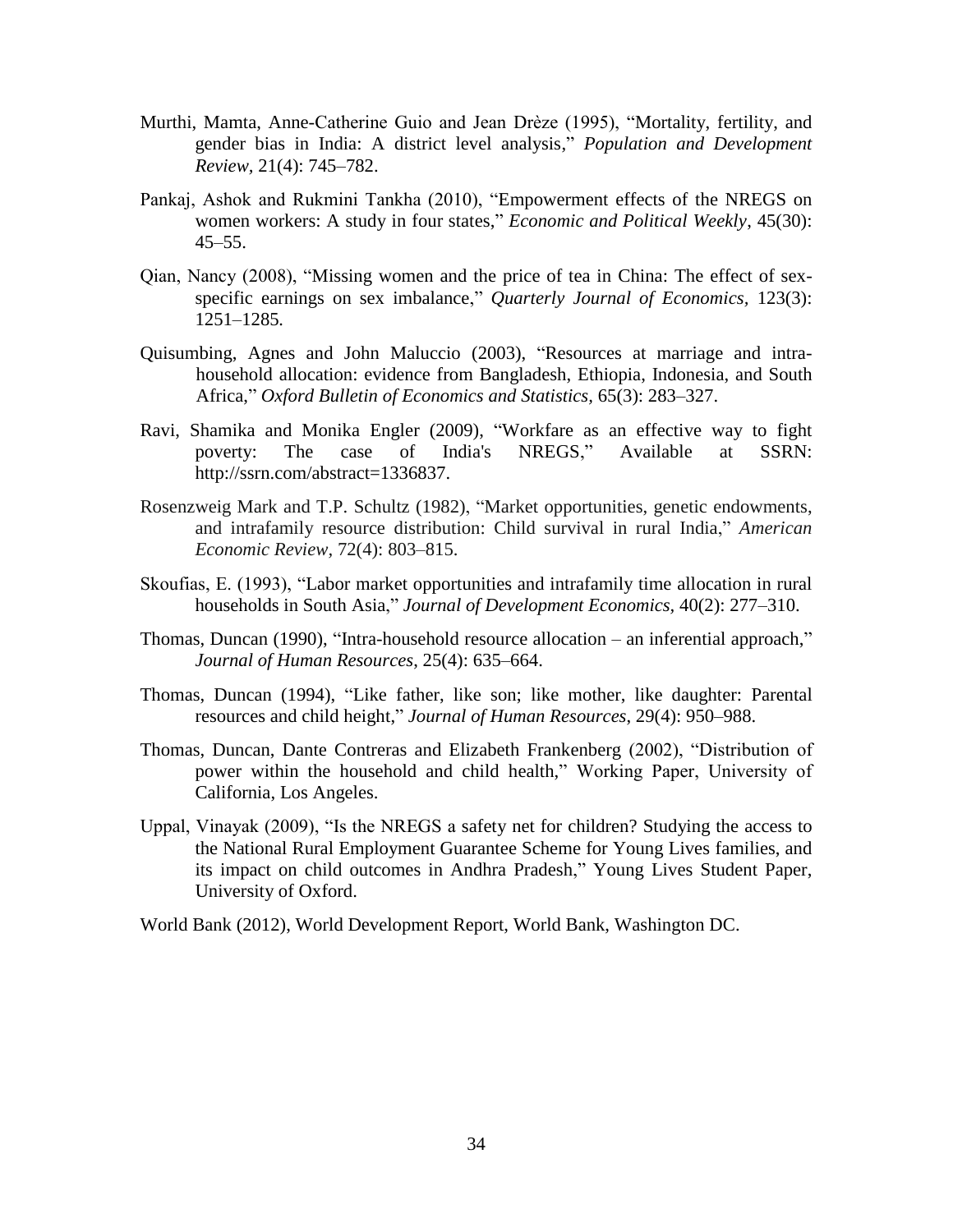

Notes: Individuals belonging to the working age of 16-60 years are included. Sample size is 5832 in 2007 and 6021 in 2009-10. 95% confidence intervals are superimposed. Source: Young Lives data.



**Figure 2: Labour Force Participation by Work Type and Gender**

Notes: Same as in Figure 1. Source: Young Lives data.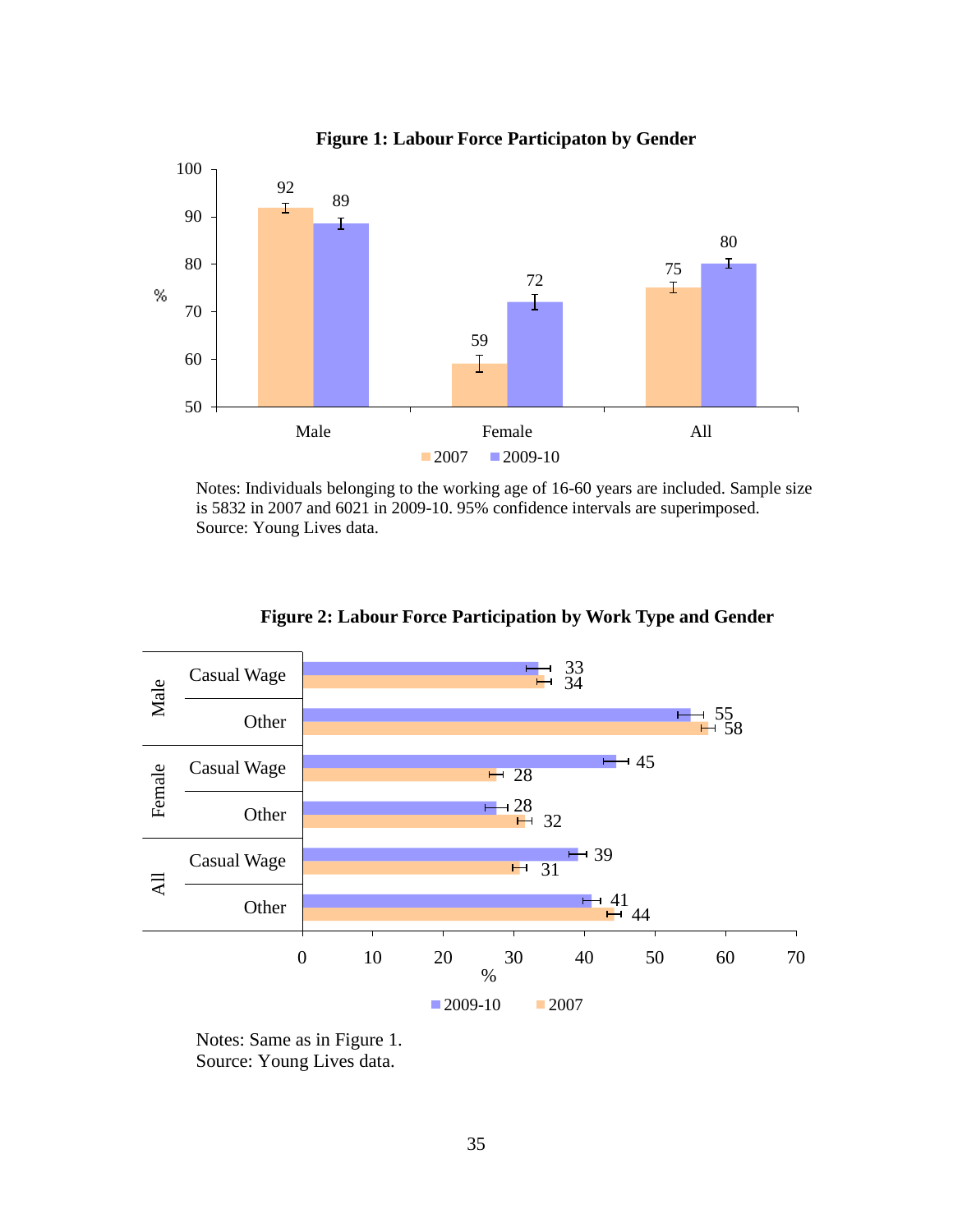

**Figure 3: Number of Days Worked in NREGS (Household Level)**

Notes: The figures are at the household level. The sample consists of 2122 households in 2007 and 2114 households in 2009-10. NREGS was implemented in the Phase 1 districts in 2006 and in the rest of the districts in 2007 and 2008. 95% confidence intervals are superimposed. Source: Young Lives data.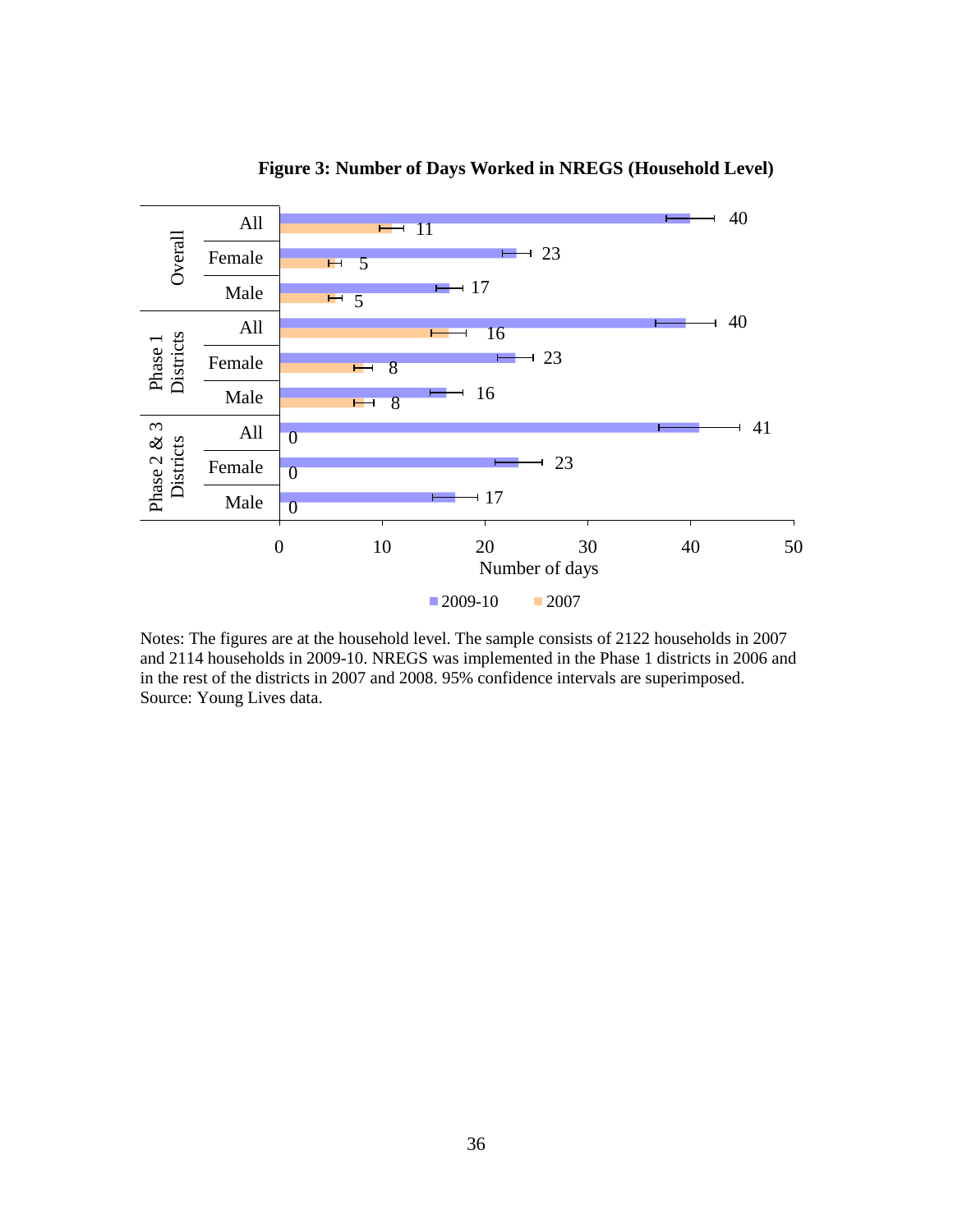

Notes: The wage rates are calculated for the working population in the age group of 16-60 years. The wage rates are deflated using CPI-AL and are expressed in 2009-10 rupees. 95% confidence intervals are shown by dotted lines. The confidence intervals are wide in 1999-00 and 2004-05 because of small number of observations for public casual labour in these two rounds. Source: National Sample Survey data from  $5\overline{5}^{th}$  round (1999-00), 61<sup>st</sup> round (2004-05) and 66<sup>th</sup> round (2009-10).



Notes: The labour force participation figures are calculated considering both the usual principal and subsidiary activity status of the individuals. Working population belonging to the age group of 16-60 years is considered. 95% confidence intervals are shown by dotted lines. Source: National Sample Survey data from  $55<sup>th</sup>$  round (1999-00),  $61<sup>st</sup>$  round (2004-05) and  $66<sup>th</sup>$ round (2009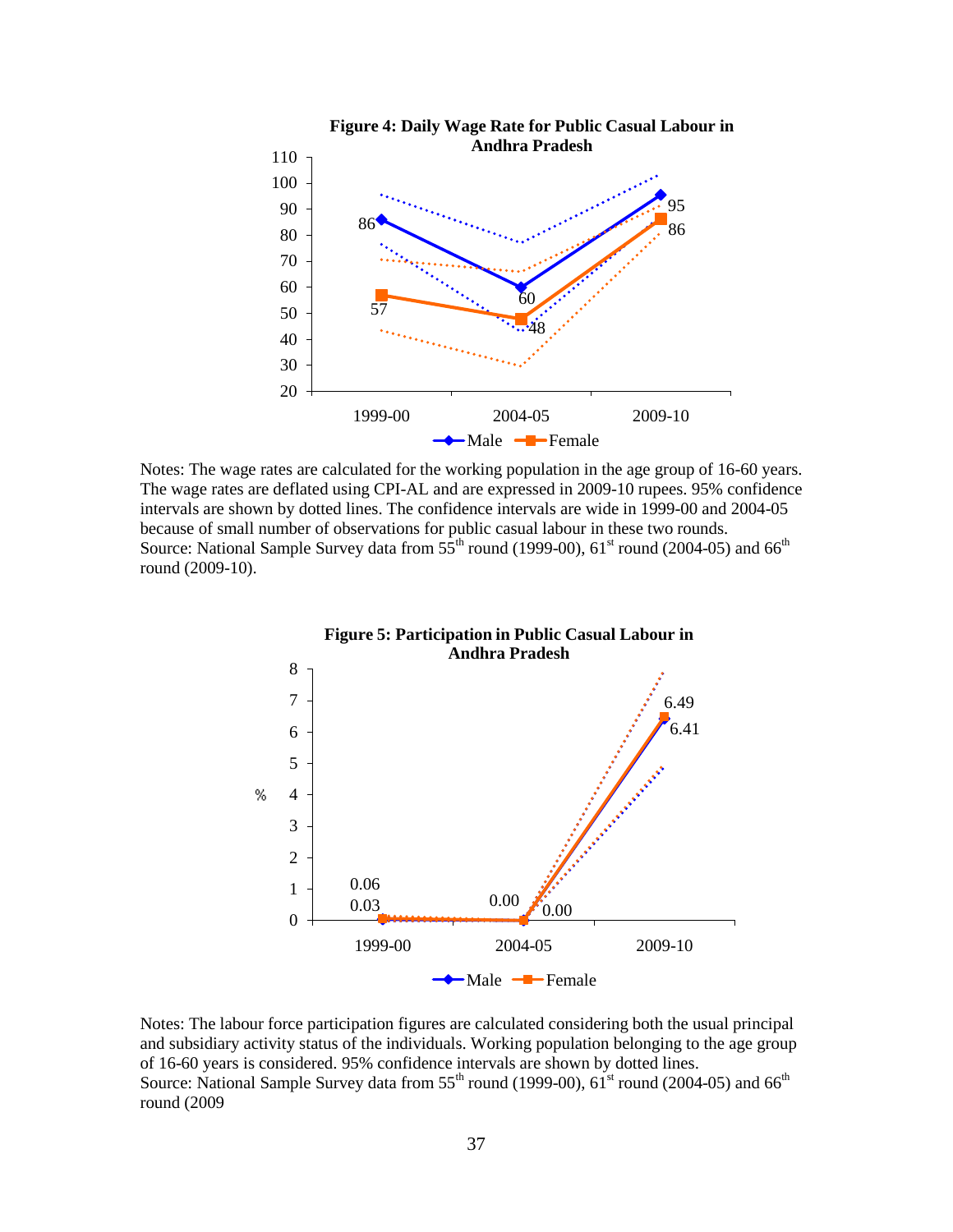|                                                | 2007 |                                    |           |      | 2009-10 |           |  |
|------------------------------------------------|------|------------------------------------|-----------|------|---------|-----------|--|
| Variable                                       | Obs  | Mean                               | Std. Dev. | Obs  | Mean    | Std. Dev. |  |
|                                                |      | Child characteristics              |           |      |         |           |  |
| Sex (Male=1, Female=2)                         | 3006 | 1.52                               | 0.50      | 3006 | 1.52    | 0.50      |  |
| Age (yrs.)                                     | 3006 | 8.27                               | 3.00      | 3006 | 11.27   | 3.00      |  |
| Enrolment                                      | 3006 | 0.79                               | 0.41      | 3006 | 0.87    | 0.33      |  |
| Time spent in school (hours)                   | 3006 | 5.79                               | 2.18      | 3006 | 6.95    | 2.59      |  |
| Highest grade completed                        | 1963 | 3.89                               | 2.32      | 1963 | 6.28    | 2.57      |  |
| Parents participated in NREGS                  | 3006 | 0.33                               | 0.47      | 3006 | 0.66    | 0.47      |  |
| Total number of days parents worked in NREGS   | 3006 | 9.27                               | 21.53     | 3006 | 36.06   | 48.05     |  |
|                                                |      | Mother's characteristics           |           |      |         |           |  |
| Mother's age (yrs.)                            | 3006 | 30.33                              | 5.46      | 3006 | 33.29   | 5.43      |  |
| Mother's education (highest grade completed)   | 2998 | 1.92                               | 3.32      | 2998 | 1.92    | 3.32      |  |
| Whether mother is working                      | 3002 | 0.62                               | 0.49      | 2999 | 0.84    | 0.37      |  |
| Whether mother has worked in NREGS             | 3006 | 0.28                               | 0.45      | 3006 | 0.61    | 0.49      |  |
| Number of days mother worked in NREGS          | 3006 | 4.63                               | 11.23     | 3006 | 20.78   | 28.47     |  |
| Mother's share in total parental NREGS days    | 3006 | 0.18                               | 0.32      | 3006 | 0.41    | 0.37      |  |
| Mother's share in total parental NREGS days    | 1000 | 0.54                               | 0.33      | 1981 | 0.61    | 0.28      |  |
| conditional on parents participated in NREGS   |      |                                    |           |      |         |           |  |
|                                                |      | Father's characteristics           |           |      |         |           |  |
| Father's age (yrs.)                            | 3006 | 36.25                              | 6.33      | 3006 | 39.19   | 6.23      |  |
| Father's education (highest grade completed)   | 3004 | 3.98                               | 4.54      | 3004 | 3.98    | 4.54      |  |
| Whether father is working                      | 2999 | 0.99                               | 0.11      | 2999 | 0.98    | 0.15      |  |
| Whether father has worked in NREGS             | 3006 | 0.25                               | 0.43      | 3006 | 0.49    | 0.50      |  |
| Number of days father worked in NREGS          | 3006 | 4.64                               | 11.87     | 3006 | 15.28   | 24.97     |  |
| Father's share in total parental NREGS days    | 3006 | 0.15                               | 0.29      | 3006 | 0.25    | 0.29      |  |
| Father's share in total parental NREGS days    | 1000 | 0.46                               | 0.33      | 1981 | 0.39    | 0.28      |  |
| conditional on parents participated in NREGS   |      |                                    |           |      |         |           |  |
|                                                |      | Household characteristics          |           |      |         |           |  |
| Annual non-agricultural income (Rs.)           | 3006 | 28643                              | 30122     | 3006 | 42041   | 46963     |  |
| Annual agricultural income (Rs.)               | 3006 | 4272                               | 22215     | 3006 | 8428    | 39870     |  |
| Household size                                 | 3006 | 5.77                               | 2.12      | 3006 | 5.76    | 2.19      |  |
| Land owned (acre)                              | 3006 | 2.14                               | 3.27      | 3006 | 3.50    | 40.27     |  |
| Total number of days household worked in NREGS | 3006 | 11.18                              | 26.72     | 3006 | 42.98   | 56.51     |  |
| Whether date of interview was after March      | 3006 | 0.36                               | 0.48      | 3006 | 0.00    | 0.00      |  |
| Whether date of interview was during school    | 3006 | 0.08                               | 0.28      | 3006 | 0.00    | 0.00      |  |
| summer vacation                                |      |                                    |           |      |         |           |  |
|                                                |      | Community (Mandal) characteristics |           |      |         |           |  |
| Rainfall shock in May-June                     | 3006 | 0.50                               | 0.48      | 3006 | $-0.61$ | 0.51      |  |
| Total NREGS amount sanctioned (Rs. in lakhs)   | 3006 | 72.46                              | 83.02     | 3006 | 201.91  | 191.73    |  |

# **Table 1: Summary statistics**

Source: Young Lives Study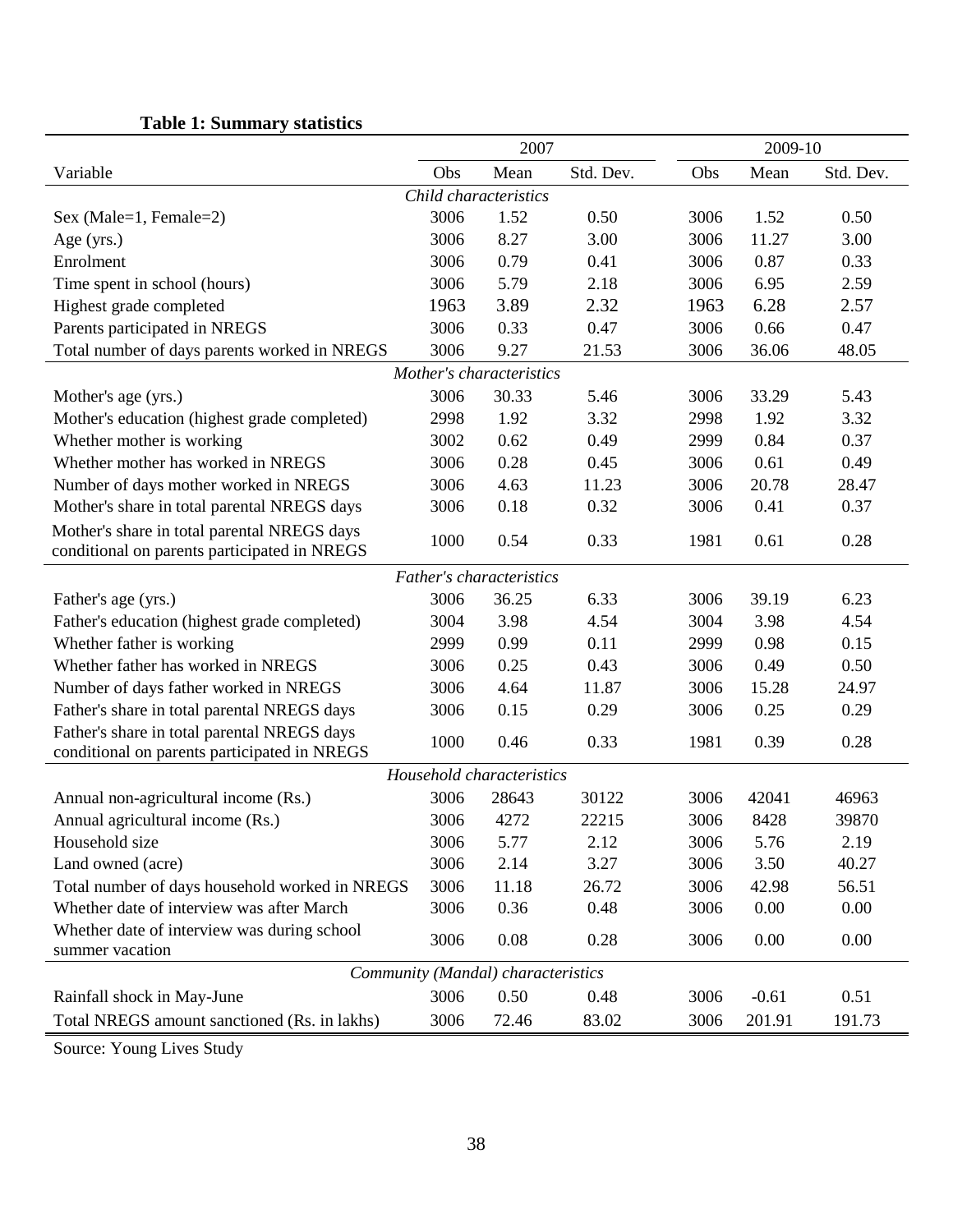| <b>Variable</b>                          | <b>OLS-FE</b> | 2SLS-FE     |
|------------------------------------------|---------------|-------------|
|                                          | (1)           | (2)         |
| Annual household income in thousands     | 0.001         | $0.033***$  |
|                                          | (0.001)       | (0.013)     |
| Mother's share in parental work on NREGS | $-0.048$      | 5.823***    |
|                                          | (0.111)       | (1.921)     |
| Square of age                            | $-0.040***$   | $-0.039***$ |
|                                          | (0.003)       | (0.004)     |
| Household size                           | $-0.046$      | $-0.147*$   |
|                                          | (0.032)       | (0.084)     |
| <b>Asset Quartile 2</b>                  | 0.025         | $-0.168$    |
|                                          | (0.111)       | (0.180)     |
| <b>Asset Quartile 3</b>                  | $-0.187$      | $-0.069$    |
|                                          | (0.124)       | (0.194)     |
| <b>Asset Quartile 4</b>                  | $-0.170$      | $-0.050$    |
|                                          | (0.163)       | (0.260)     |
| Land owned                               | $0.002***$    | 0.000       |
|                                          | (0.001)       | (0.001)     |
| Number of social audits * Time           | $-0.278**$    | 0.063       |
|                                          | (0.135)       | (0.230)     |
| Date of interview during summer vacation | $-0.416**$    | $-0.421$    |
|                                          | (0.199)       | (0.287)     |
| Time                                     | $3.133***$    | 1.528**     |
|                                          | (0.214)       | (0.605)     |
| Constant                                 | 9.243***      |             |
|                                          | (0.308)       |             |
| <b>District Level Trends</b>             | Yes           | Yes         |
| <b>Child Fixed Effects</b>               | Yes           | Yes         |
| Observations                             | 6,012         | 6,012       |
| Number of Children                       | 3,006         | 3,006       |
| R-squared                                | 0.271         |             |

|  |  |  |  |  | Table 2: Effect of mother's share in parental workdays on NREGS on child's time spent in school |  |  |  |  |  |
|--|--|--|--|--|-------------------------------------------------------------------------------------------------|--|--|--|--|--|
|--|--|--|--|--|-------------------------------------------------------------------------------------------------|--|--|--|--|--|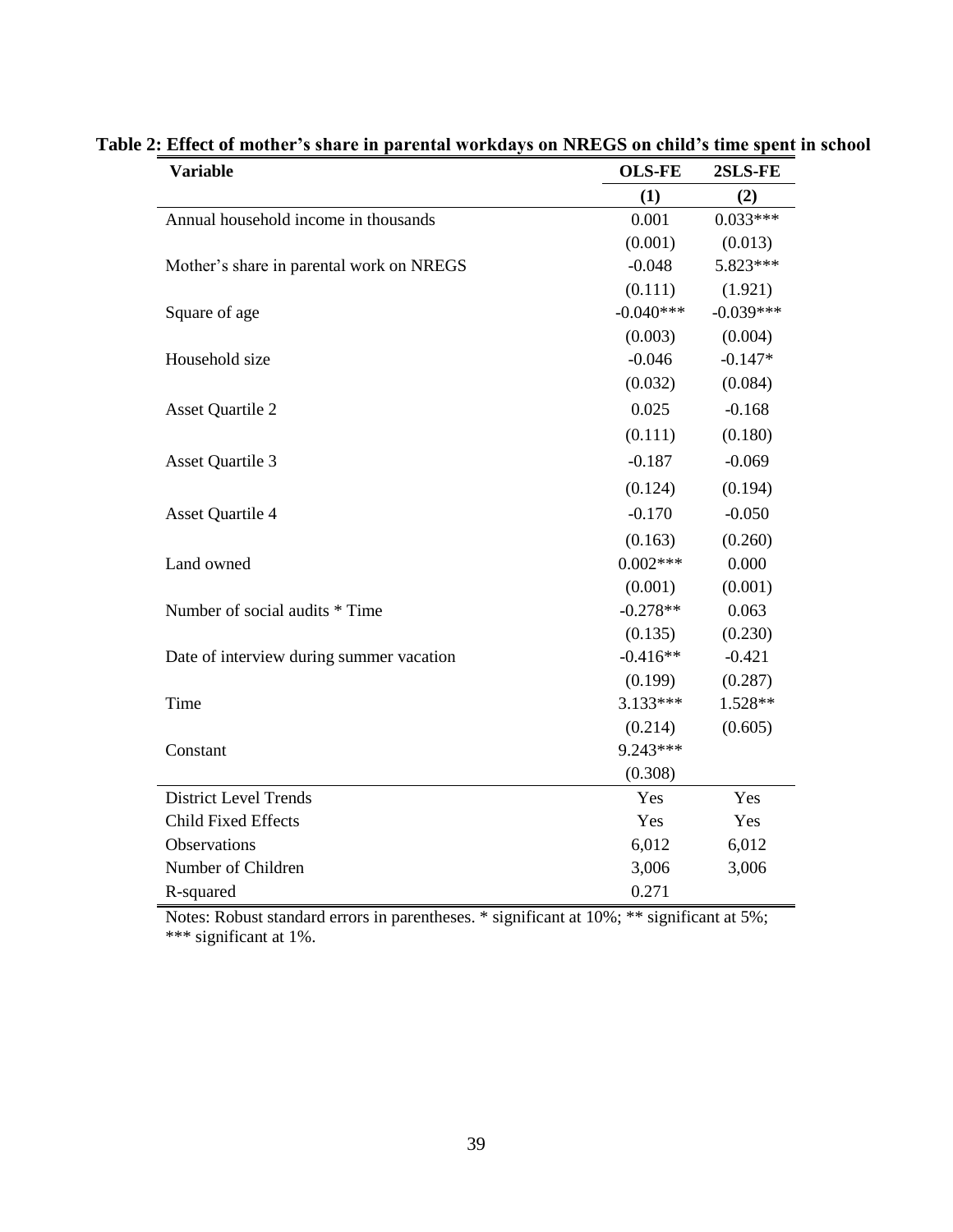| able of Decomposition of effect on third spent in senoor by asset quartites and hand ownership (solid TD) | <b>Asset Ownership</b>        |                                                 | <b>Land Ownership</b> |               |  |
|-----------------------------------------------------------------------------------------------------------|-------------------------------|-------------------------------------------------|-----------------------|---------------|--|
| <b>Variable</b>                                                                                           | Asset $\leq$<br><b>Median</b> | $\text{A} \text{s} \text{set}$<br><b>Median</b> | $Land \leq Median$    | Land > Median |  |
|                                                                                                           | (1)                           | (2)                                             | (5)                   | (6)           |  |
| Annual household income in thousands                                                                      | 0.012                         | 0.017                                           | $0.022*$              | 0.003         |  |
|                                                                                                           | (0.015)                       | (0.011)                                         | (0.012)               | (0.015)       |  |
| Mother's share in parental work on NREGS                                                                  | $2.975***$                    | $-0.701$                                        | 2.939*                | 4.915***      |  |
|                                                                                                           | (1.098)                       | (2.231)                                         | (1.540)               | (1.850)       |  |
| Square of age                                                                                             | $-0.051***$                   | $-0.025***$                                     | $-0.035***$           | $-0.049***$   |  |
|                                                                                                           | (0.004)                       | (0.005)                                         | (0.005)               | (0.005)       |  |
| Household size                                                                                            | $-0.070$                      | $-0.087$                                        | $-0.159*$             | 0.030         |  |
|                                                                                                           | (0.083)                       | (0.072)                                         | (0.089)               | (0.083)       |  |
| <b>Asset Quartile 2</b>                                                                                   | 0.028                         | $-1.224$                                        | $-0.080$              | $-0.051$      |  |
|                                                                                                           | (0.140)                       | (0.975)                                         | (0.193)               | (0.228)       |  |
| <b>Asset Quartile 3</b>                                                                                   | 0.130                         | $-1.741**$                                      | $-0.128$              | $-0.095$      |  |
|                                                                                                           | (0.217)                       | (0.855)                                         | (0.214)               | (0.228)       |  |
| <b>Asset Quartile 4</b>                                                                                   | 0.247                         | $-1.877**$                                      | $-0.099$              | 0.003         |  |
|                                                                                                           | (0.303)                       | (0.867)                                         | (0.298)               | (0.315)       |  |
| Land owned                                                                                                | $-0.061$                      | 0.001                                           | 0.050                 | $0.003**$     |  |
|                                                                                                           | (0.056)                       | (0.001)                                         | (0.078)               | (0.001)       |  |
| Number of social audits * Time                                                                            | $-0.333$                      | 0.038                                           | 0.148                 | $-0.457$      |  |
|                                                                                                           | (0.226)                       | (0.299)                                         | (0.245)               | (0.279)       |  |
| Date of interview during summer vacation                                                                  | $-0.210$                      | $-0.756*$                                       | $-0.526$              | $-0.097$      |  |
|                                                                                                           | (0.258)                       | (0.431)                                         | (0.353)               | (0.346)       |  |
| Time                                                                                                      | $3.246***$                    | $1.611*$                                        | 1.775***              | 3.217***      |  |
|                                                                                                           | (0.465)                       | (0.830)                                         | (0.596)               | (0.607)       |  |
| <b>District Level Trends</b>                                                                              | Yes                           | Yes                                             | Yes                   | Yes           |  |
| <b>Child Fixed Effects</b>                                                                                | Yes                           | Yes                                             | Yes                   | Yes           |  |
| Observations                                                                                              | 3,864                         | 2,148                                           | 3,172                 | 2,840         |  |
| Number of Children                                                                                        | 1,932                         | 1,074                                           | 1,586                 | 1,420         |  |

**Table 3: Decomposition of effect on time spent in school by asset quartiles and land ownership (2SLS-FE)**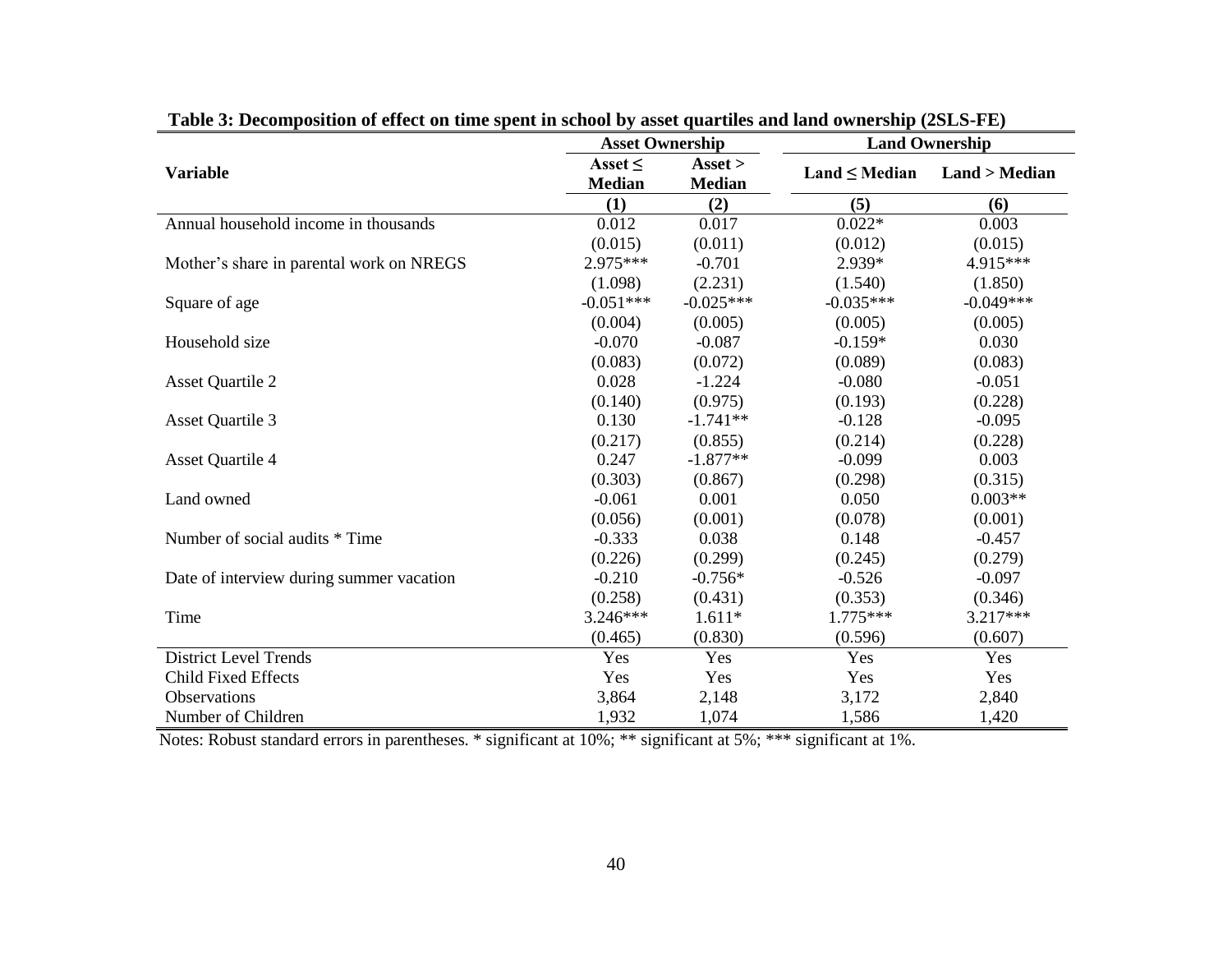|                                          |             | <b>Gender</b> | Age-group   |               |  |  |
|------------------------------------------|-------------|---------------|-------------|---------------|--|--|
| <b>Variable</b>                          | <b>Male</b> | Female        | 5-10 years  | $11-14$ years |  |  |
|                                          | (1)         | (2)           | (3)         | (4)           |  |  |
| Annual household income in thousands     | 0.021       | $0.044*$      | $0.036***$  | 0.036         |  |  |
|                                          | (0.013)     | (0.023)       | (0.014)     | (0.033)       |  |  |
| Mother's share in parental work on NREGS | 2.880       | 8.823**       | 4.730**     | 9.268*        |  |  |
|                                          | (2.196)     | (3.534)       | (2.099)     | (4.776)       |  |  |
| Square of age                            | $-0.035***$ | $-0.042***$   | $-0.043***$ | $-0.046$      |  |  |
|                                          | (0.004)     | (0.007)       | (0.008)     | (0.029)       |  |  |
| Household size                           | $-0.032$    | $-0.328*$     | $-0.099$    | $-0.281$      |  |  |
|                                          | (0.111)     | (0.169)       | (0.095)     | (0.239)       |  |  |
| <b>Asset Quartile 2</b>                  | $-0.140$    | $-0.368$      | $-0.054$    | $-0.444$      |  |  |
|                                          | (0.175)     | (0.357)       | (0.189)     | (0.467)       |  |  |
| <b>Asset Quartile 3</b>                  | $-0.217$    | 0.140         | 0.150       | $-0.711$      |  |  |
|                                          | (0.202)     | (0.388)       | (0.216)     | (0.498)       |  |  |
| <b>Asset Quartile 4</b>                  | 0.018       | $-0.231$      | $-0.118$    | 0.170         |  |  |
|                                          | (0.302)     | (0.440)       | (0.284)     | (0.643)       |  |  |
| Land owned                               | $-0.089**$  | 0.000         | $-0.082*$   | 0.001         |  |  |
|                                          | (0.039)     | (0.002)       | (0.043)     | (0.002)       |  |  |
| Number of social audits * Time           | 0.144       | $-0.109$      | 0.005       | 0.296         |  |  |
|                                          | (0.278)     | (0.384)       | (0.262)     | (0.494)       |  |  |
| Date of interview during summer vacation | $-0.463$    | $-0.267$      | $-0.905***$ | 1.248         |  |  |
|                                          | (0.284)     | (0.549)       | (0.317)     | (0.935)       |  |  |
| Time                                     | $2.042***$  | 0.922         | 1.797***    | 1.464         |  |  |
|                                          | (0.631)     | (1.134)       | (0.630)     | (2.626)       |  |  |
| <b>District Level Trends</b>             | Yes         | Yes           | Yes         | Yes           |  |  |
| <b>Child Fixed Effects</b>               | Yes         | Yes           | Yes         | Yes           |  |  |
| Observations                             | 2,910       | 3,102         | 4,166       | 1,846         |  |  |
| Number of Children                       | 1,455       | 1,551         | 2,083       | 923           |  |  |

 **Table 4: Decomposition of effects on time spent in school by gender and age group (2SLS-FE)**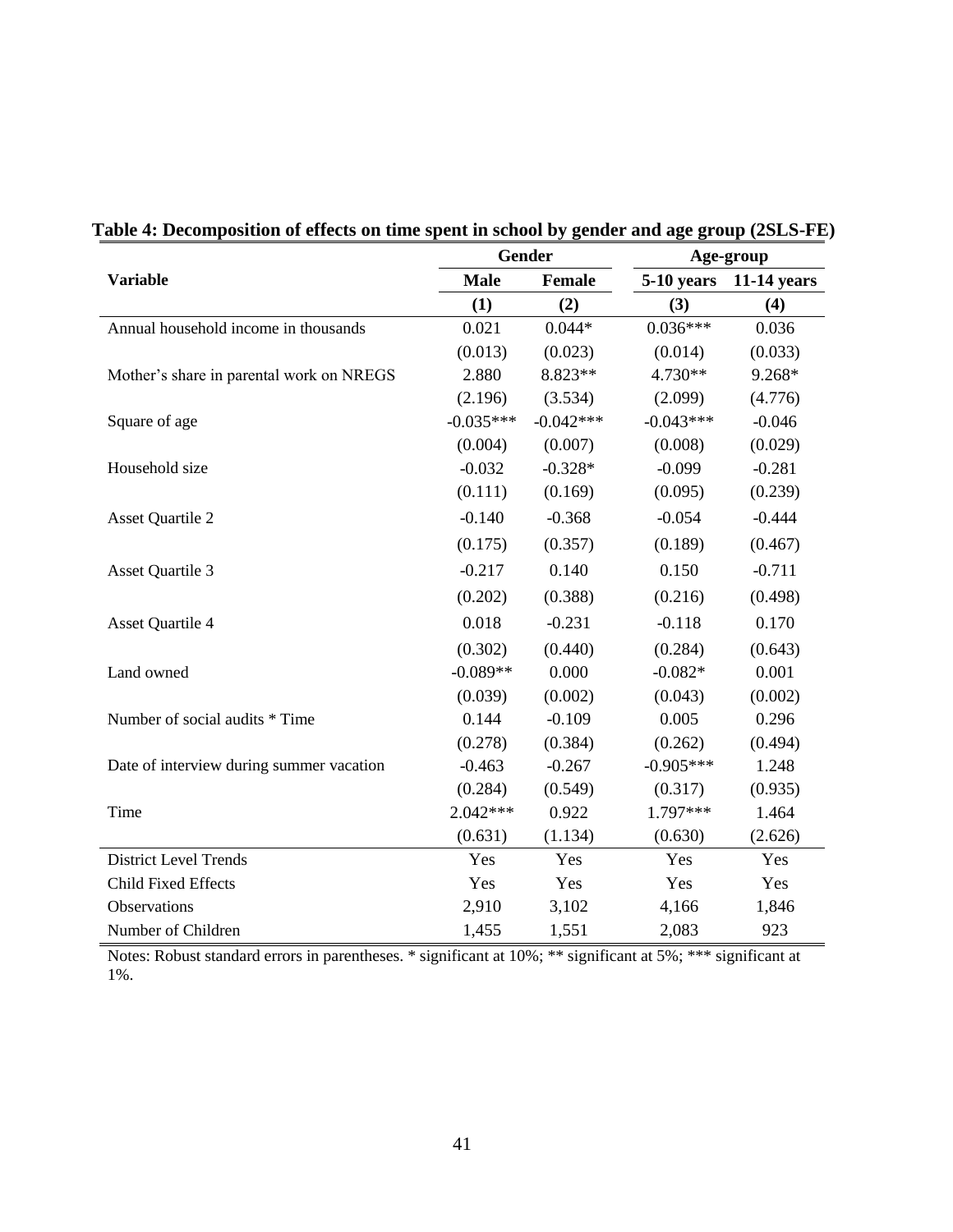|                                          | <b>Overall</b> |            | <b>Heterogeneity (2SLS-FE)</b> |                                                 |             |            |  |
|------------------------------------------|----------------|------------|--------------------------------|-------------------------------------------------|-------------|------------|--|
| <b>Variable</b>                          | <b>OLS-FE</b>  | 2SLS-FE    | Asset $\leq$<br><b>Median</b>  | $\text{A} \text{s} \text{set}$<br><b>Median</b> | <b>Male</b> | Female     |  |
|                                          | (1)            | (2)        | (3)                            | (4)                                             | (5)         | (6)        |  |
| Annual household income in thousands     | 0.000          | $-0.001$   | $-0.003$                       | 0.001                                           | $-0.002$    | 0.0002     |  |
|                                          | (0.000)        | (0.001)    | (0.002)                        | (0.001)                                         | (0.003)     | (0.001)    |  |
| Mother's share in parental work on NREGS | 0.023          | 0.074      | $0.257*$                       | 0.134                                           | $-0.340$    | $0.469*$   |  |
|                                          | (0.015)        | (0.165)    | (0.132)                        | (0.203)                                         | (0.372)     | (0.278)    |  |
| Household size                           | $-0.006$       | 0.002      | 0.011                          | $-0.002$                                        | $-0.010$    | $-0.008$   |  |
|                                          | (0.006)        | (0.009)    | (0.017)                        | (0.014)                                         | (0.024)     | (0.015)    |  |
| <b>Asset Quartile 2</b>                  | $-0.027*$      | $-0.029*$  | $-0.008$                       | $-0.000$                                        | $-0.023$    | $-0.053*$  |  |
|                                          | (0.015)        | (0.016)    | (0.019)                        | (0.058)                                         | (0.026)     | (0.028)    |  |
| Asset Quartile 3)                        | $-0.038**$     | $-0.043**$ | 0.030                          | 0.035                                           | $-0.007$    | $-0.057**$ |  |
|                                          | (0.016)        | (0.017)    | (0.030)                        | (0.052)                                         | (0.031)     | (0.029)    |  |
| <b>Asset Quartile 4</b>                  | $-0.034$       | $-0.027$   | 0.058                          | 0.013                                           | $-0.029$    | $-0.031$   |  |
|                                          | (0.022)        | (0.023)    | (0.044)                        | (0.056)                                         | (0.046)     | (0.033)    |  |
| Land owned                               | $-0.000$ ***   | 0.000      | $-0.003$                       | $-0.000$                                        | 0.006       | 0.000      |  |
|                                          | (0.000)        | (0.000)    | (0.006)                        | (0.000)                                         | (0.006)     | (0.000)    |  |
| Number of social audits * Time           | $-0.001$       | $-0.011$   | $-0.030$                       | 0.042                                           | $-0.015$    | $-0.013$   |  |
|                                          | (0.019)        | (0.021)    | (0.031)                        | (0.040)                                         | (0.032)     | (0.037)    |  |
| Date of interview after March            | $-0.007$       | $-0.022$   | $-0.027$                       | 0.006                                           | $-0.014$    | $-0.038$   |  |
|                                          | (0.014)        | (0.020)    | (0.023)                        | (0.033)                                         | (0.038)     | (0.030)    |  |
| Time                                     | $0.053**$      | 0.066      | 0.052                          | 0.008                                           | $0.116*$    | $-0.008$   |  |
|                                          | (0.023)        | (0.045)    | (0.048)                        | (0.067)                                         | (0.067)     | (0.082)    |  |
| Constant                                 | $0.808***$     |            |                                |                                                 |             |            |  |
|                                          | (0.034)        |            |                                |                                                 |             |            |  |
| <b>District Level Trends</b>             | Yes            | Yes        | Yes                            | Yes                                             | Yes         | Yes        |  |
| Child Fixed Effects                      | Yes            | Yes        | Yes                            | Yes                                             | Yes         | Yes        |  |
| Observations                             | 3,926          | 3,926      | 2,494                          | 1,432                                           | 1,820       | 2,106      |  |
| Number of Children                       | 1,963          | 1,963      | 1,247                          | 716                                             | 910         | 1,053      |  |
| R-squared                                | 0.027          |            |                                |                                                 |             |            |  |

 **Table 5: Effect of mother's share in parental workdays in NREGS on child's grade progression**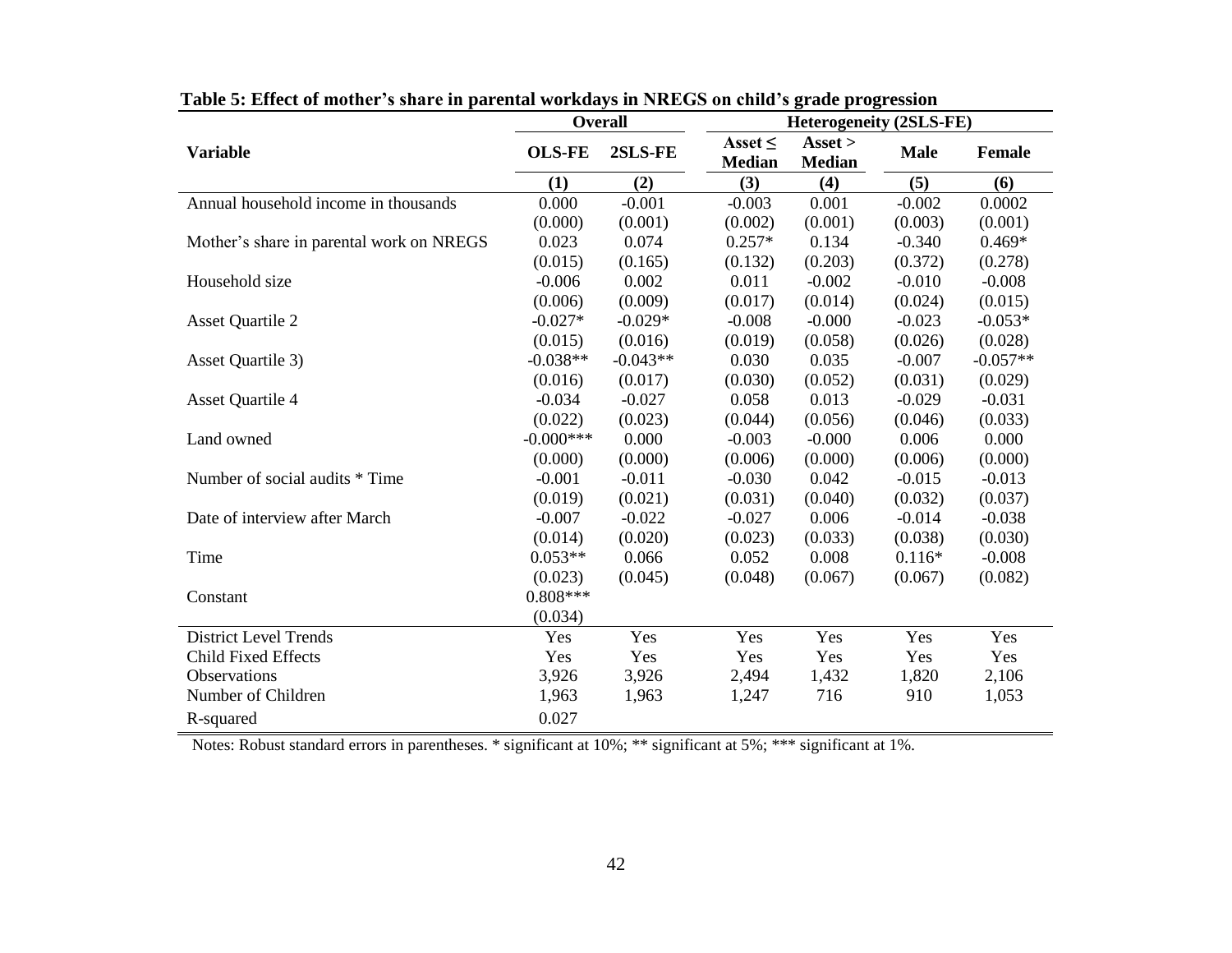|                                                                 | <b>Total Expenditure</b> |                     | <b>Books</b> and<br><b>Stationery</b> |                     | Fees         |                     |            | Others (uniform,<br>tuition and<br>transport) |
|-----------------------------------------------------------------|--------------------------|---------------------|---------------------------------------|---------------------|--------------|---------------------|------------|-----------------------------------------------|
|                                                                 | Overall                  | Asset<br>Quartile 1 | Overall                               | Asset<br>Quartile 1 | Overall      | Asset<br>Quartile 1 | Overall    | Asset<br>Quartile 1                           |
|                                                                 | (1)                      | (2)                 | (3)                                   | (4)                 | (5)          | (6)                 | (7)        | (8)                                           |
| Annual household income in thousands                            | $-0.001$                 | $-0.001$            | $0.001**$                             | 0.001               | $-0.001$     | 0.001               | $-0.000$   | $-0.002*$                                     |
|                                                                 | (0.001)                  | (0.001)             | (0.000)                               | (0.001)             | (0.001)      | (0.001)             | (0.000)    | (0.001)                                       |
| Share of female members in total days household worked in NREGS | 0.017                    | $0.233*$            | $0.129*$                              | $0.079*$            | $-0.185$     | 0.096               | 0.073      | 0.057                                         |
|                                                                 | (0.129)                  | (0.123)             | (0.067)                               | (0.046)             | (0.118)      | (0.062)             | (0.072)    | (0.081)                                       |
| Average age of children in school going age                     | 0.003                    | 0.004               | 0.000                                 | 0.001               | 0.002        | $-0.000$            | 0.002      | 0.004                                         |
|                                                                 | (0.003)                  | (0.004)             | (0.002)                               | (0.002)             | (0.002)      | (0.002)             | (0.002)    | (0.003)                                       |
| Number of boys in school going age                              | $0.050***$               | $0.036**$           | $0.008*$                              | $0.015***$          | $0.022***$   | 0.012               | $0.020***$ | 0.010                                         |
|                                                                 | (0.009)                  | (0.014)             | (0.005)                               | (0.006)             | (0.007)      | (0.008)             | (0.005)    | (0.008)                                       |
| Number of girls in school going age                             | $0.026***$               | 0.016               | 0.005                                 | 0.003               | $0.015**$    | $0.009*$            | 0.006      | 0.003                                         |
|                                                                 | (0.007)                  | (0.011)             | (0.004)                               | (0.005)             | (0.006)      | (0.005)             | (0.004)    | (0.006)                                       |
| Household size                                                  | $-0.006$                 | $-0.006$            | $-0.005*$                             | $-0.004$            | 0.001        | $-0.006$            | $-0.002$   | 0.005                                         |
|                                                                 | (0.004)                  | (0.007)             | (0.003)                               | (0.003)             | (0.004)      | (0.004)             | (0.002)    | (0.005)                                       |
| Asset quartile 2                                                | $-0.005$                 | 0.014               | $-0.008$                              | $-0.006$            | $-0.001$     | $-0.001$            | 0.004      | $0.019**$                                     |
|                                                                 | (0.009)                  | (0.015)             | (0.005)                               | (0.007)             | (0.008)      | (0.007)             | (0.005)    | (0.010)                                       |
| Asset quartile 3                                                | 0.001                    | 0.014               | $-0.010*$                             | $-0.016**$          | $0.016*$     | $0.015*$            | $-0.003$   | 0.015                                         |
|                                                                 | (0.010)                  | (0.017)             | (0.006)                               | (0.007)             | (0.009)      | (0.008)             | (0.006)    | (0.011)                                       |
| Asset quartile 4                                                | 0.010                    | 0.045               | $-0.010$                              | $-0.014$            | 0.009        | 0.011               | 0.013      | $0.048**$                                     |
|                                                                 | (0.014)                  | (0.036)             | (0.008)                               | (0.015)             | (0.012)      | (0.020)             | (0.008)    | (0.024)                                       |
| Land owned                                                      | $-0.000$ ***             | $-0.001$            | $-0.000*$                             | 0.000               | $-0.000$ *** | $-0.000$            | $-0.000$   | $-0.001$                                      |
|                                                                 | (0.000)                  | (0.001)             | (0.000)                               | (0.000)             | (0.000)      | (0.000)             | (0.000)    | (0.001)                                       |
| Number of social audits * Time                                  | $-0.022$                 | $-0.028$            | $0.020**$                             | $-0.004$            | $-0.047***$  | $-0.015$            | 0.004      | $-0.009$                                      |
|                                                                 | (0.017)                  | (0.021)             | (0.008)                               | (0.008)             | (0.014)      | (0.011)             | (0.010)    | (0.013)                                       |
| Time                                                            | $0.074**$                | 0.032               | $-0.019$                              | 0.021               | $0.091***$   | $-0.004$            | 0.001      | 0.017                                         |
|                                                                 | (0.037)                  | (0.037)             | (0.017)                               | (0.015)             | (0.031)      | (0.018)             | (0.021)    | (0.024)                                       |
| <b>District Level Trends</b>                                    | Yes                      | Yes                 | Yes                                   | Yes                 | Yes          | Yes                 | Yes        | Yes                                           |
| <b>Household Fixed Effects</b>                                  | Yes                      | Yes                 | Yes                                   | Yes                 | Yes          | Yes                 | Yes        | Yes                                           |
| Observations                                                    | 3,852                    | 1,530               | 3,878                                 | 1,546               | 3,862        | 1,534               | 3,856      | 1,532                                         |
| Number of households                                            | 1,926                    | 765                 | 1,939                                 | 773                 | 1,931        | 767                 | 1,928      | 766                                           |

## **Table 6: Effect of women's share in household workdays on NREGS on educational expenditure (2SLS-FE)**

Notes: Robust standard errors in parentheses. \* significant at 10%; \*\* significant at 5%; \*\*\* significant at 1%.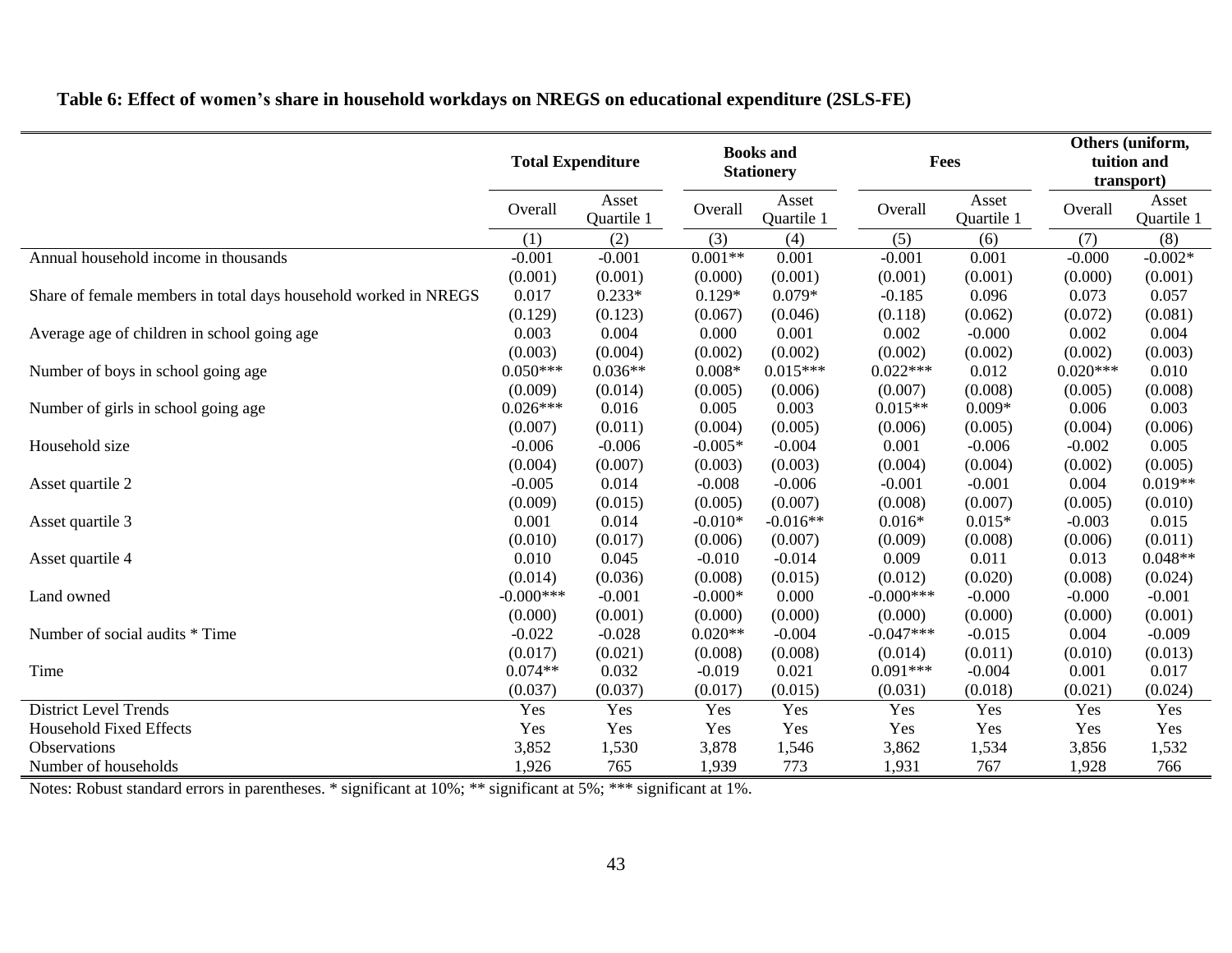| Variable                      | Land       | Earnings from<br>Land | Wage<br>Activities | Earnings from<br>Wage<br>Activities |
|-------------------------------|------------|-----------------------|--------------------|-------------------------------------|
|                               | (1)        | (2)                   | (3)                | (4)                                 |
| Annual household income (INC) | 0.011      | 0.009                 | $0.037*$           | 0.024                               |
|                               | (0.007)    | (0.008)               | (0.019)            | (0.015)                             |
| Mother is working             | $1.162***$ | $1.562***$            | 0.915              | 1.096*                              |
|                               | (0.435)    | (0.496)               | (0.824)            | (0.653)                             |
| Mother's age                  | $-0.008$   | $-0.034$              | 0.026              | 0.019                               |
|                               | (0.023)    | (0.026)               | (0.040)            | (0.034)                             |
| Mother's age squared          | 0.000      | 0.000                 | $-0.000$           | $-0.000$                            |
|                               | (0.000)    | (0.000)               | (0.001)            | (0.000)                             |
| Mother's highest grade passed | $-0.002$   | 0.001                 | $-0.025$           | $-0.011$                            |
|                               | (0.007)    | (0.008)               | (0.019)            | (0.015)                             |
| Household size                | $-0.052**$ | $-0.041$              | $-0.102**$         | $-0.081**$                          |
|                               | (0.026)    | (0.031)               | (0.052)            | (0.041)                             |
| Asset quartile 2              | 0.043      | 0.087                 | $-0.110$           | $-0.034$                            |
|                               | (0.055)    | (0.060)               | (0.101)            | (0.081)                             |
| Asset quartile 3              | 0.030      | 0.128                 | $-0.252$           | $-0.103$                            |
|                               | (0.075)    | (0.087)               | (0.168)            | (0.132)                             |
| Asset quartile 4              | $-0.217$   | $-0.088$              | $-1.633*$          | $-1.008$                            |
|                               | (0.240)    | (0.282)               | (0.884)            | (0.715)                             |
| Household's land ownership    | $-0.013$   | $-0.009$              | $-0.049$           | $-0.041$                            |
|                               | (0.010)    | (0.011)               | (0.034)            | (0.025)                             |
| Muslim                        | $0.333**$  | $0.300*$              | 0.475              | 0.529                               |
|                               | (0.140)    | (0.174)               | (0.436)            | (0.325)                             |
| Christian                     | 0.174      | 0.027                 | 0.155              | $-0.088$                            |
|                               | (0.158)    | (0.161)               | (0.220)            | (0.157)                             |
| <b>SC</b>                     | $-0.083$   | $-0.112$              | 0.260              | 0.212                               |
|                               | (0.065)    | (0.071)               | (0.202)            | (0.150)                             |
| <b>ST</b>                     | $-0.078$   | $-0.181$              | 0.369              | 0.233                               |
|                               | (0.106)    | (0.121)               | (0.233)            | (0.180)                             |
| <b>Backward</b> caste         | 0.014      | 0.047                 | 0.399              | $0.335*$                            |
|                               | (0.061)    | (0.066)               | (0.255)            | (0.188)                             |
| Mixed caste                   | $-0.255$   | $-0.276$              | 0.619              | 0.357                               |
|                               | (0.250)    | (0.349)               | (0.429)            | (0.313)                             |
| Constant                      | $-0.248$   | $-0.075$              | $-0.607$           | $-0.478$                            |
|                               | (0.309)    | (0.354)               | (0.573)            | (0.490)                             |
| District fixed effects        | Yes        | Yes                   | Yes                | Yes                                 |
| Observations                  | 1,881      | 1,908                 | 1,498              | 1,472                               |

## **Table 7: Effect of work status of mothers on their decision-making within household (2SLS-FE)**

Notes: Robust standard errors in parentheses. \* significant at 10%; \*\* significant at 5%; \*\*\* significant at 1%. The same set of instruments (Rainfall shock in May-June, Total fund sanctioned in NREGS, and their interaction) is used for annual household income and working.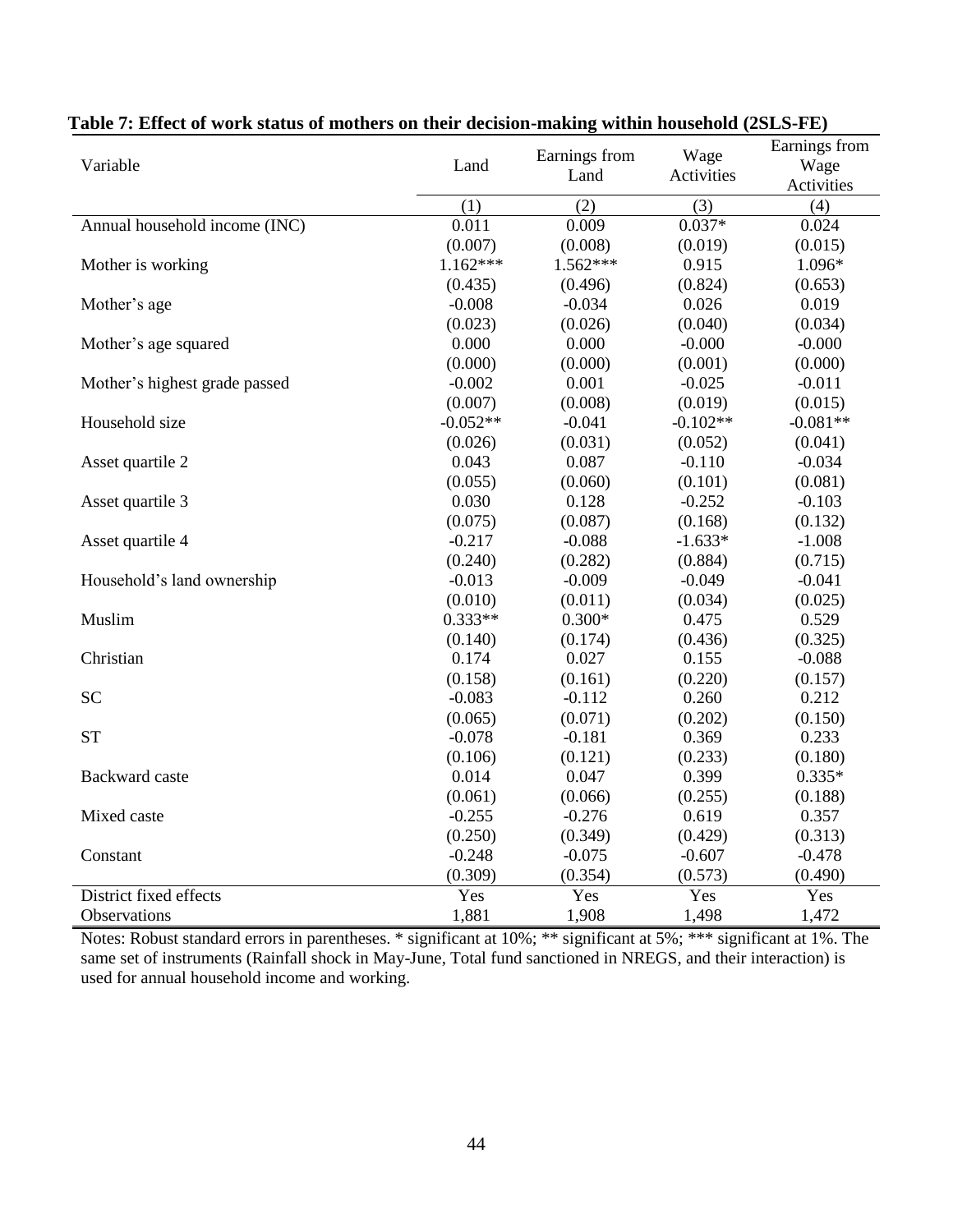### **Appendix**



Notes: The wage rates are calculated for the working population in the age group of 16-60 years. The wage rates are expressed in 2009-10 prices. 95% confidence intervals are shown by dotted lines.

Source: National Sample Survey data from  $55<sup>th</sup>$  round (1999-00),  $61<sup>st</sup>$  round (2004-05) and  $66<sup>th</sup>$ round (2009-10).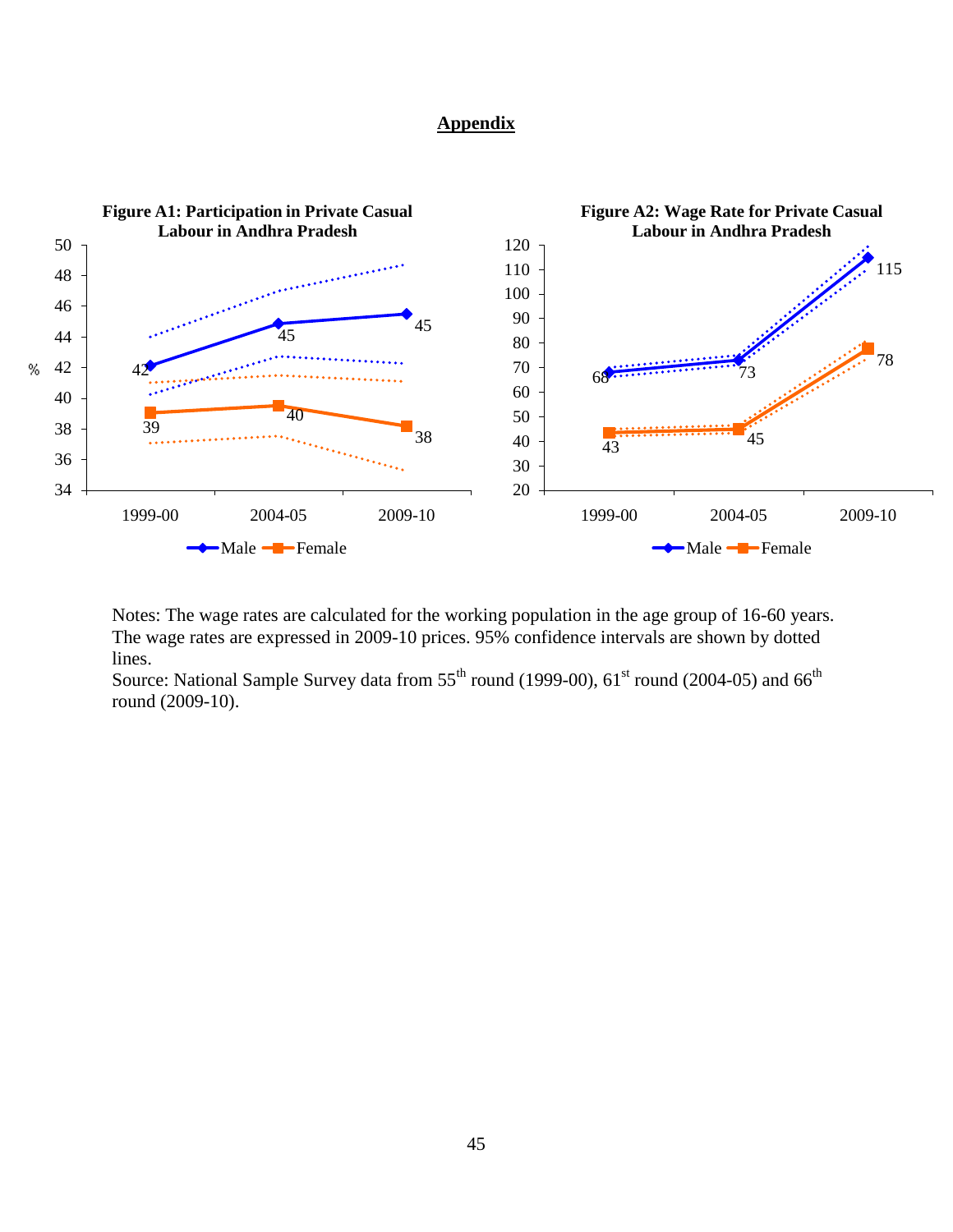| <b>Variable</b>                          | <b>Time Spent in School</b>                          |                                                            |  |  |  |
|------------------------------------------|------------------------------------------------------|------------------------------------------------------------|--|--|--|
|                                          | <b>Annual</b><br>household<br>income in<br>thousands | Mother's share in<br>total days parents<br>worked in NREGS |  |  |  |
|                                          | (1)                                                  | (2)                                                        |  |  |  |
| Rainfall shock in May-June               | $-10.734$                                            | $-0.210***$                                                |  |  |  |
|                                          | (6.649)                                              | (0.053)                                                    |  |  |  |
| Total amount sanctioned                  | $0.024**$                                            | $-0.0001$                                                  |  |  |  |
|                                          | (0.010)                                              | (0.000)                                                    |  |  |  |
| RAIN * Total amount sanctioned           | $-0.025*$                                            | $0.0002***$                                                |  |  |  |
|                                          | (0.014)                                              | (0.000)                                                    |  |  |  |
| Square of age                            | $-0.045$                                             | $-0.0001$                                                  |  |  |  |
|                                          | (0.055)                                              | (0.000)                                                    |  |  |  |
| Household size                           | 4.856***                                             | $-0.009$                                                   |  |  |  |
|                                          | (1.504)                                              | (0.006)                                                    |  |  |  |
| <b>Asset Quartile 2</b>                  | $-1.973$                                             | $0.040**$                                                  |  |  |  |
|                                          | (1.504)                                              | (0.019)                                                    |  |  |  |
| <b>Asset Quartile 3</b>                  | $-3.863$                                             | 0.004                                                      |  |  |  |
|                                          | (2.603)                                              | (0.021)                                                    |  |  |  |
| <b>Asset Quartile 4</b>                  | 6.799**                                              | $-0.051*$                                                  |  |  |  |
|                                          | (3.122)                                              | (0.027)                                                    |  |  |  |
| Land owned                               | $0.072***$                                           | $-0.0001$ ***                                              |  |  |  |
|                                          | (0.005)                                              | (0.000)                                                    |  |  |  |
| Number of social audits * time           | $6.764*$                                             | $-0.101***$                                                |  |  |  |
|                                          | (3.878)                                              | (0.034)                                                    |  |  |  |
| Date of interview during summer vacation | 2.206                                                | $-0.004$                                                   |  |  |  |
|                                          | (3.758)                                              | (0.026)                                                    |  |  |  |
| Time                                     | $-12.464$                                            | $-0.027$                                                   |  |  |  |
|                                          | (9.363)                                              | (0.086)                                                    |  |  |  |
| Constant                                 | 13.879                                               | $0.327***$                                                 |  |  |  |
|                                          | (10.446)                                             | (0.055)                                                    |  |  |  |
| <b>District Level Trends</b>             | Yes                                                  | Yes                                                        |  |  |  |
| <b>Child Fixed Effects</b>               | Yes                                                  | Yes                                                        |  |  |  |
| Observations                             | 6,012                                                | 6,012                                                      |  |  |  |
| Number of Children                       | 3,006                                                | 3,006                                                      |  |  |  |
| R-squared                                | 0.137                                                | 0.291                                                      |  |  |  |
| F-Stat                                   | 51.84                                                | 86.37                                                      |  |  |  |

 **Table A1: First stage regressions (for overall results)**

Notes: Robust standard errors in parentheses. \* significant at 10%; \*\* significant at 5%; \*\*\* significant at 1%. F-stat for joint significance of the three instruments is 14.40 (p-value 0.0001) for column 1, and 11.05 (p-value 0.0001) for column 2.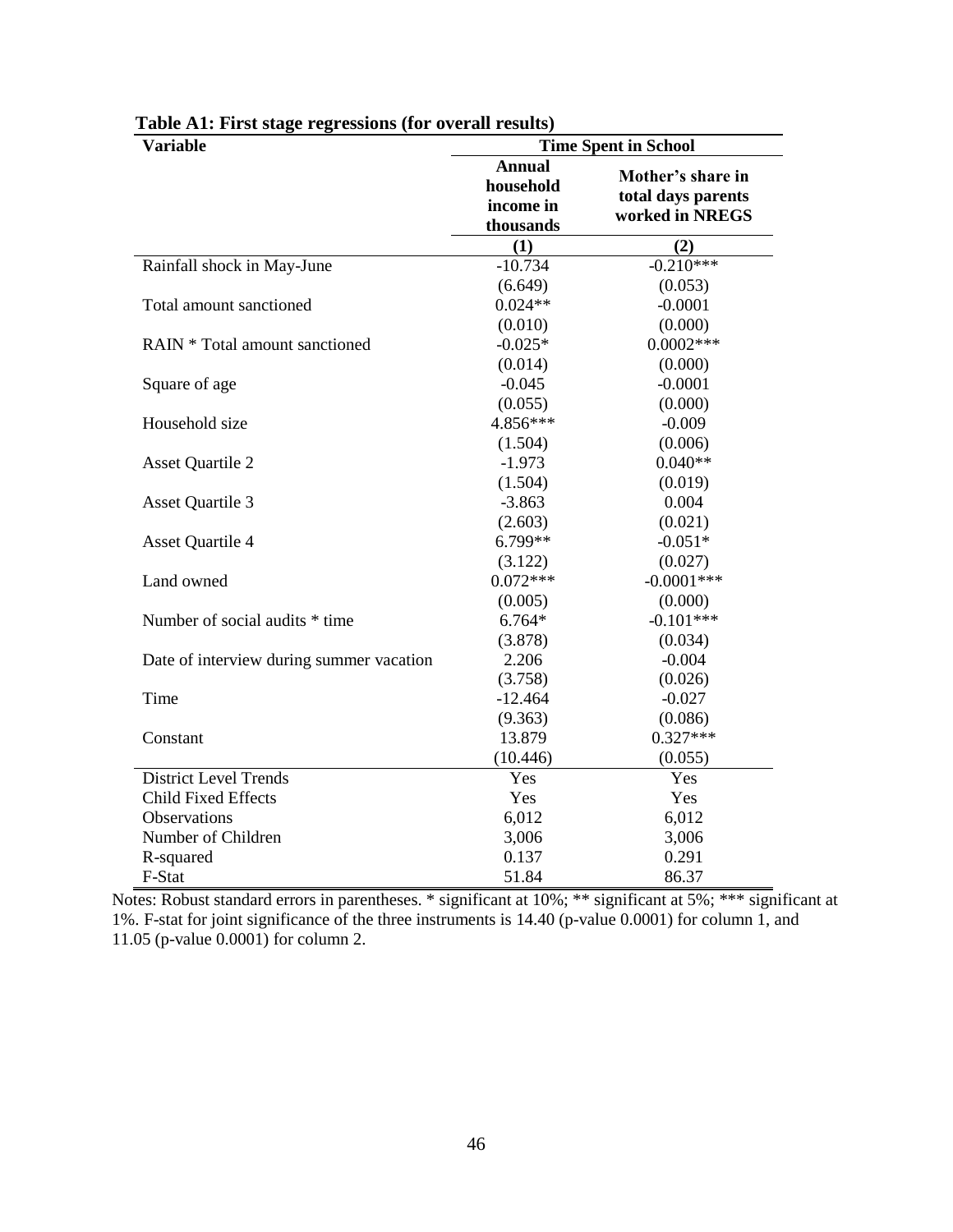|                                | Taken<br>action on a<br>community<br>problem | Participated<br>in awareness<br>campaign | Participated in<br>protest march /<br>demonstration | Voted in<br>local<br>elections | Index $1^*$ | Index $2^{***}$ |
|--------------------------------|----------------------------------------------|------------------------------------------|-----------------------------------------------------|--------------------------------|-------------|-----------------|
|                                | (1)                                          | (2)                                      | (3)                                                 | (4)                            | (5)         | (6)             |
| Number of social audits * Time | 0.039                                        | $-0.046$                                 | $-0.070***$                                         | 0.002                          | $-0.191$    | $-0.191$        |
|                                | (0.032)                                      | (0.028)                                  | (0.022)                                             | (0.008)                        | (0.127)     | (0.127)         |
| Average age of the household   | 0.002                                        | $-0.002$                                 | 0.001                                               | 0.001                          | 0.002       | 0.002           |
|                                | (0.002)                                      | (0.002)                                  | (0.001)                                             | (0.001)                        | (0.009)     | (0.009)         |
| Household size                 | 0.001                                        | 0.009                                    | 0.000                                               | 0.001                          | 0.019       | 0.019           |
|                                | (0.007)                                      | (0.006)                                  | (0.004)                                             | (0.002)                        | (0.024)     | (0.024)         |
| Land owned                     | 0.000                                        | $-0.000$                                 | $-0.000$                                            | $-0.000$                       | $-0.000$    | $-0.000$        |
|                                | (0.000)                                      | (0.000)                                  | (0.000)                                             | (0.000)                        | (0.000)     | (0.000)         |
| <b>Asset Quartile 2</b>        | 0.034                                        | 0.010                                    | $-0.009$                                            | $-0.003$                       | 0.056       | 0.057           |
|                                | (0.022)                                      | (0.022)                                  | (0.015)                                             | (0.009)                        | (0.090)     | (0.090)         |
| <b>Asset Quartile</b>          | 0.031                                        | 0.038                                    | $-0.002$                                            | $-0.002$                       | 0.114       | 0.114           |
|                                | (0.024)                                      | (0.024)                                  | (0.016)                                             | (0.009)                        | (0.097)     | (0.097)         |
| <b>Asset Quartile 4</b>        | 0.050                                        | 0.047                                    | $-0.006$                                            | $-0.005$                       | 0.153       | 0.154           |
|                                | (0.032)                                      | (0.032)                                  | (0.022)                                             | (0.012)                        | (0.132)     | (0.132)         |
| Time                           | $-0.086**$                                   | $-0.077**$                               | $0.074***$                                          | 0.005                          | $-0.103$    | $-0.105$        |
|                                | (0.037)                                      | (0.037)                                  | (0.025)                                             | (0.011)                        | (0.151)     | (0.151)         |
| Constant                       | 0.033                                        | 0.076                                    | 0.015                                               | $0.974***$                     | $-0.351*$   | $-0.349*$       |
|                                | (0.056)                                      | (0.049)                                  | (0.033)                                             | (0.021)                        | (0.211)     | (0.211)         |
| <b>District Level Trends</b>   | Yes                                          | Yes                                      | Yes                                                 | Yes                            | Yes         | Yes             |
| <b>Household Fixed Effects</b> | Yes                                          | Yes                                      | Yes                                                 | Yes                            | Yes         | Yes             |
| Observations                   | 4,229                                        | 4,230                                    | 4,231                                               | 4,234                          | 4,226       | 4,226           |
| Number of Households           | 2,123                                        | 2,123                                    | 2,123                                               | 2,123                          | 2,123       | 2,123           |
| R-squared                      | 0.046                                        | 0.056                                    | 0.038                                               | 0.022                          | 0.057       | 0.058           |

## **Table A2: Effect of social audits on households' awareness**

Notes: Robust standard errors in parentheses. \* significant at 10%; \*\* significant at 5%; \*\*\* significant at 1%. # Index 1 is obtained by principal component analysis (PCA) of the dependent variables in column 1, 2, 3 and 4. ## Index 2 is obtained similarly by PCA of the dependent variables in column 1, 2, and 3 (excluding 4).